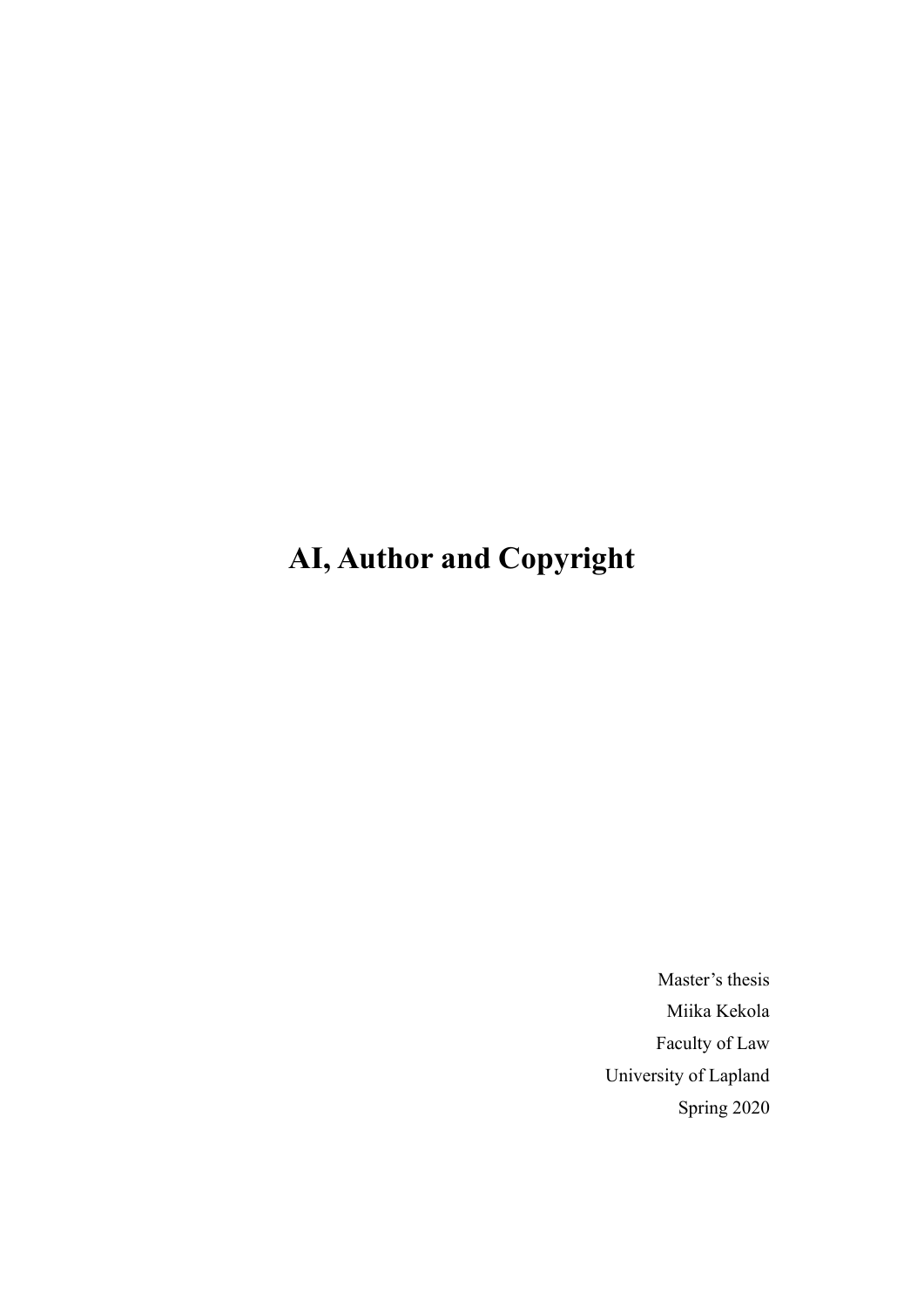#### **Lapin yliopisto, oikeustieteiden tiedekunta**

Työn nimi: AI, Author and Copyright Tekijä: Miika Kekola Opetuskokonaisuus ja oppiaine: Oikeustiede, Immateriaalioikeus Työn laji: Tutkielma X Lisensiaatintyö Sivumäärä: VIII + 59 Vuosi: 2020

#### **ABSTRACT:**

Copyright is constantly being challenged by new technologies. For now, copyright has barely kept up with the constant changes. The very core idea of copyright, authorship, is now being tested by Artificial Intelligence and works created by Artificial Intelligence.

My research problems are mainly composed of authorship issues with Artificial Intelligence and issues with copyright ownership over works created by Artificial Intelligence. There are already artificial creators and more so in the future, so these copyright issues must be faced upfront and legislation should and must be adapted for the coming surge of artificial creators.

Currently Artificial Intelligence cannot be a legitimized author or own copyright to a work. This all leads back to legal personhood, which Artificial Intelligence lacks due to current legislation. Artificial Intelligence must be placed somewhere in the equation of copyright for copyright to work properly and to get some legal certainty on these issues.

#### **KEYWORDS:**

Artificial Intelligence, Authorship, Copyright, Ownership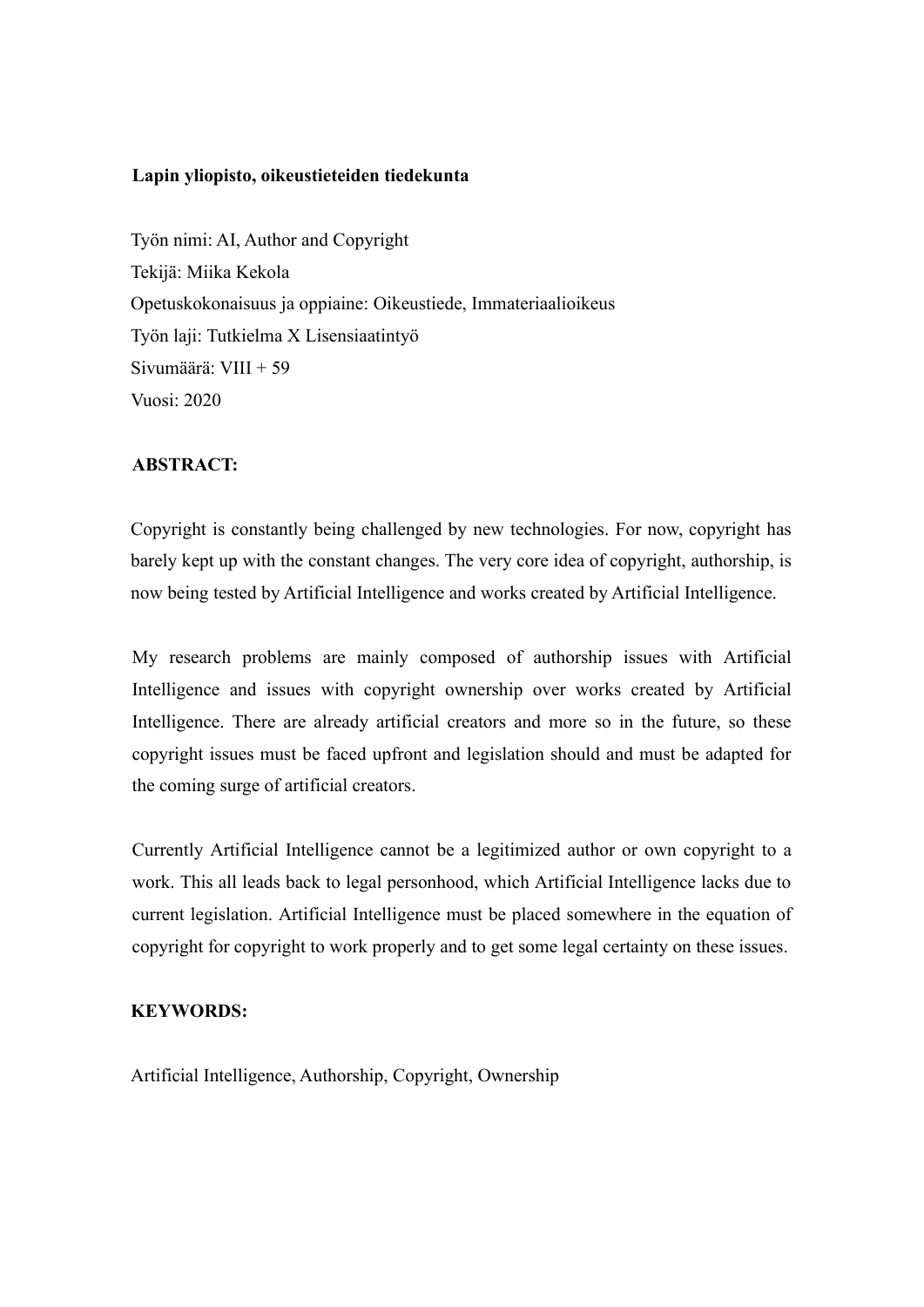# **Table of Contents**

| 3.4 Copyright legislation of the United States of America 34 |  |
|--------------------------------------------------------------|--|
| 3.5 Case law of the Supreme Court of the United States36     |  |
|                                                              |  |
|                                                              |  |
|                                                              |  |
|                                                              |  |
|                                                              |  |
|                                                              |  |
|                                                              |  |
|                                                              |  |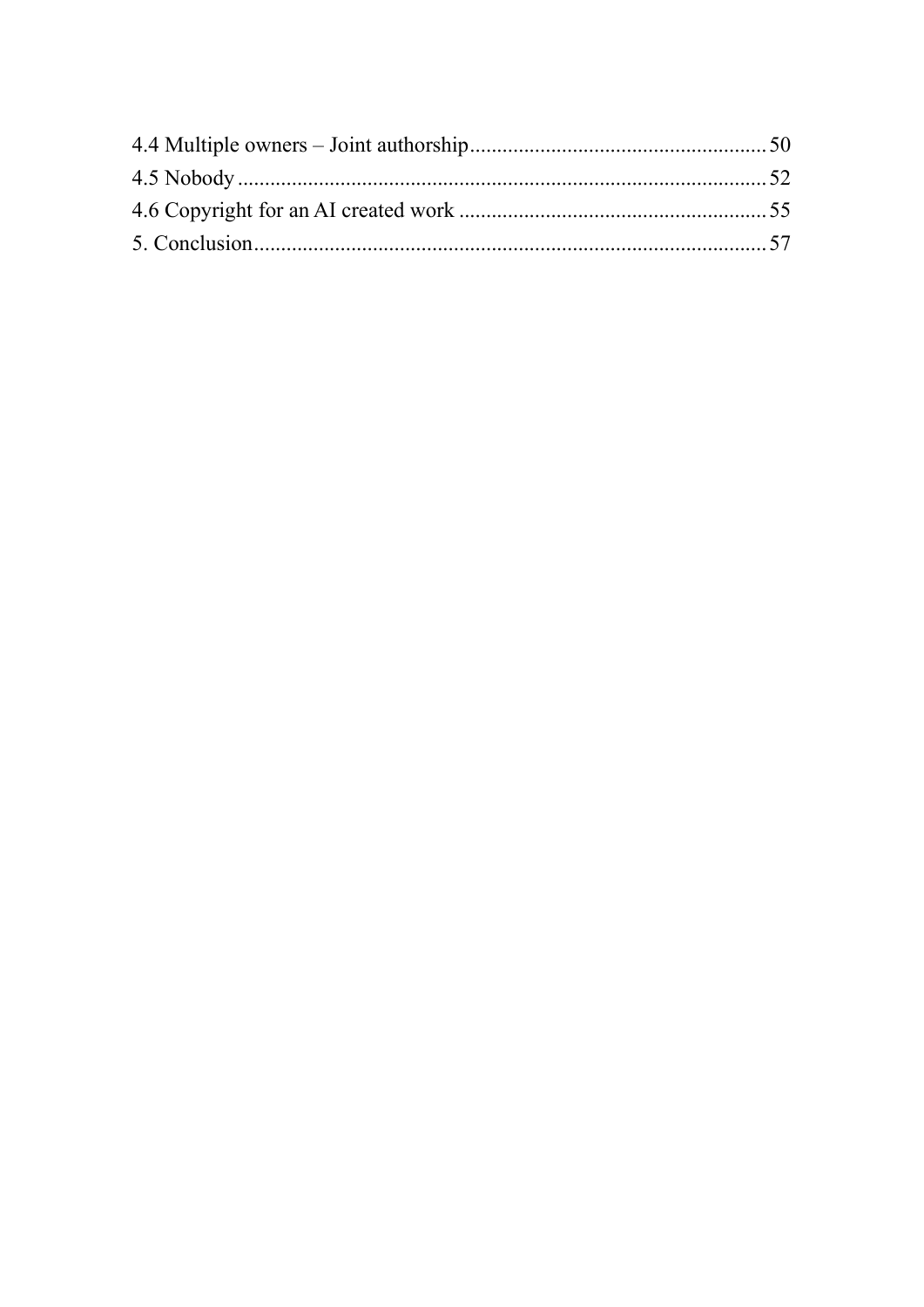#### **BIBLIOGRAPHY**

# **LEGISLATION, LEGAL AND STRATEGIC PAPER REFERENCES**

Commission of the European communities: Green paper on copyright and the challenge of technology – Copyright issues requiring immediate action. COM (88) 172 Final, 7 June 1988

Commission of the European communities: Green paper on Copyright and related rights in the information society. COM (95) 382 Final, 27 July 1995

Commission of the European communities: Recommendations to the European Council, Europe and the Global Information society, 26 May 1994

Commission of the European communities: White paper on Growth, Competitiveness, Employment – The Challenges and Ways Forward into the  $21<sup>st</sup>$ Century. COM (93) 700 Final, 5 December 1993

Compendium of U.S Copyright Office Practices, Third Edition, United States Copyright Office, 22.12.2014

Constitution of the United States of America, 1992

Directive 2001/29/EC of the European Parliament and of the Council of 22 May 2001 on the harmonization of certain aspects of copyright and related rights in the information society

European Parliament resolution of 16 February 2017 with recommendations to the Commission on Civil Law Rules on Robotics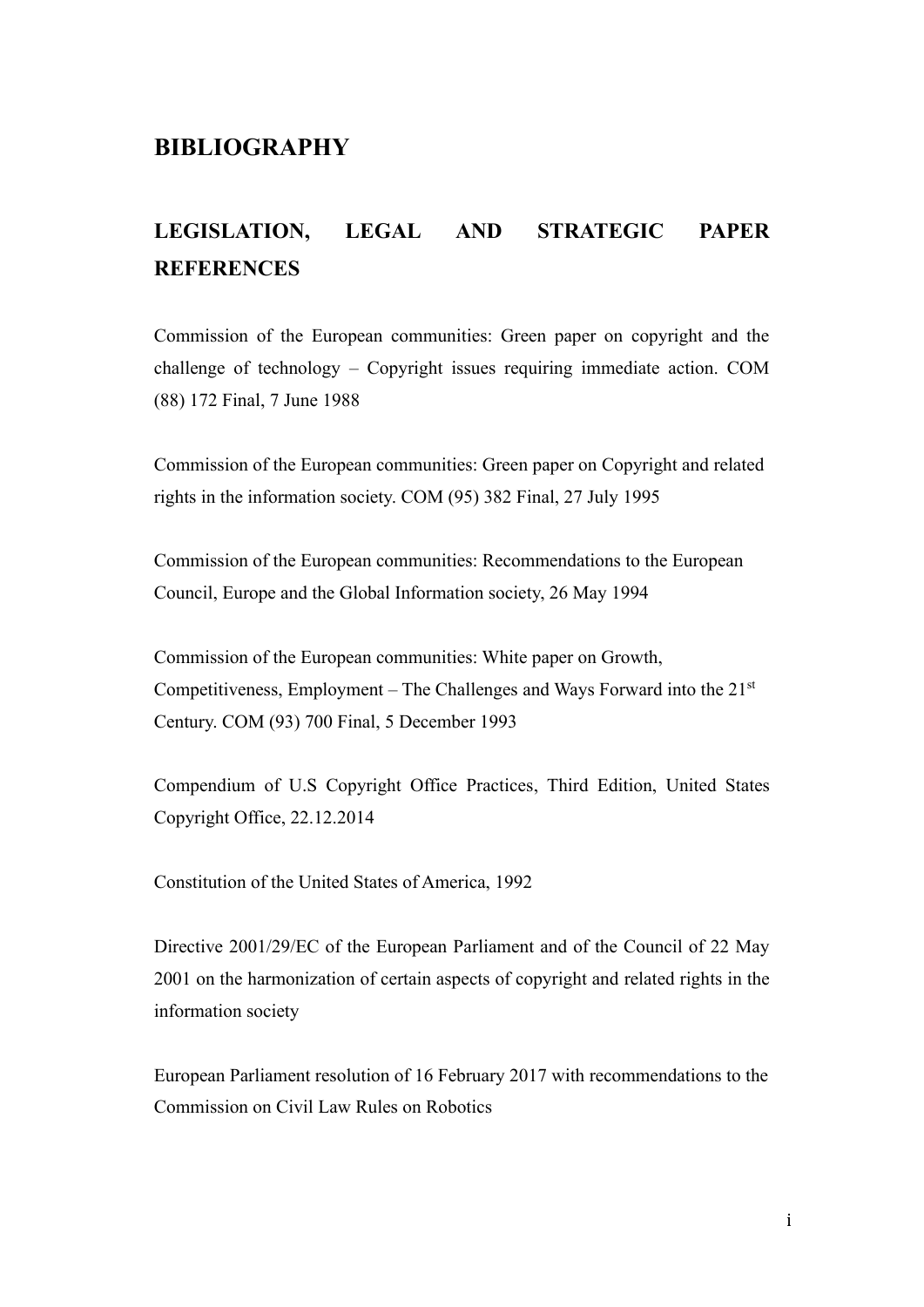First Council Directive 89/104/EEC of 21 December 1988 to approximate the laws of the Member States relating to trademarks

Government of the Republic of Korea Interdepartmental Exercise: Mid- to Long-Term Master Plan in Preparation for the Intelligent Information Society, Managing the Fourth Industrial Revolution, 2016

Guide to the Berne Convention for the Protection of Literary and Artistic Works, 1978

House of Representatives, Copyright Law revision, September 3, 1976

Strategic Council for AI Technology: Artificial Intelligence Technology Strategy (Report of Strategic Council for AI technology), March 31 2017

Tekijänoikeuslaki 404/1961

The Conference toward AI Network Society: Draft AI R&D Guidelines for International Discussions, 28 July 2017

#### **LITERATURE**

Aarnio, Aulis: Oikeussäännösten systematisointi ja tulkinta 1997

Albott, Ryan: I Think, Therefore I Invent: Creative Computers and the Future of Patent Law, 2016

Ashlee, Vance: Elon Musk – How the billionaire CEO of SpaceX and Tesla Is Shaping Our Future, 2015

Barthes, Roland: The Death of the Author, 1967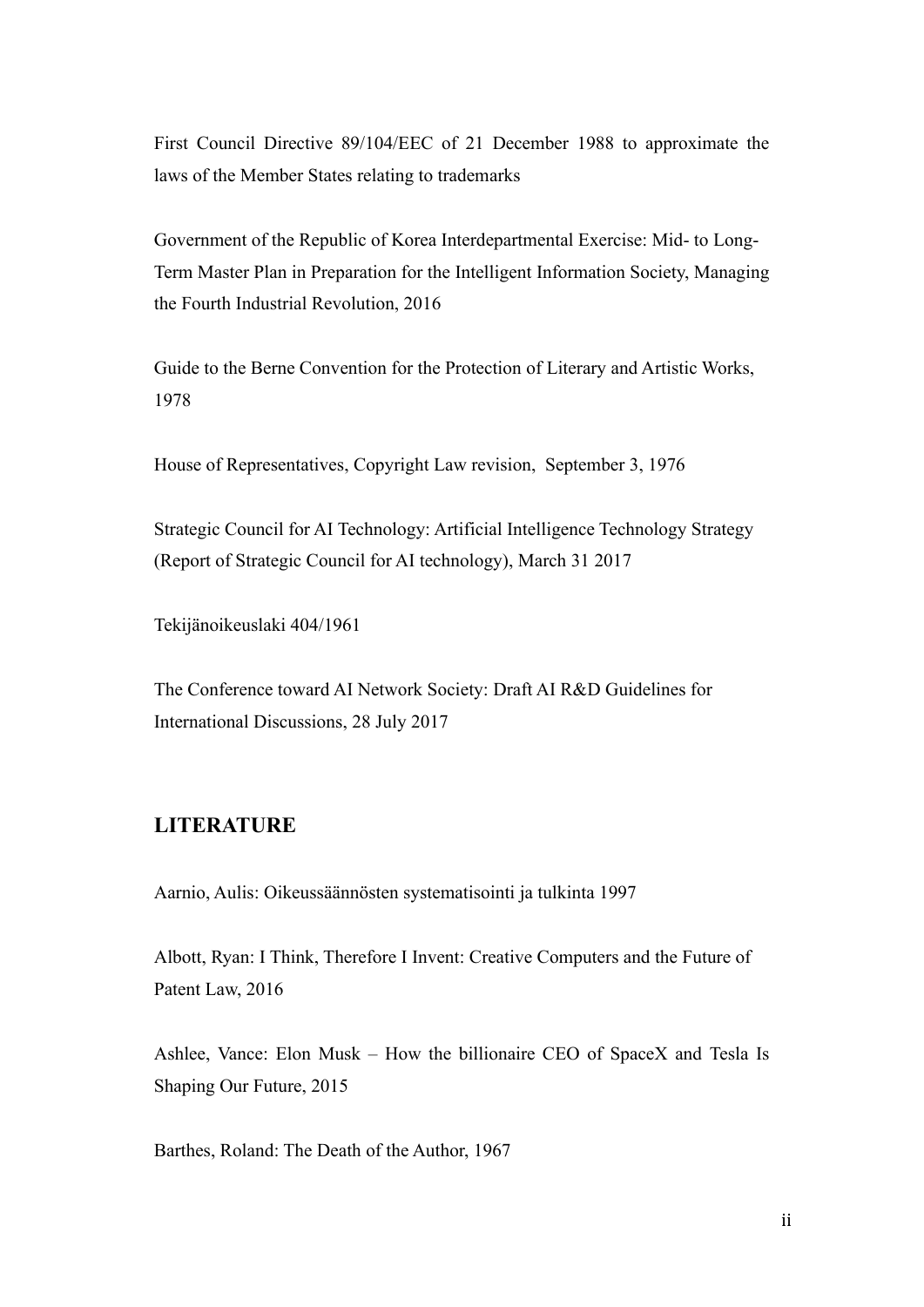Bennet, Andrew: The Author, 2004

Bently R.: The Author: From Death penalty to Community Service, 2008

Boyle, James: Shamans, Software and Spleens, 1996

Buccafusco, Christopher: A Theory of Copyright Authorship, 2016

Buning, Madeleine de Cock: Is the EU exposed on the copyright of robot creations?, 2015

Burk, Dan L.: Method and madness, 2007

Butler, Timothy L.: Can a Computer be an Author? Copyright Aspects of Artificial Intelligence, 1982

Dorotheou, Emily: Reap the benefits and avoid the legal uncertainty: Who owns the creations of artificial intelligence, 2015

Essential English Dictionary, Collins, 1990

Farr, Evan H.: Copyrightability of Computer-Generated Works, 1989

Ginsburg, Jane C.: The Author's Place in the Future of Copyright, 2015

Ginsburg, Jane C.: The Concept of Authorship in Comparative Copyright Law, 2003

Glasser, Darin: Copyrights in computer-generated works: whom, if anyone, do we reward?, 2001

Grimmelmann, James: Copyright for Literate Robots, 2016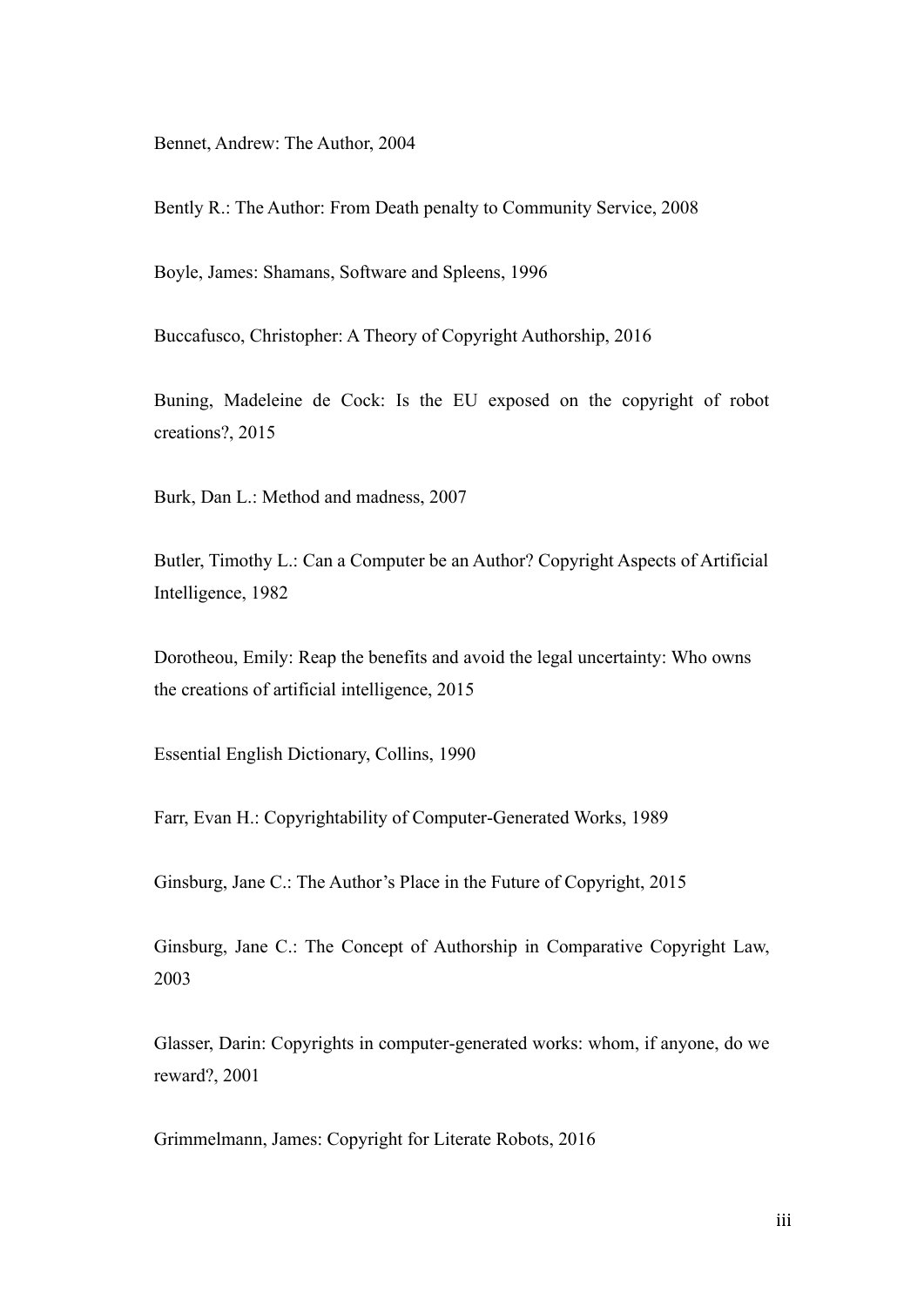Grimmelmann, James: Theres No Such Thing as a Computer-Created Work – And It's a Good Thing, Too, 2016

Haarmann, Pirkko-Liisa: Immateriaalioikeus, 2014

Haarmann, Pirkko-Liisa: Tekijänoikeus ja lähioikeudet, 2005 Halbert, Deborah J.: The State of Copyright: The Complex Relationship of Cultural Creation in a Globalized World,

Harenko, K., Niiranen, V., Tarkela, P.: Tekijänoikeus, 2016

Hirvonen, Ari: Mitkä metodit? Opas oikeustieteen metodologiaan, 2011

Hristov, Kalin: Artificial Intelligence and the Copyright Dilemma, 2017

Hristov, Kalin: Artificial Intelligence and the Copyright Survey, 2019

Huttunen, Anniina, Ronkainen, Anna: Translation Technology and Copyright, 2012

Jaszi, Peter: Toward a Theory of Copyright: The Metamorphoses of "Authorship", 1991

Karttunen, Timo: Juridiikan perusteet, 2015

Litman, Jessica D.: Copyright Legislation and Technological Change, 1989

Millon, David: Theories of the Corporation, 1990

Nilsson, Nils J.: The Quest for Artificial Intelligence – A History of Ideas and Achievements, 2009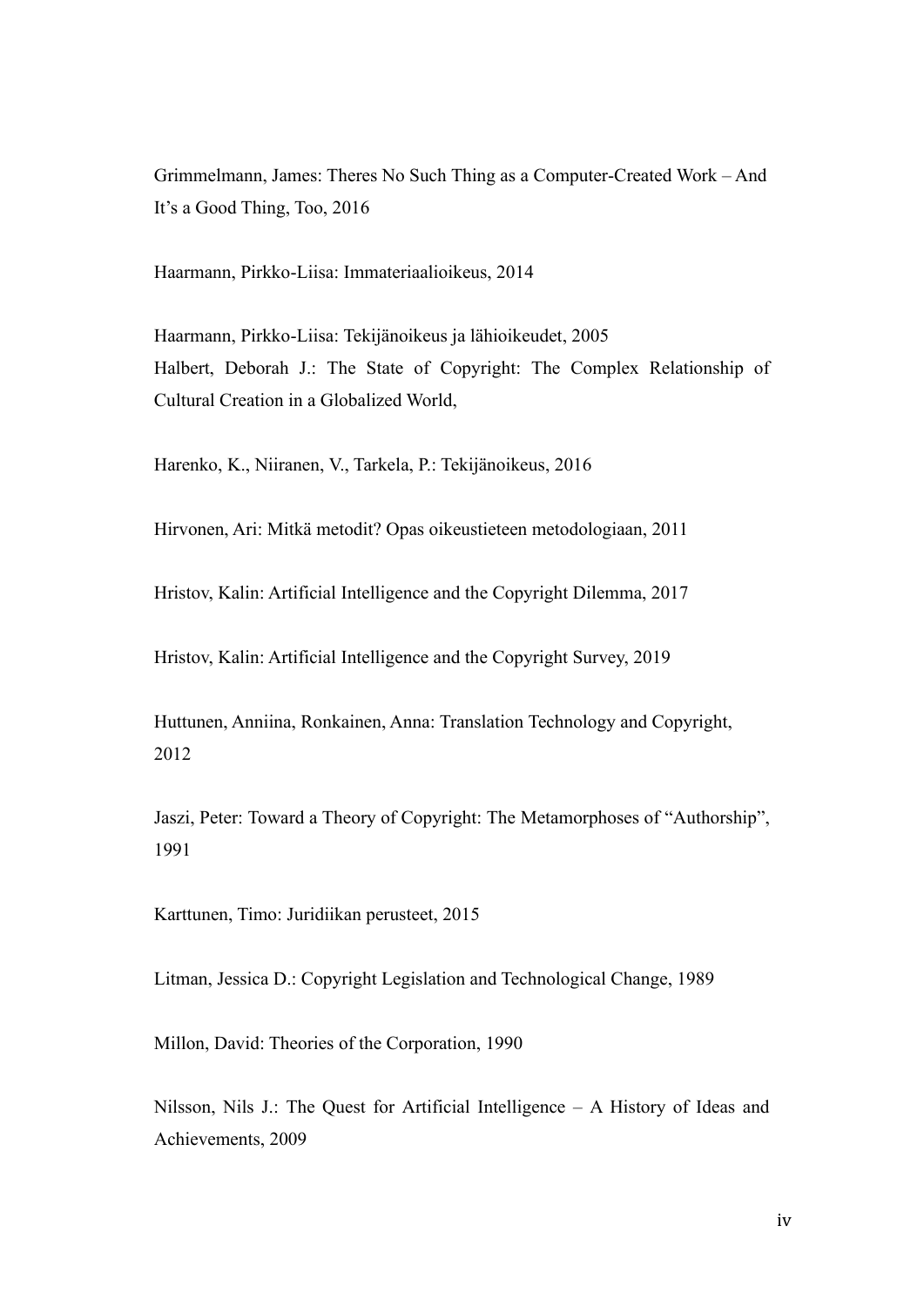Oesch, R., Eloranta, M., Heino, M., and Kokko, M.: Immateriaalioikedet ja yleinen etu, 2017

Oesch, Rainer, Heiskanen, Hanna, Hyytynen, Outi: Tekijänoikeus ja digitaalitalous, 2009

Patry, William: How to Fix Copyright, 2012

Ramalho, Ana: Will Robots rule the (artistic) world? A proposed model for the legal status of creations by artificial intelligence systems, 2017

Russell, Stuar J. and Norvig, Peter: Artificial Intellifence – A modern approach Samuelson, Pamela: Allocating Ownership in Computer-Generated works, 1986

Scherer, Matthew U.: Regulating Artificial Intelligence Systems: Risks, Challenges, Competencies, and Strategies, 2016

Schroeder, Kathryn L.: Environmental Law, 2007

Shoyama, Rex M.: Intelligent Agents: Authors, Makers, and Owners of Computer-Generated Works in Canadian Copyright Law, 2005

Solum, Lawrence B.: Legal Personhood for Artificial Intelligences, 1992

Sorjamaa, Tuomas: I, Author – Authorship and Copyright in the Age of Artificial Intelligence, 2016

Sorvari, Katariina: Tekijänoikeuden Loukkaus, 2007

Turing, Alan: Computing Machinery and Intelligence, 1950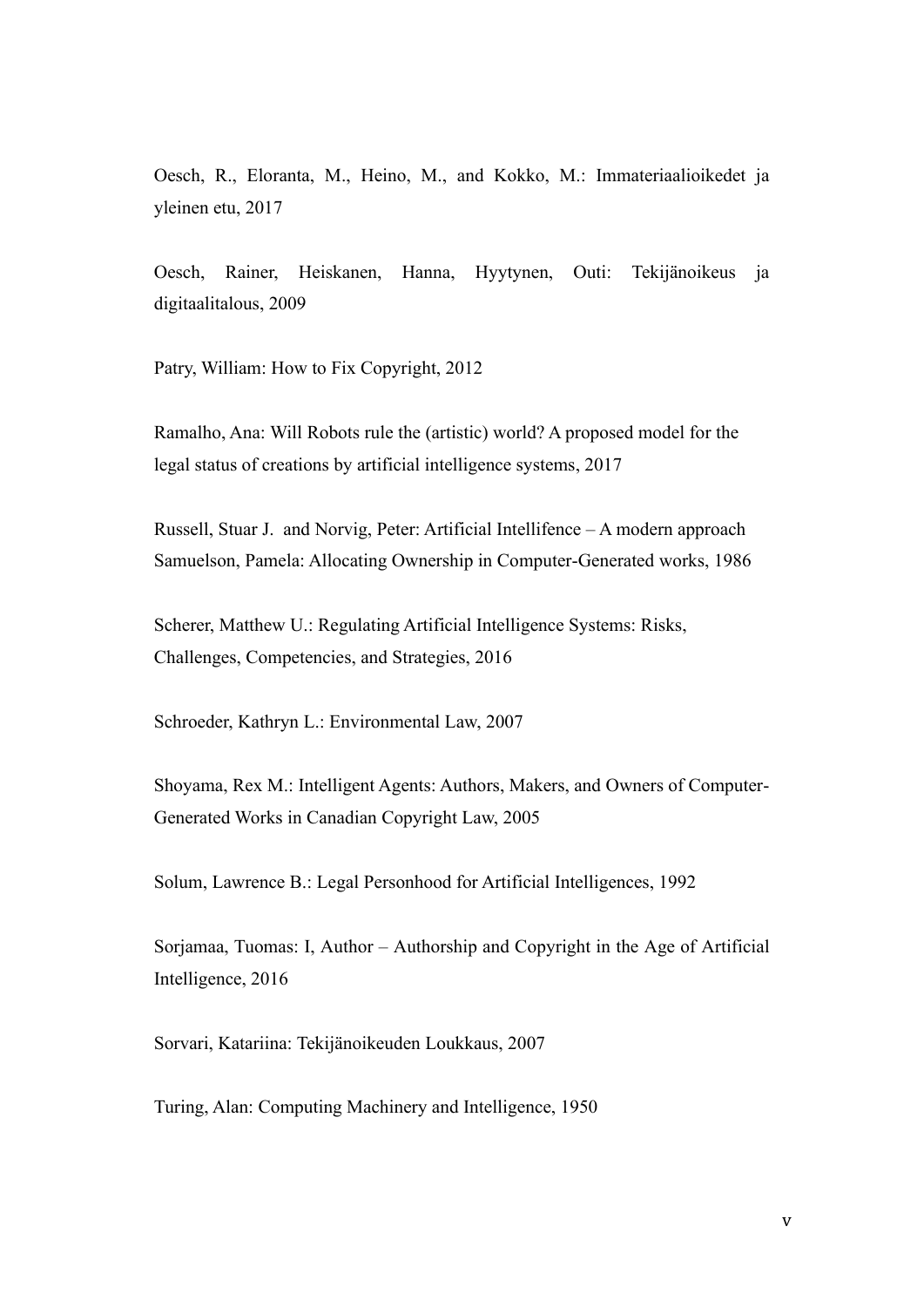Viitaniemi, Vesa V.: Osaavatko koneet ajatella? Vousden, Stephen: Infopaq and the Europeanisation of Copyright Law, 2010

Wu, Andrew J.: Dealing with Copyright Aspects of Computer-aided Authorship – New Class of Disputes Between Programmers and Users, 1997

Wu, Andrew J.: From Video Games to Artificial Intelligence: Assigning Copyright Ownership to Works Generated by Increasingly Sophisticated Computer Programs, 1997

Yanisky-Ravid, Shlomit: Generating Rembrandt: Artificial Intelligence, Copyright, and Accountability in the 3A Era – The Human-Like Authors Are Already Here – A New Model, 2017

Zemer, Lion: On the Value of Copyright Theory, 2010

Zemer, Lion: We-Intention and the Limits of Copyright, 2006

Zhongzhi, Shi: Advanced Artificial Intelligence, 2011

#### **ONLINE SOURCES**

http://dataconomy.com/2016/05/far-away-inventing-true/

http://www.bbc.com/news/world-asia-34346092

http://www.popsci.com/scitech/article/2006-04/john-koza-has-built-inventionmachine

http://www.wipo.int/treaties/en/ShowResults.jsp?treaty\_id=15 https://aeon.co/essays/true-ai-is-both-logically-possible-and-utterly-implausible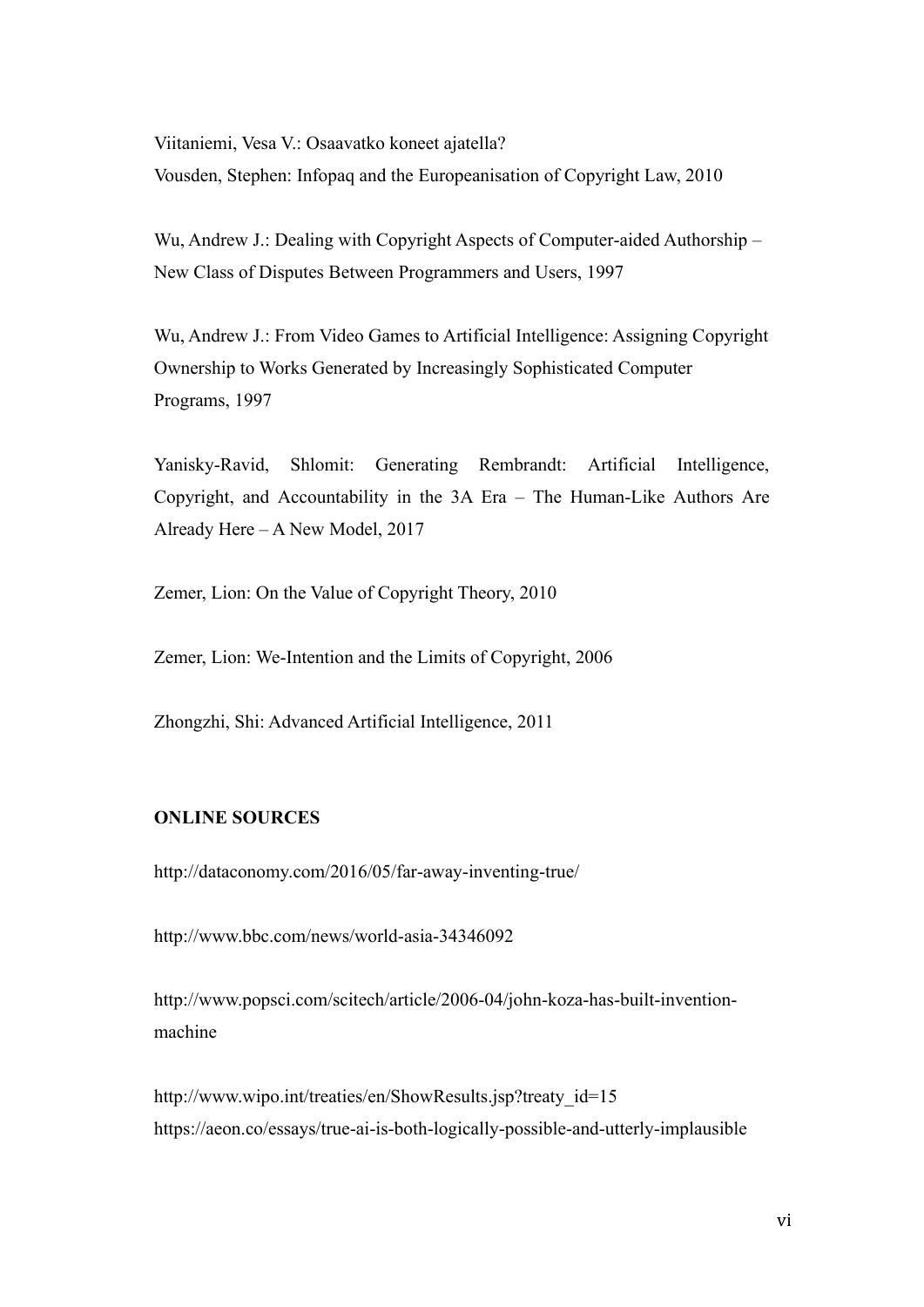https://casetext.com/case/naruto-v-slater

https://ec.europa.eu/commission/presscorner/detail/en/IP\_18\_3362

https://futureoflife.org/ai-policy-japan/?cn-reloaded=1

https://law.justia.com/cases/federal/appellate-courts/ca9/16-15469/16-15469- 2018-04-23.html

https://motherboard.vice.com/en\_us/article/these-artworks-were-made-byalgorithms

https://upload.wikimedia.org/wikipedia/commons/4/4e/Macaca\_nigra\_selfportrait\_large.jpg

https://www.loc.gov/law/help/artificial-intelligence/americas.php#us

https://www.npr.org/sections/thetwo-way/2017/09/12/550417823/-animal-rightsadvocates-photographer-compromise-over-ownership-of-monkeyselfie?t=1587490735712

https://www.thesun.co.uk/news/4445763/monkey-selfie-picture-britishphotographer-david-slater-peta-legal-battle-copyright-what-happened/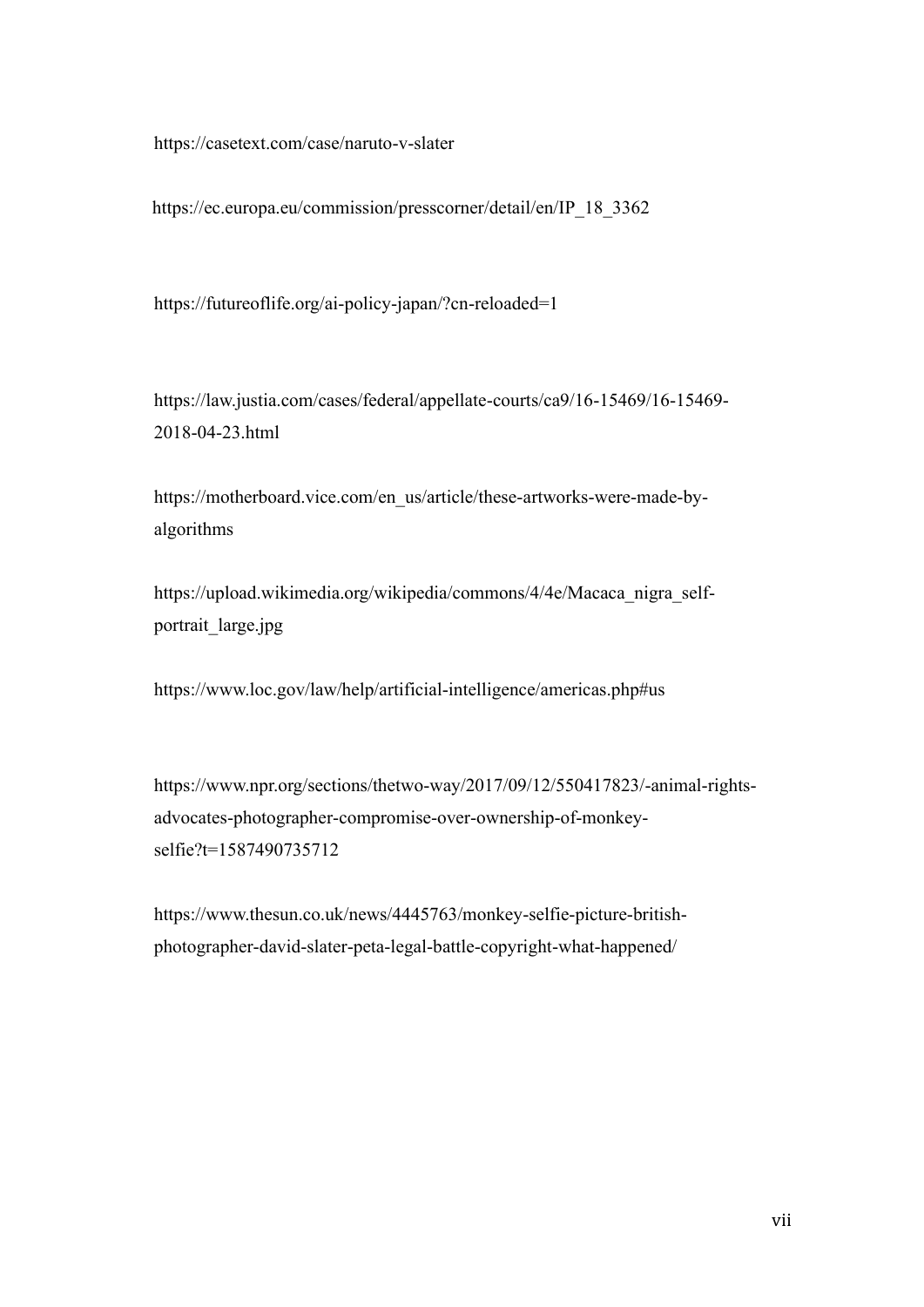#### **CASES**

Case C-145/10 Eva-Maria Painer v Standard Verlags GmbH and others (2011)

Case C-5/08 Infopaq International A/S v Danske Dagblades Forening (2009)

Case C-604/10 Football Dataco Ltd and others v. Yahoo! UK Ltd and others (2012)

Feist Publications, Inc. v. Rural Telephone Service Co., 499 U.S. 340 (1991)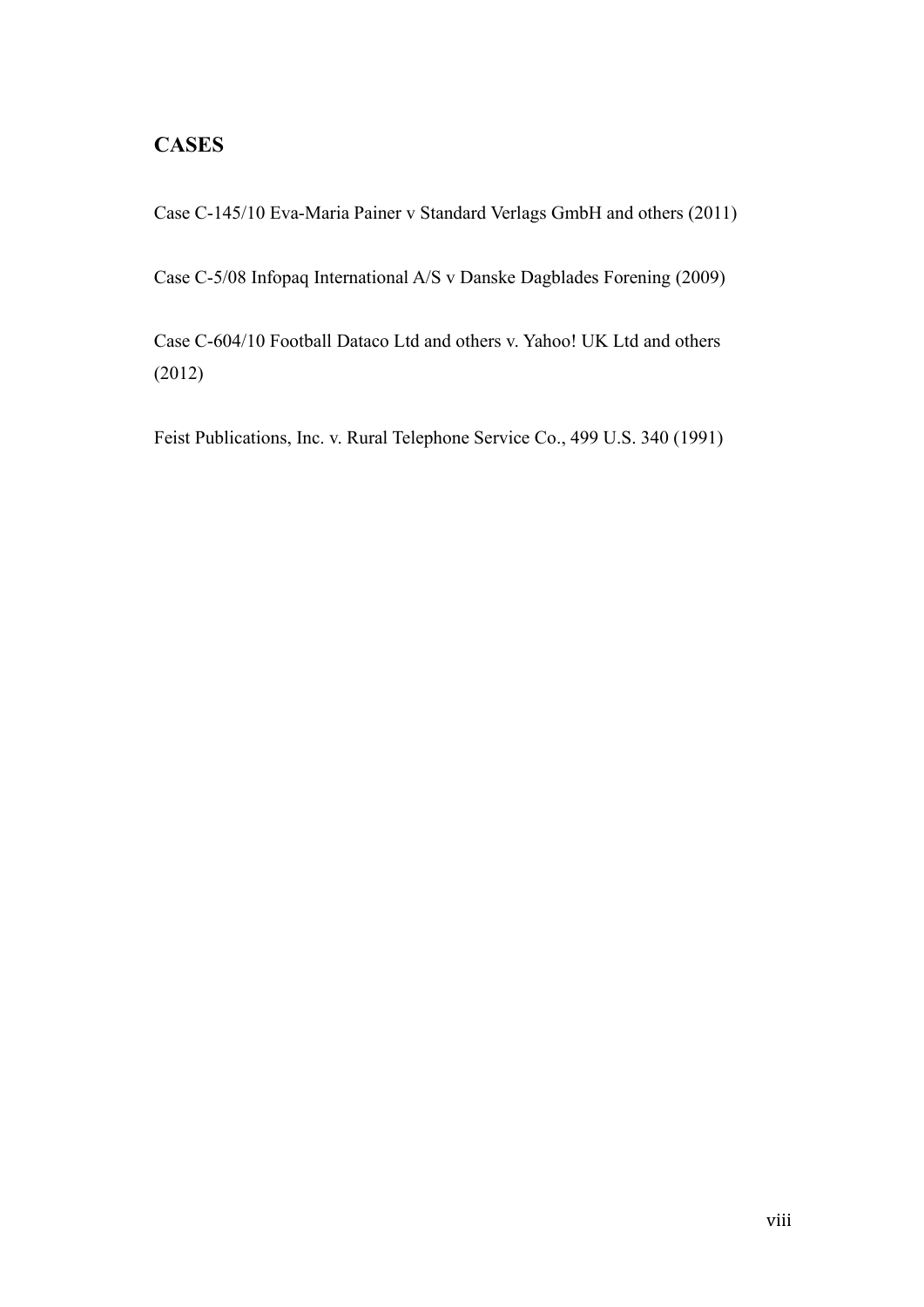# <span id="page-12-0"></span>**1. Introduction**

Copyright is a part of a bigger group of rights. These rights are called intellectual property rights (IPR). IPR can then be divided into two main groups; 1) copyrights, which include for example the rights for writers, artists and composers for their works 2) industrial property right, which includes patents, trademarks and protection of designs. This partition is mainly due to two different conventions, the Paris Convention of 1883 and the Berne Convention of 1886.<sup>1</sup> Even if copyright differs from industrial property rights, they do share a common ground; exclusivity.<sup>2</sup> It should be noted that copyright legislation is actually to a large extent contract legislation and furthermore copyright laws are mainly dispositive law and therefore parties can in theory settle their rights and obligations as they see fit. This freedom of contract can be limited by external legislation like competition legislation, mainly due to the fact that exclusive rights shall not lead to a dominant position in the market. <sup>3</sup>

Copyright is an important part of the common economy and Copyright has in fact protected works with author for almost three centuries. Who would write books, compose music or code new computer programs if those works could not get any protection against copying, distribution, modification and usage, just to name a few. A study made in the United States of America in 1954 claimed that copyright industry generated 2% of the GDP in America and in 2001 it had doubled to  $5,2\%$ <sup>4</sup> Copyright, as the word says is plainly a right to exclusively copy ones work. The dictionary definition of copyright is as follows:

<sup>1</sup> Immateriaalioikeus, p. 2

<sup>2</sup>Tekijänoikeus, p.1

<sup>3</sup>Tekijänoikeus, p.4-5

<sup>4</sup> Tekijänoikeus ja lähioikeudet, p.15-16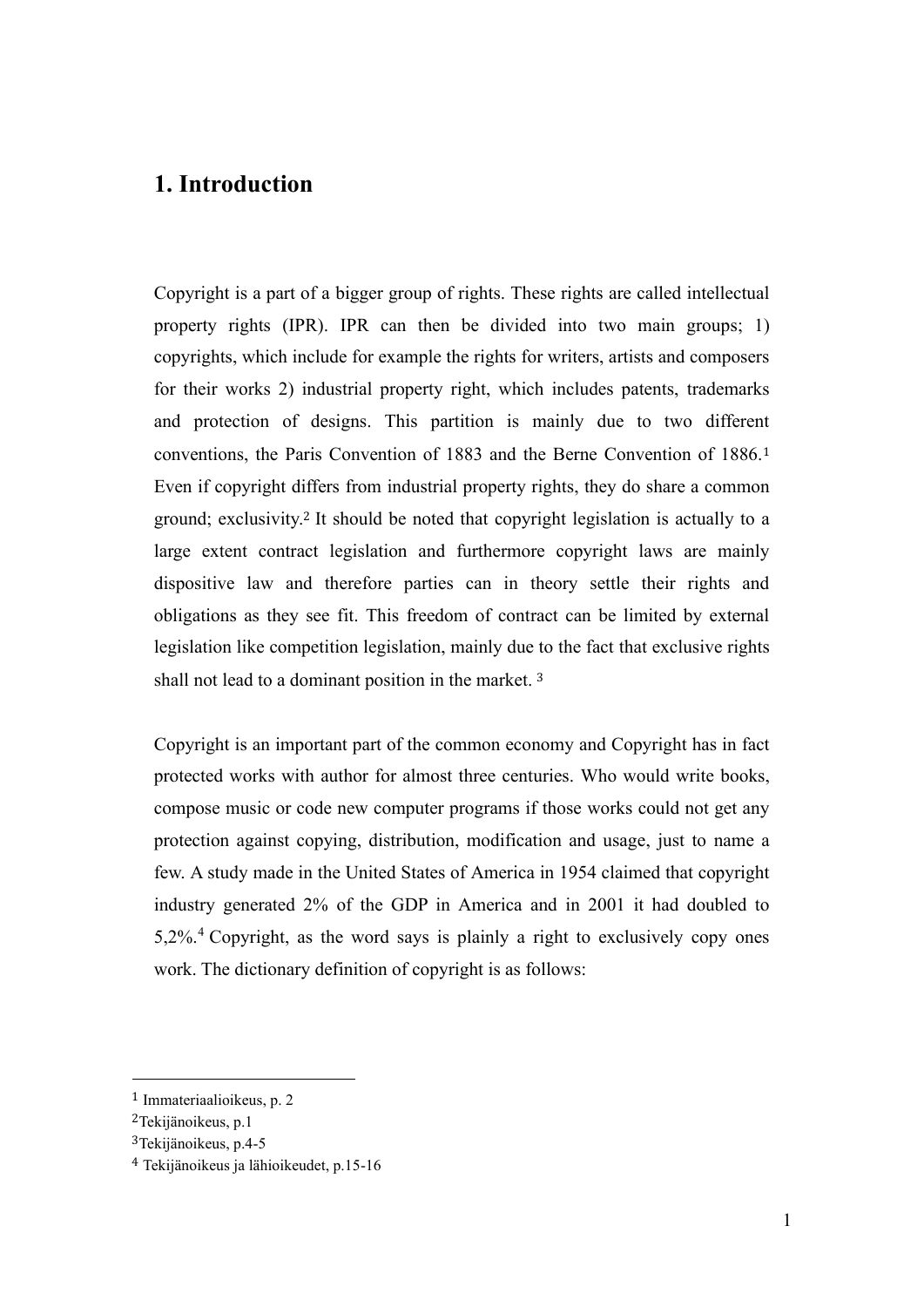*"The exclusive and assignable right, given to the originator for a fixed number of years, to print, publish, perform, film, or record literary, artistic, or musical material."*<sup>5</sup>

Copyright is an incentive for authors to create new as are all the intellectual property rights.

As everything in this world, nothing is set in stone and everything is open for criticism. IPR's too have received their fair deal of criticism. The most usual claim is that IPR's are too strong and too extensive.<sup>6</sup> In these cases copyright might be called as an unbearable copyright, since copyright is extending to new areas and therefore new users on these areas must also pay for using works under copyright. The further copyright has evolved from its origins, the louder the voices of its users has become.<sup>7</sup> A common justification for strong IPR's is usually traced back to the incentive to create new and innovate further. <sup>8</sup> Parodies of well-known brands and support for open access are part of the criticism as well. Different pirate parties around the world can be seen as an embodiment of the dissatisfaction towards IPR's as well. Usually the criticism towards copyright concentrates on the copying as it is illegal even if the copy is for personal use only.<sup>9</sup> One could even ask if all this criticism is derogating the credibility of IPR laws and legislation as a whole. The field of IPR has expanded further and in doing so, also fragmented. Expansion and fragmentation have eventually led up to complexity, and part of the criticism is based on that as the objects that are protected, is argued to be too extensive. The criticism has reached a point where it cannot be ignored easily and so IPRs must go on and evolve. In the end the basis for IPRs is the protection of individuals creativity.<sup>10</sup> The common good should not be forgotten, as it is the counterpart for the good of individuals and together they

<sup>5</sup> https://en.oxforddictionaries.com/definition/copyright

<sup>6</sup> Immateriaalioikeus ja yleinen etu, p. 2

<sup>7</sup> Tekijänoikeus ja lähioikeudet, p. 13

<sup>8</sup> Juridiikan perusteet. p. 505

<sup>&</sup>lt;sup>9</sup>See for example the Finnish Pirate Party or the Pirate Party of Sweden and their political themes

<sup>10</sup>Immateriaalioikeus ja yleinen etu, p.2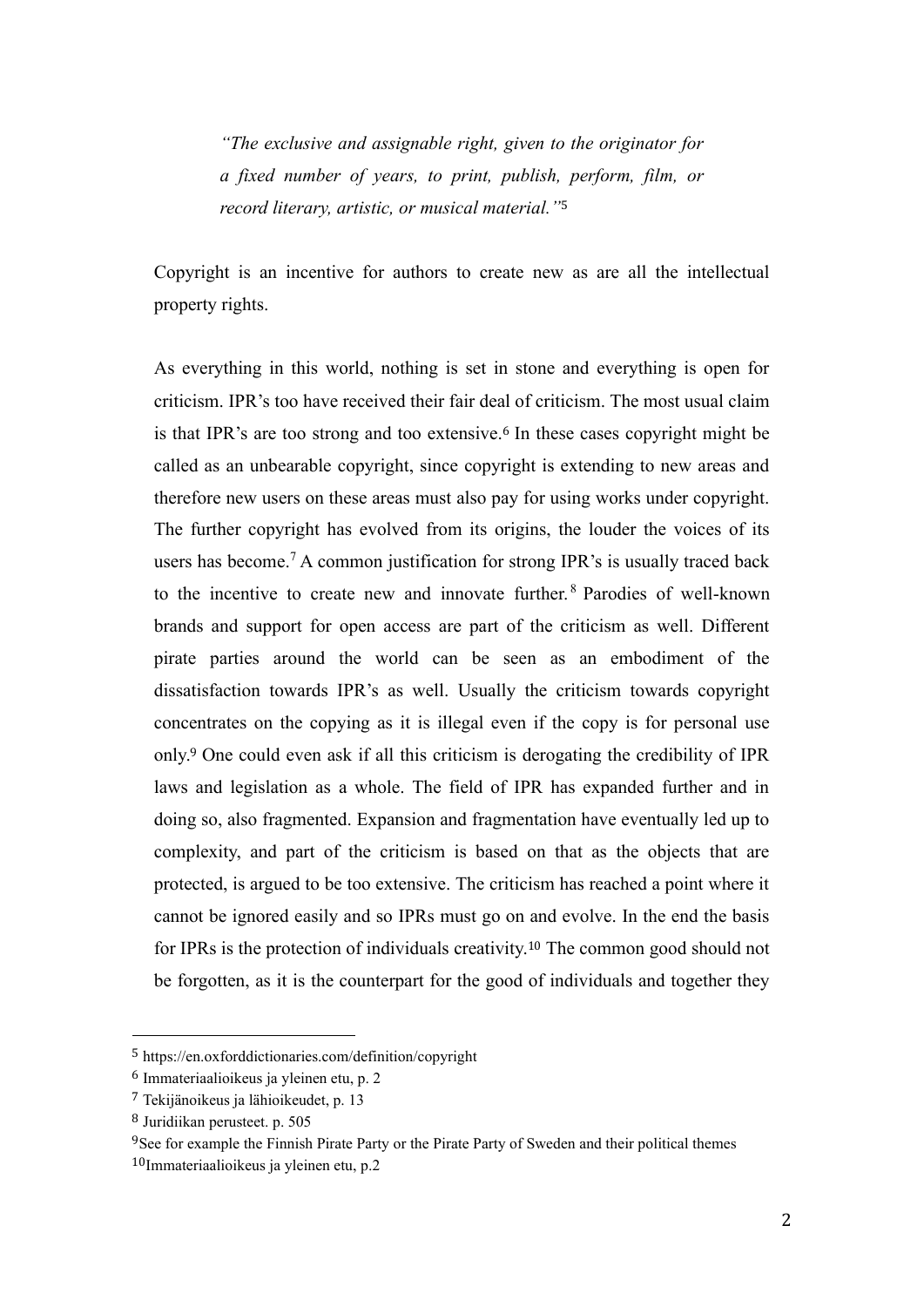form a balance of interests.<sup>11</sup> This balance between common good and creators is crucial for the role of IPR's in the information society has increased.<sup>12</sup>

As technologies evolve in an ever-accelerating pace the legislation around them should keep up, but how could it? It is widely agreed upon that IPR legislation should remain technology neutral. This mindset is crucial for bringing the copyright among other IPRs to the  $21<sup>st</sup>$  century. Technology neutrality is the only way to govern new and arising technologies at least to some extent. Digital environment has already shaped the world in multiple ways and IPR's have a hard time to keep up. Using digital networks to spread material under copyright has created exponentially expanding market for immaterial goods. Creators are the most important party in the digital value chain and will remain so.<sup>13</sup> On the contrary copyright has been challenged by new technologies before and it has to this day conquered those tribulations with average success<sup>14</sup> and it has so far been successful in defending creativity.<sup>15</sup> new wave of technological evolvement with AI might be IPR's biggest challenge to history, since before there were no rivals to claim the authorship over a created piece of work. One example of how off-guard this new technology has surprised the Copyright legislation comes from the U.S where the Copyright Law did not see any major adjustments to match the current state of the digital world except for a definition of computer program in the 1976 Act.<sup>16</sup> Luckily times are changing and policy-makers around the world are acknowledging the challenges that AI provokes.

Later on the internationality of copyright will be discussed, but it is good to mention that copyright is an international branch of legislation; the goods that are protected by copyright are usually immaterial like a song or a computer game and

<sup>11</sup>Immateriaalioikeus ja yleinen etu, p.6

<sup>12</sup> Juridiikan perusteet, p. 505

<sup>13</sup> Tekijänoikeus ja Digitaalitalous, p.4

<sup>&</sup>lt;sup>14</sup> Copyright Legislation and Technological Change, p. 276

<sup>&</sup>lt;sup>15</sup> The State of Copyright: The Complex Relationship of Cultural Creation in a Globalized World, p. 4

<sup>16</sup> H.R Rep. No. 94-1476, 54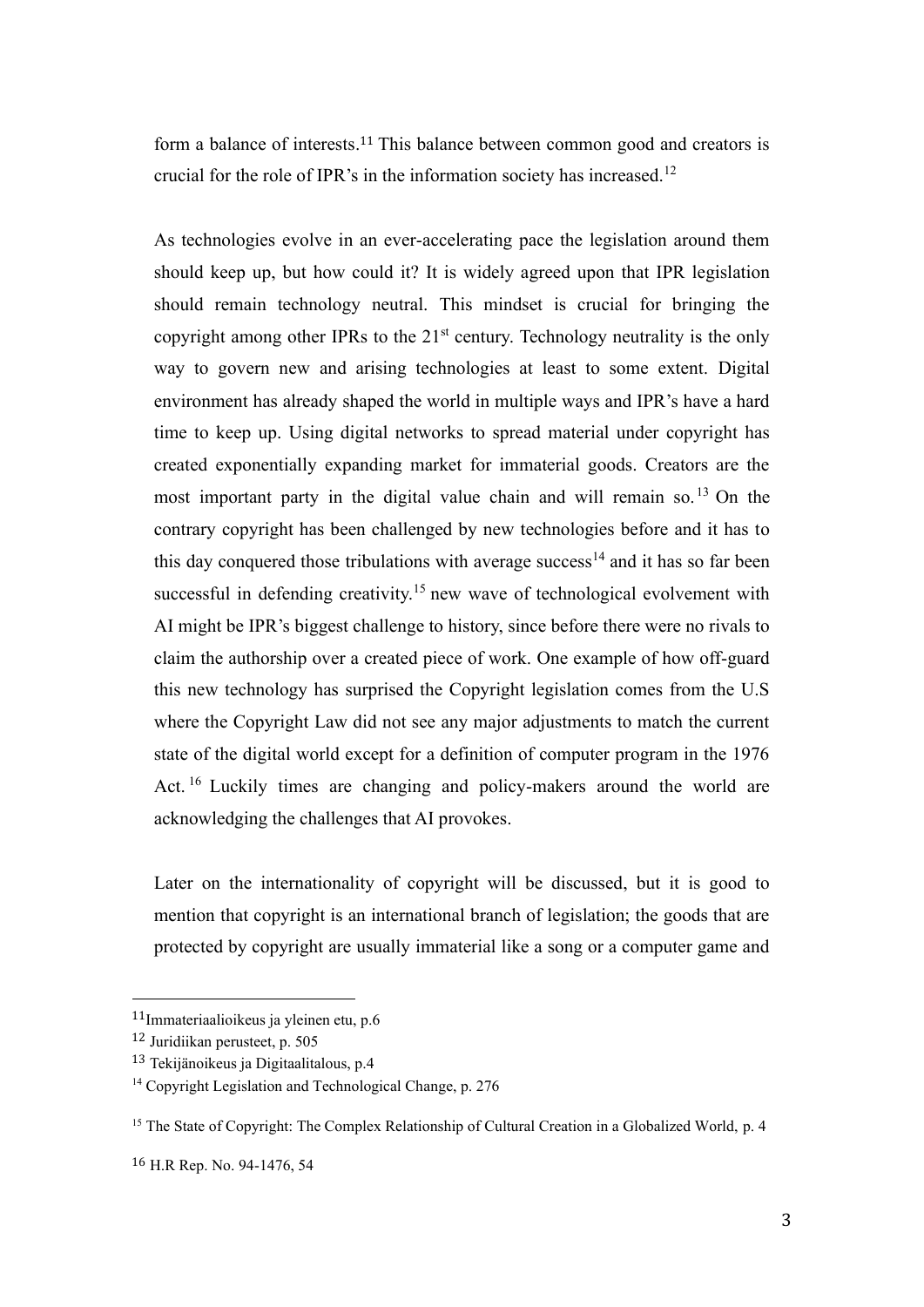therefore they can be spread around the world almost immediately. Material goods like metals, spices etc. do not have this feature. International copyright system was first built upon bilateral contracts, but it soon came evident that multilater system would be necessary.<sup>17</sup>

### <span id="page-15-0"></span>**1.1 Monkey-selfies**



This is a picture that a macaque monkey took in 2011.<sup>18</sup> A photographer named David Slater assembled his camera on a tripod and gave the remote trigger to monkeys and that resulted on a form of photographs, which Slater then named as "monkey selfies".<sup>19</sup> These photos then became a question of copyright issues, which ultimately lead the United States Copyright Office to clarify its practices by stating that works created by non-humans are not subject to copyright and listed in

<sup>&</sup>lt;sup>17</sup> Tekijänoikeus ja lähioikeudet, p. 26

<sup>18</sup>https://upload.wikimedia.org/wikipedia/commons/4/4e/Macaca\_nigra\_self-portrait\_large.jpg

<sup>19</sup>http://www.bbc.com/news/world-asia-34346092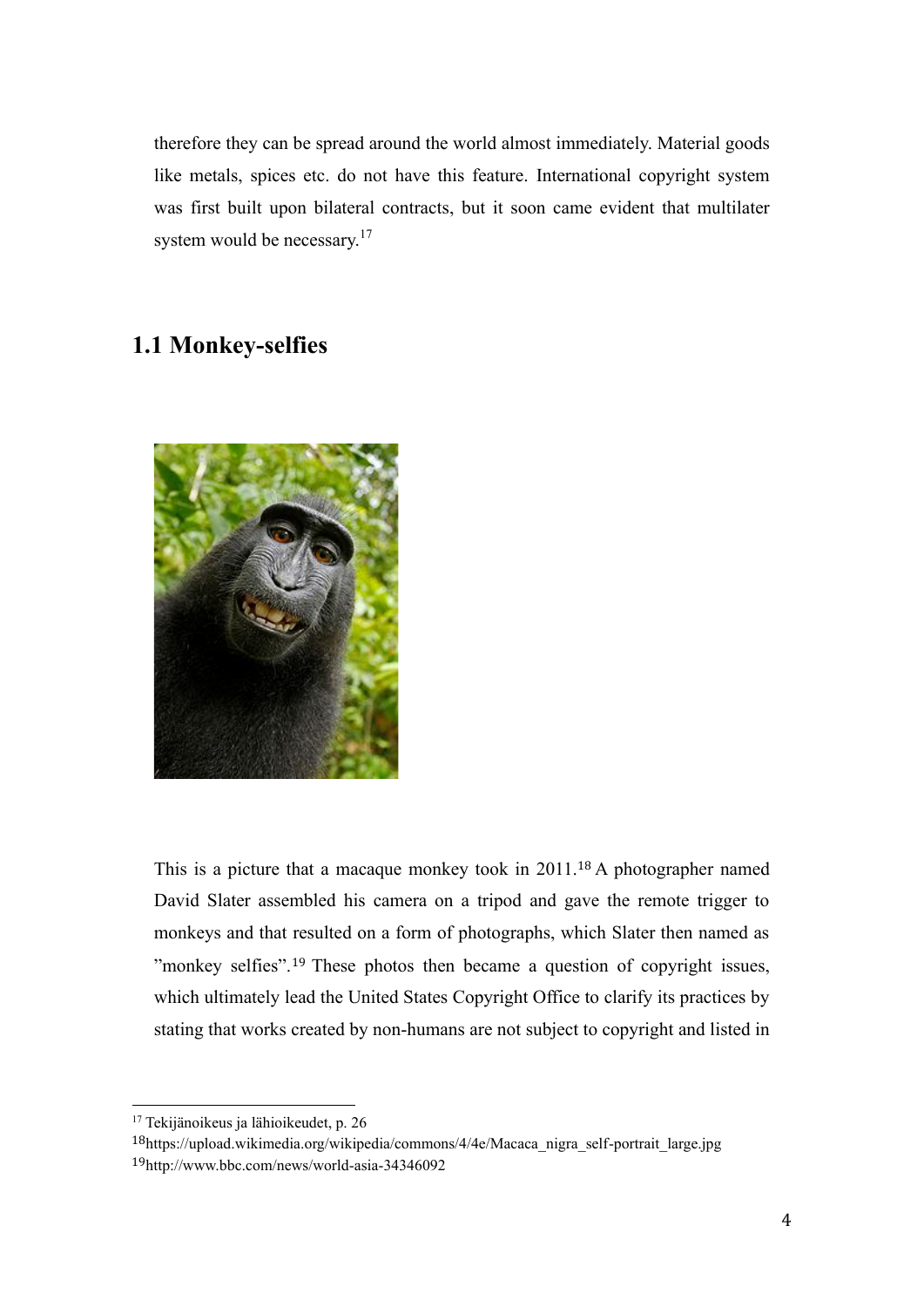its examples a photograph taken by a monkey.<sup>20</sup> Even if the whole idea behind the monkey selfie copyright dispute feels to be silly it nevertheless altered Copyright Offices practices, a merit on its own.

This copyright dispute between Slater and macaque monkey did not end on the dismission of the case on January  $28<sup>th</sup> 2016<sup>21</sup>$  The case was dismissed on the grounds that the copyright law does not extend its protection to animals as said by the US District Judge William Orrick III. Orrick's argument is as follows:

> *"if Congress and the president intended to take the extraordinary step of authorizing animals as well as people and legal entities to sue, they could, and should, have said so plainly".<sup>22</sup>*

Only a few months later People for the Ethical Treatment of Animals, PETA, appealed to the Ninth Circuit Court of Appeals. In 2017, the court held an oral argument on the matter in San Fransisco.<sup>23</sup> So, the case which inspired me to write about copyright, artificial intelligence and how those two intertwine was still going on during my writing process and on the conclusion part I shall lay out the outcome and its possible effects. I have a feeling that the ripples caused by this case are nowhere near of dying down.

# <span id="page-16-0"></span>**1.2 Artificial Authors**

The Advancement on the field of computers has been rapid and there seems to be no limit on the horizon. Computers and machines were only tools when they were first invented but today, they can basically do everything we humans do. If you

<sup>20</sup>Compendium of U.S copyright office practises, section 313.2

<sup>21</sup> https://casetext.com/case/naruto-v-slater

 $22$  Environmental Law, p. 41

<sup>23</sup> https://law.justia.com/cases/federal/appellate-courts/ca9/16-15469/16-15469-2018-04-23.html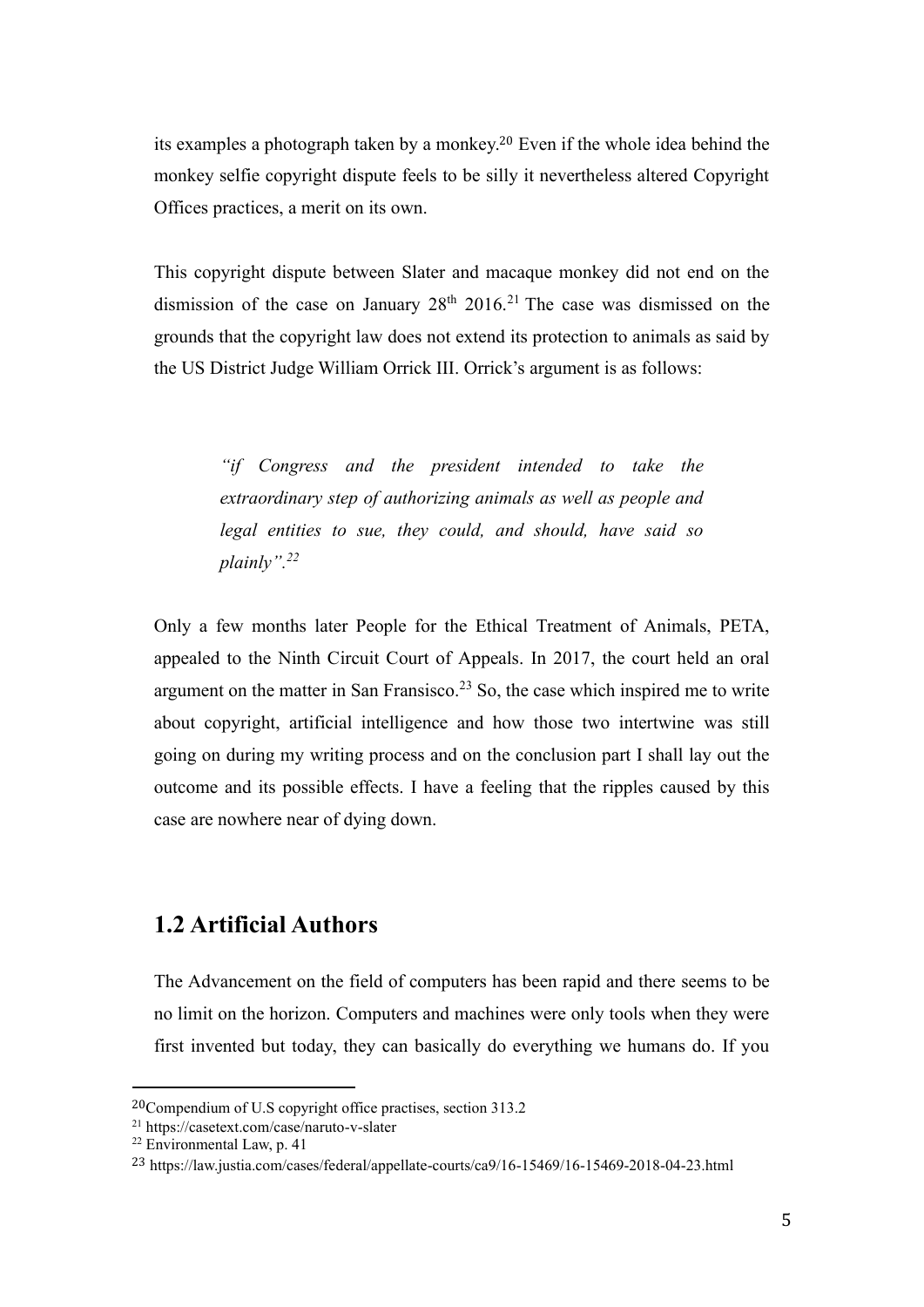search the Google you can find different kind of art produced by algorithms (AI) and there has even been a machine that has produced inventions, which are then patented <sup>24</sup> and furthermore these computers can, under certain circumstances, qualify as an inventor, a phenomenon that Ryan Abbott refers to as computational invention.<sup>25</sup> With the ever-growing state of artificial intelligence there are also many problems and issues that arise with it. The before-mentioned example of Naruto shows that copyright issues can arise with animals but what is the case when the one taking the picture was AI or what happens when AI is the author of a book?

Normally the copyright is given to the author of the work like a writer.<sup>26</sup> In those cases the authorship is quite clear and there is no dispute about whether a copyrightable work has been made. Adding AI to the mix and replacing human with AI raises a lot of problems. Now, the main issue of this thesis is the question whether a work made by artificial intelligence is copyrightable or not and who owns the copyright to such a work. Two categories of AI-created works can be thought here: One where the AI is only used as a tool, as means to an end, and with direct input of a human and second where works are created autonomously by AI without any direct human input, besides the source code that created the given AI. This thesis addresses mainly the second category where there is no direct input from human being and works are created by an AI autonomously. This choice is made upon my personal opinion about AI as something more than a tool and the fact that if AI is assumed to be just a tool, there does not seem to be any problem with copyright or authorship in the first place. Taking the approach of an autonomous AI creating works, we are able to delve deep into the various legal issues emerging from this approach. This assumption creates the basis for this whole thesis.<sup>27</sup>

<sup>24</sup>https://motherboard.vice.com/en\_us/article/these-artworks-were-made-by-algorithms, http://www.popsci.com/scitech/article/2006-04/john-koza-has-built-invention-machine

<sup>&</sup>lt;sup>25</sup> I Think, Therefore I Invent: Creative Computers and the Future of Patent Law, p. 1080

<sup>&</sup>lt;sup>26</sup>Copyright Acts usually state as follows: "a person who has created a work shall have the copyright". Look for example the Copyright Act of Finland or the Copyright Law of the United States of America <sup>27</sup> This set of categories is also used in Kalin Hristov's article Artificial Intelligence and the Copyright Dilemma, where both of these categories are explained and researched.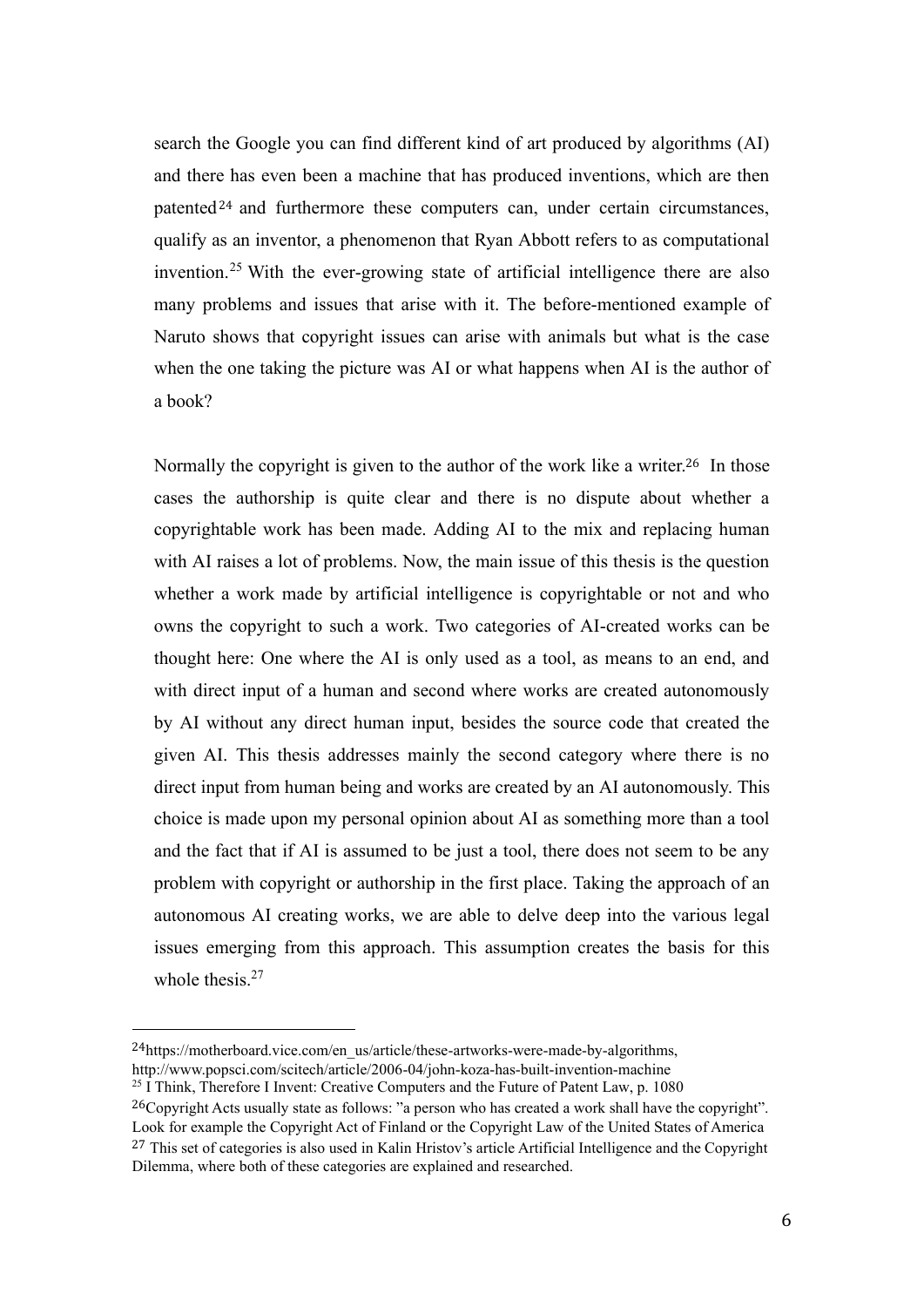On the other hand lawmakers could have not anticipated such a problem to arise in the future and copyright laws, like laws altogether, around the world are made for humans, even if it is not plainly written, the assumption of a human involvement is always there. This assumption must now be questioned and researched properly in order to find answers for this thesis' problems. Like James Grimmelmann wrote in his article, Copyright for Literate Robots, the copyright legislation has concluded almost like by accident that it is only for humans. His article is mainly about reading done by computers and the possible infringement done in the process, but nevertheless he has a point.<sup>28</sup> One could ignore these questions by stating that artificial intelligence is just a machine and thereby it can only be viewed as a tool to help humans create and work. Well that could be an easy answer, but it gets more complicated when there is no human action included in the process that leads to a work e.g. a song or a book. The AI has to be created first but besides that, it could work alone. Like humans, AI cannot be created out of thin air so coding or creating an AI could be considered to be mutual with the birth of a human being. Now, this is just a simplified thought-pattern, but you can get the idea that why would copyrights be only limited for humans and why would humans get the credit for something they have not done? These ideas are quite pro-futuristic, but these questions will be more pressing in the future, I dare to say.

My thesis problem might seem a bit niche among other copyright related problems like the extensiveness of copyright<sup>29</sup> or pricing of copyrighted works among music industry $30$ , but with the rapid evolvement of technology we might see an enormous amount of AI created works in the next decade and these problems will keep emerging again and again, so therefore it is crucial that researches like my thesis are written.

Copyright and intellectual property rights in general are not the only branch of our legislative system that needs to be revised and modernized at the wake of AI and digitalization. Self-driving cars, smart contracts and bitcoin, these are only few

<sup>28</sup>Copyright for Literate Robots, p. 1

 $29$  How to fix Copyright, p.9

 $30$  How to fix Copyright, p.10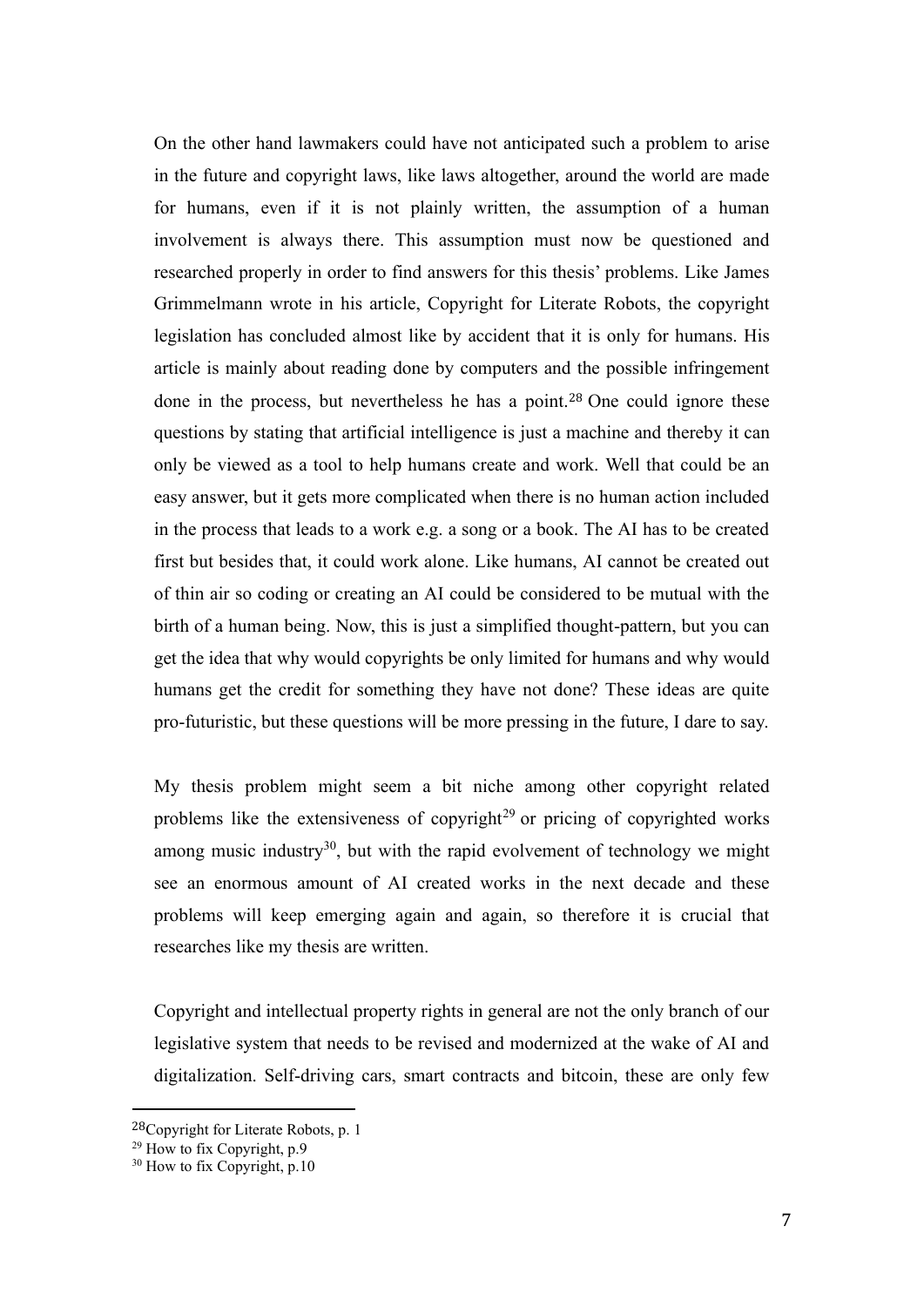examples that will revolutionize our everyday life, and yet there are no laws telling us what to do with these inventions.

#### <span id="page-19-0"></span>**1.3 Contents of the thesis**

The contents of this thesis will focus on the issues with authorship and artificial intelligence and go through the current legislation of copyright. I have already introduced my research problem in this chapter, but I will go through rest of the contents briefly and explain my approach and research methodology as well. The second chapter explores the history of AI and computers briefly before trying to find a suitable definition for AI.

Chapter three will explain the copyright legislation of the European Union, the United States of America and Finland in order to find the answer to these my research problem. I will also enclose cases from different legal systems in order to establish some sense on what legal ground authorship is based. This chapter also researches authorship on these different legislations and answers the question whether AI can indeed be an author to a created work.

Chapter four along chapter three are the crucial chapters for this thesis. Firstly, I research authorship problems with works created by AI and in chapter four this thesis explores the different possibilities of ownership for such works.

In the last chapter I am going to summarize the whole thesis and the key aspects of my findings and also present my own opinions and thoughts on the matter of AI as an author compared to the current legislation of the European Union and the United States of America and that of Finland.

# <span id="page-19-1"></span>**1.4 Approach and research methodology**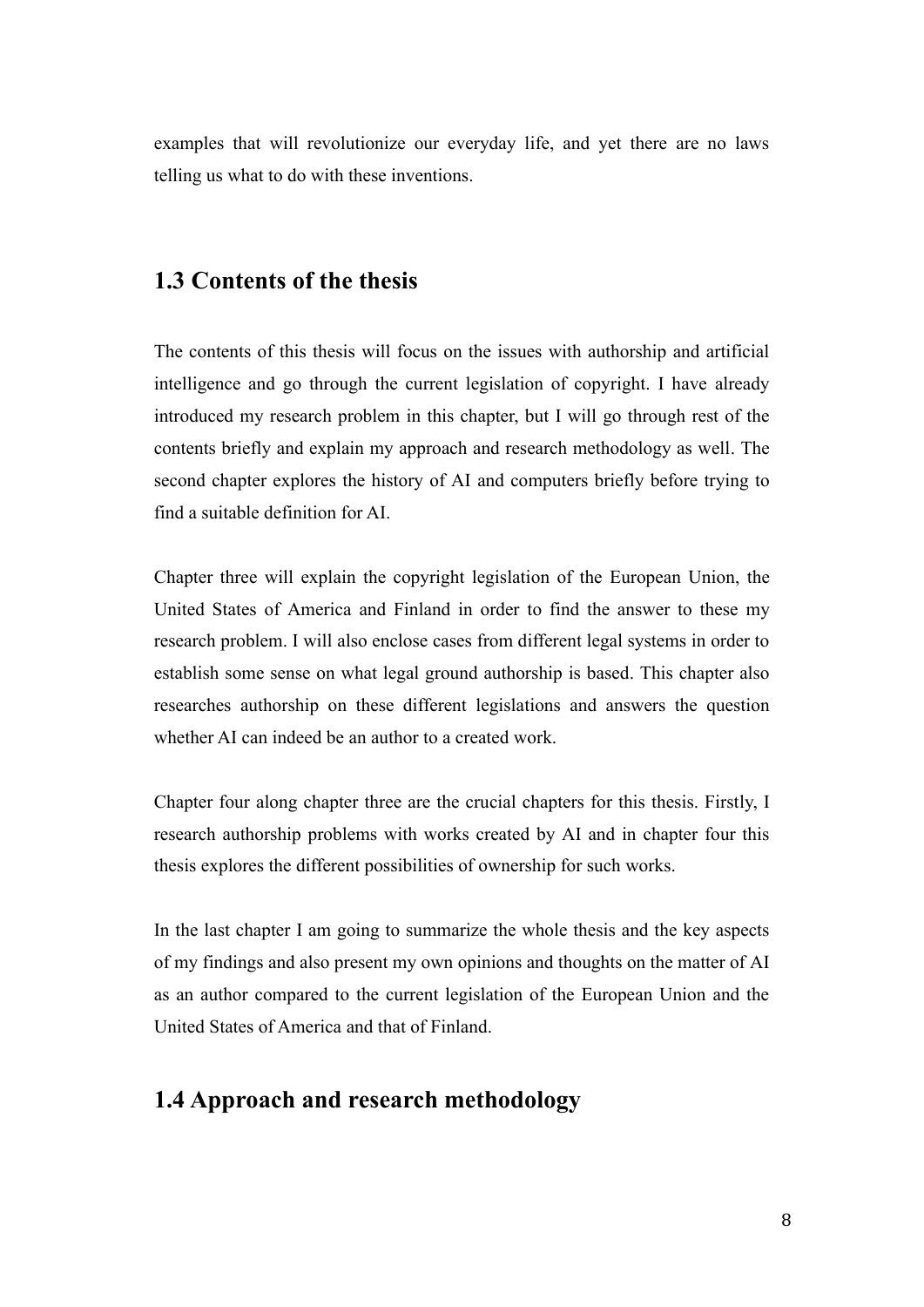Dan L. Burk has said that Copyright law keeps on fascinating scholars nearly endlessly because of its paradoxes and even absurdities.<sup>31</sup>So how these paradoxes and absurdities could be researched effectively? The problem of AI created works in the scope of Copyright can be answered explicitly by researching the current legislation and past case law of Copyright and therefore I have taken a legal approach of Copyright and authorship on this thesis and I am going to examine all the crucial aspects of Copyright and authorship in order to establish a satisfying conclusion for my research problem. Copyright has an immense economical value, but I will not dwell too deep on that side of the matter, but rather point out the economic impact of copyright in information society. I might have used different approaches as well like critical cultural approach to law, since Copyright is deeply embedded with culture, but I chose to exclude non-legal approaches in order to create a coherent and clear thesis inside the strict confines of legal field.

Usually the most obvious choice for a legal thesis is to use legal dogmatic method or jurisprudence for legal research. Legal dogmatic method is a research method that concentrates on the existing legislation, systemizing and interpreting it. <sup>32</sup> Legal-dogmatic method also interprets the legal principles and norms of the given field of law. The existing legislation is the main source of references in this thesis and therefore it is practical to use legal dogmatic method. Legal dogmatic method can be divided into two different categories; practical and theoretical.<sup>33</sup> Both of these are used in my thesis; theoretical scope in order to ponder and explain the nature of copyright and research current legislation and practical scope to research caselaw in order to reach a conclusion. I use caselaw from three different legislation on this thesis in order to find similarities and differences on the approaches different courts have taken on Copyright and authorship issues and to establish the basis of authorship and ownership of AI created works on these legislations.

<sup>&</sup>lt;sup>31</sup> Method and Madness in Copyright Law, p. 587

<sup>32</sup> Mitkä metodit? Opas Oikeustieteen metodologiaan, p. 21

<sup>33</sup> Oikeussäännösten systematisointi ja tulkinta, p. 36-37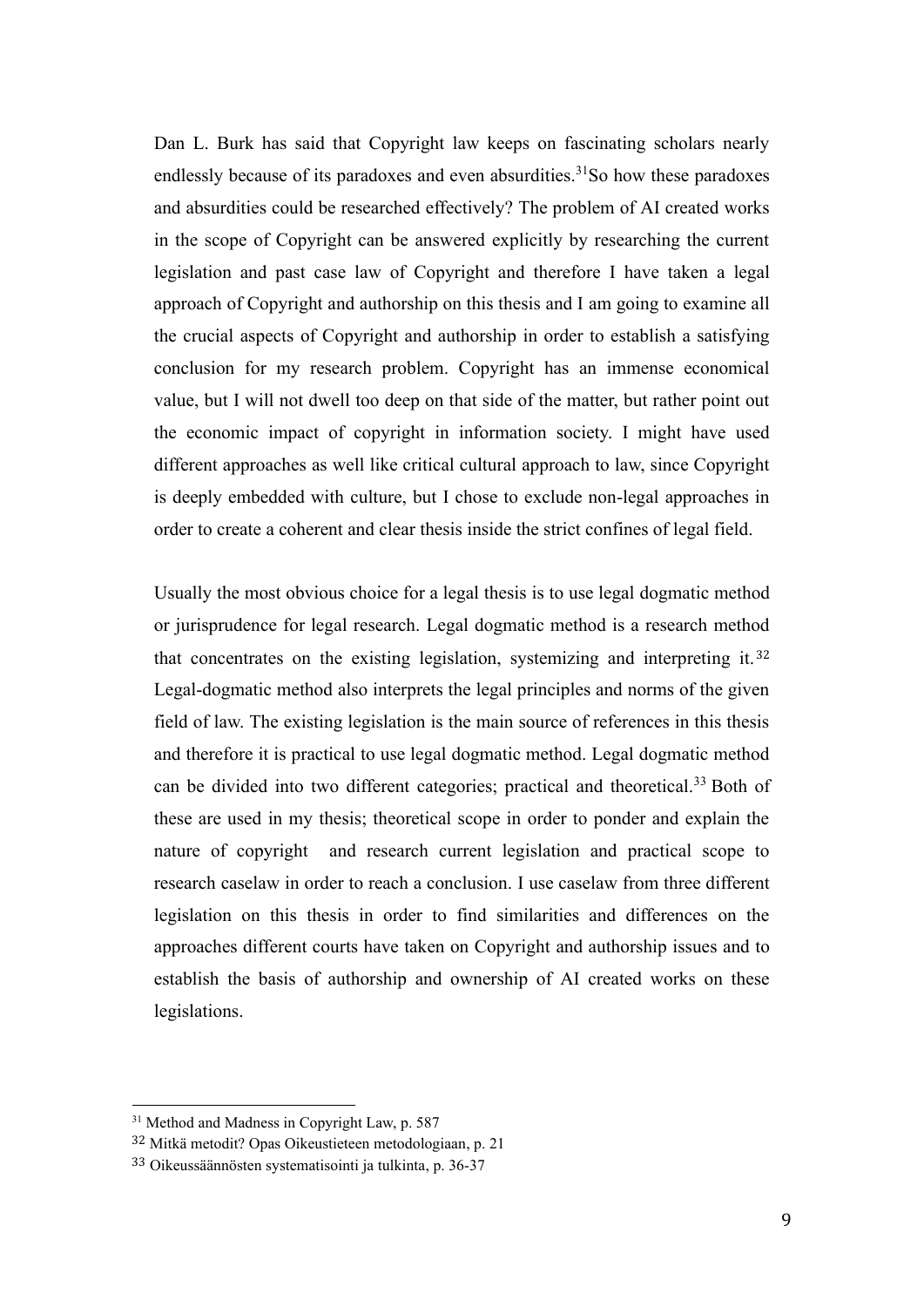My personal approach on this could be described as pro-AI, as I would see the full potential of AI to be harnessed and the current legislation to be reforged in favour of current and coming technology. My opinions are well stated out on the pages of this thesis, but still I am not blinded by them and the thesis problem is addressed properly and as unbiased as possible.

The theoretical framework for my thesis consists of European, Finnish and the United States of Americas copyright and IPR laws. I have researched the key laws of Copyright in of the aforementioned countries and Unions. My sources are mainly of legal background, but also some economic and technological as well. Focus is on the legal sources but my research problem is so intertwined with economy and technology so they cannot be excluded fully.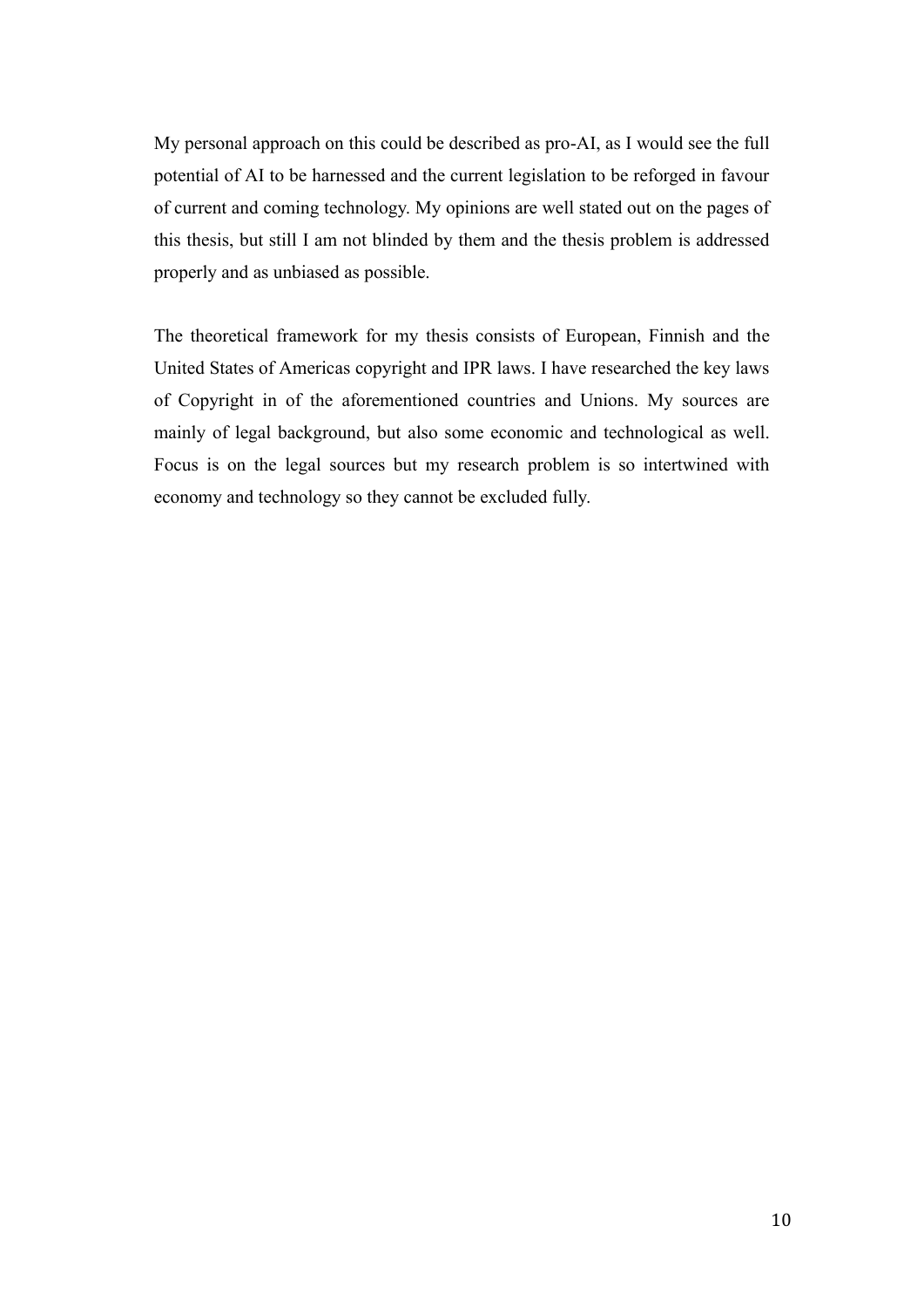# <span id="page-22-0"></span>**2. Deus ex Machina**

*"Let an ultra-intelligent machine be defined as a machine that can far surpass all the intellectual activities of any man however clever. Since the design of machines is one of these intellectual activities, an ultra-intelligent machine could design even better machines; there would then unquestionably be an 'intelligence explosion', and the intelligence of man would be left far behind. Thus the first ultra-intelligent machine is the last invention that man need ever make, provided that the machine is docile enough to tell us how to keep it under control. It is curious that this point is made so seldom outside of science fiction. It is sometimes worthwhile to take science fiction seriously." – Irving John Good* <sup>34</sup>

Irving John Good was one of the first to address the possible problem with intelligent or as he said ultra-intelligent machines, in other words AI. Science fiction has always entertained the idea of intelligent machines rising against humans and eventually exterminating humankind. Good is not the only one who has warned us about AI, the list includes also Stephen Hawking, Bill Gates and Elon Musk.<sup>35</sup> Although Elon Musk is one of the greatest technology positive humans of our time, AI seems to bother him greatly. In the book Elon Musk – How the billionaire CEO of SpaceX and Tesla Is Shaping Our Future Musk talks about his fear of an army of intelligence robots that could destroy the whole human race. He fears that Larry Page, the co-founder of Google is the one creating such an army. Musk says that where Page is compassionate, he himself is not so optimistic.<sup>36</sup>

Our image of AI has formed mostly by science fiction films and books and that is why we might not even consider the possibility of them existing right now, right

<sup>34</sup> Speculations Concerning the First Ultra-Intelligent Machine, p. 33

<sup>35</sup> https://aeon.co/essays/true-ai-is-both-logically-possible-and-utterly-implausible

<sup>36</sup> How the Billionare CEO of Space and Tesla Is Shaping Our Future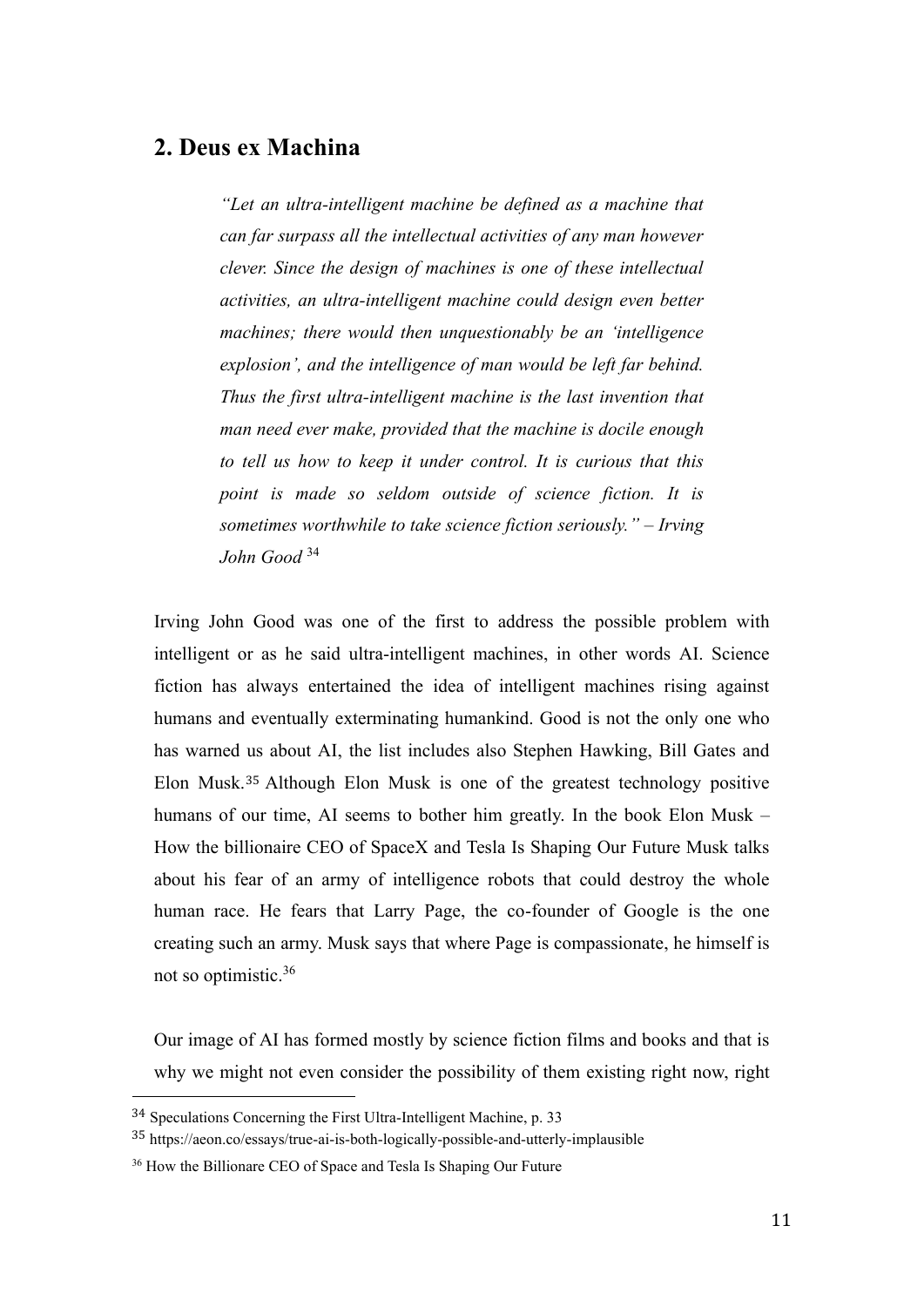here and aiding us in our everyday life. The abovementioned fear of intelligent machines can also be traced back to science fiction and partly it is only wise to keep the worst-case scenario in mind when creating new technology. Therefore, it's crucial for this thesis to try to define what AI is.

This chapter explores the history of AI and computers altogether briefly. When we have studied the history of AI, I am going to present various definitions of AI and try to come up with a general definition of AI. I must point out that there has not been any single definition that we could take as the ultimate truth.<sup>37</sup>

### <span id="page-23-0"></span>**2.1 History of computers and Artificial Intelligence**

**"***Every aspect of learning or any other feature of intelligence can in principle be so precisely described that a machine can be made to simulate it" – John McCarthy <sup>38</sup>*

The word computer is derived from Latin, as are so many other words. The Latin word *putare* means to think and *computare* means to calculate.<sup>39</sup> Thinking and calculating, two words that describe, what a computer does; first of all it calculates since the programs behind any computer are basically just ones and zeroes and computational capacity is one way to measure how good the given computer is, secondly one could say that computers think via this computation.

The term Artificial Intelligence (AI) saw the light in 1956 when John McCarthy held the first academic conference about AI at Darthmouth College in New Hampshire. The scientific study on AI started there at Darthmouth after the conference and those who participated in it, became the leading experts on the field of AI. In fact AI as an idea is much older than we might think. Philosophers

<sup>37</sup> Regulating Artificial Intelligence Systems: Risks, Challenges, Competencies, and Strategies, p. 359 <sup>38</sup> A Propasal for the Darthmouth Summer Research Project on Artificial Intelligence

<sup>39</sup> https://latin-dictionary.net/search/latin/putare and https://latin-dictionary.net/search/latin/computare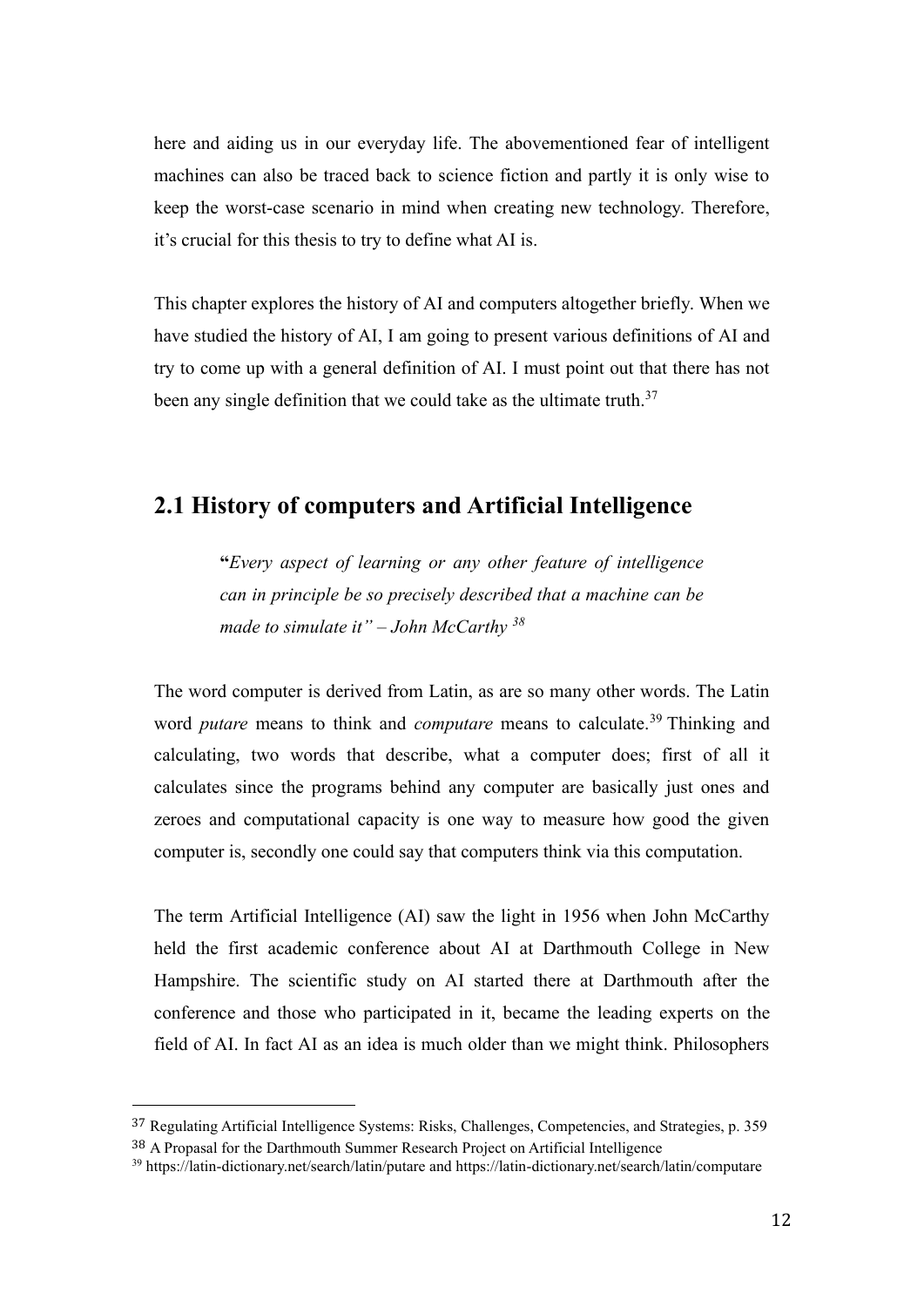of ancient Greek thought of machine men and artificial beings. Aristotle wrote in his book, The Politics:

> *"For suppose that every tool we had could perform its task, either our bidding or itself perceiving the need…"*<sup>40</sup>

Leonardo da Vinci was among other things an inventor and like many inventors in the history, a way ahead of his time. Vinci invented blueprints for e.g. helicopters, tanks and automated-knight. So, even the great da Vinci dreamed of a robot, automated machine that could move and do various thing on its own, of course da Vinci could not build such a machine, given the time he lived in.<sup>41</sup>

John McCarthy was already mentioned at the start of this chapter as the founder of the term AI. McCarthy's input for modern AI cannot be underestimated. The evolution of computers and computer science in the  $20<sup>th</sup>$  century ultimately led to the birth of AI as we know it today. Although AI is not yet intelligent, in a way we human are, the advancement has been rabid and some scientist believe that we will witness the birth of true artificial intelligence in the next decades of the 21th century.<sup>42</sup>

Science fiction continued the fiction of AI and robots and brought those concepts to  $20<sup>th</sup>$  and  $21<sup>st</sup>$  century. One of the biggest names of science fiction is undoubtedly Isaac Asimov who wrote the book I, Robot. In his book Asimov introduced three fictional laws called the Three laws of Robotics, to which I am going to return later in this thesis. Humans have always tried to create life or at least dreamt about it and now at the dawn of digital age, we are closer than ever creating artificial and intelligent life.

<sup>40</sup> The Politics, p. 56

<sup>41</sup> A Quest for Artificial Intelligence, p. 20-21

<sup>42</sup> http://dataconomy.com/2016/05/far-away-inventing-true/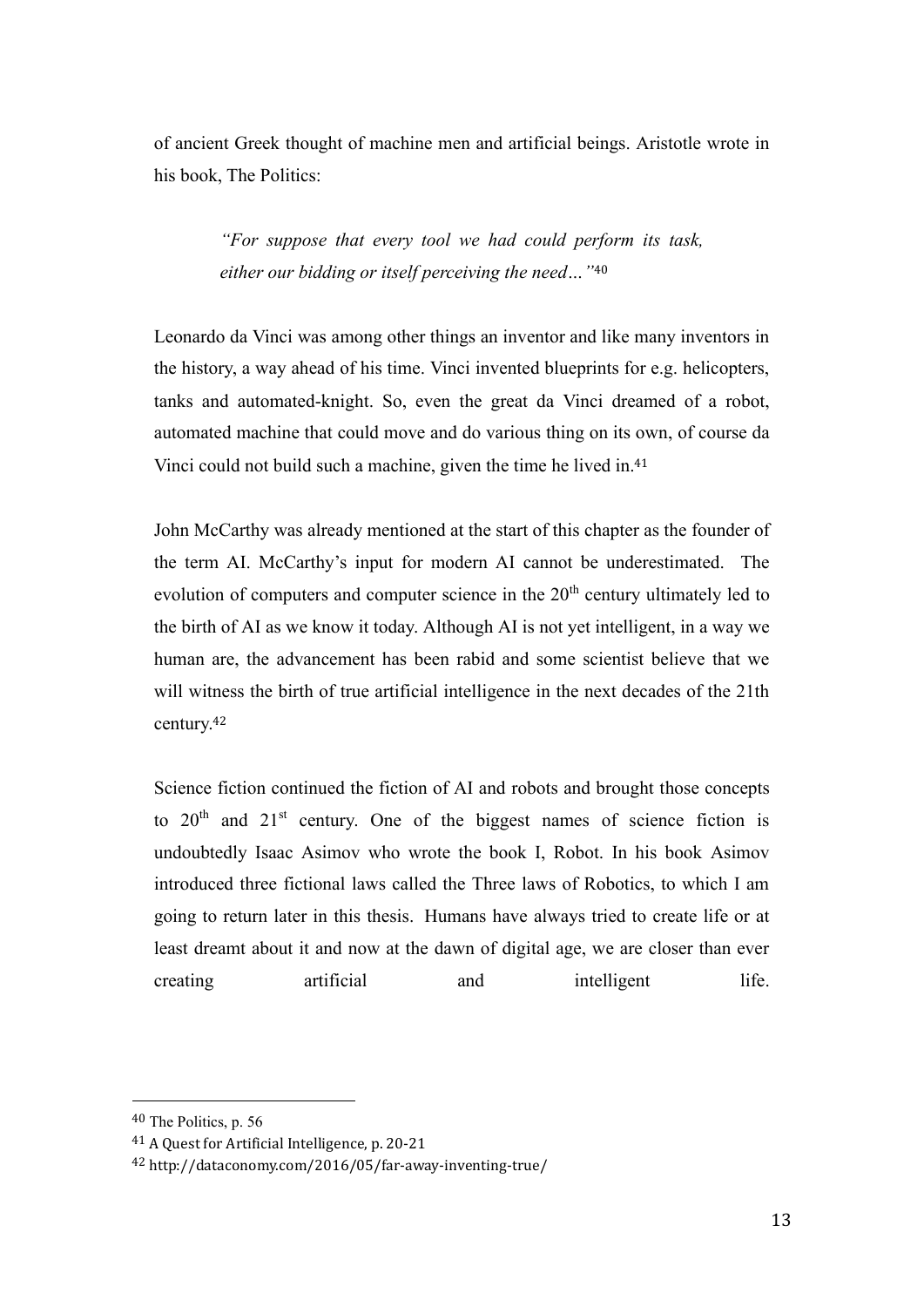### <span id="page-25-0"></span>**2.2 Definition of artificial intelligence**

Now that I have gone briefly through the history of AI it is time to explain and research what AI even is. Artificial intelligence as a word tells much about what it is. It is artificial and some may even say unnatural. The problem with defining AI is not in the first part of the term but rather the latter part, intelligence. What is intelligence? Is it the way humans are, think, understand and how we are selfaware of our existence? These are profound questions and quite hard to answer in a way that would be short and absolute. In this thesis the basis is that intelligence is not reserved only for humans even if the definitions of intelligence usually tend to be derived from human characteristics.<sup>43</sup>

There are many forms of intelligence and it can be thought as an infinite spectrum; at the moment we, the humans, represent the cutting edge of that spectrum whereas, for example, a snail falls to the other end of the given spectrum. Intelligence is like a house: one brick of the foundation could represent the core of intelligence, the basis of it and by adding more bricks, eventually walls, windows and ultimately furniture, the intelligence evolves and becomes more advanced as the imaginative house is being built. If the threshold for intelligence is based on our perception and understanding of intelligence, machines will never achieve it, nothing will. Even if we could copy human brain precisely the machine would only be a copy of human mind and intelligence, maybe intelligent but not by its own merits. One could even claim that humans cannot really think as so often the aftermath of our thinking only leads to suffering.

Usual definition of AI is as follows:

<sup>43</sup> Regulating Artificial Intelligence Systems: Risks, Challenges, Competencies, and Strategies, p. 359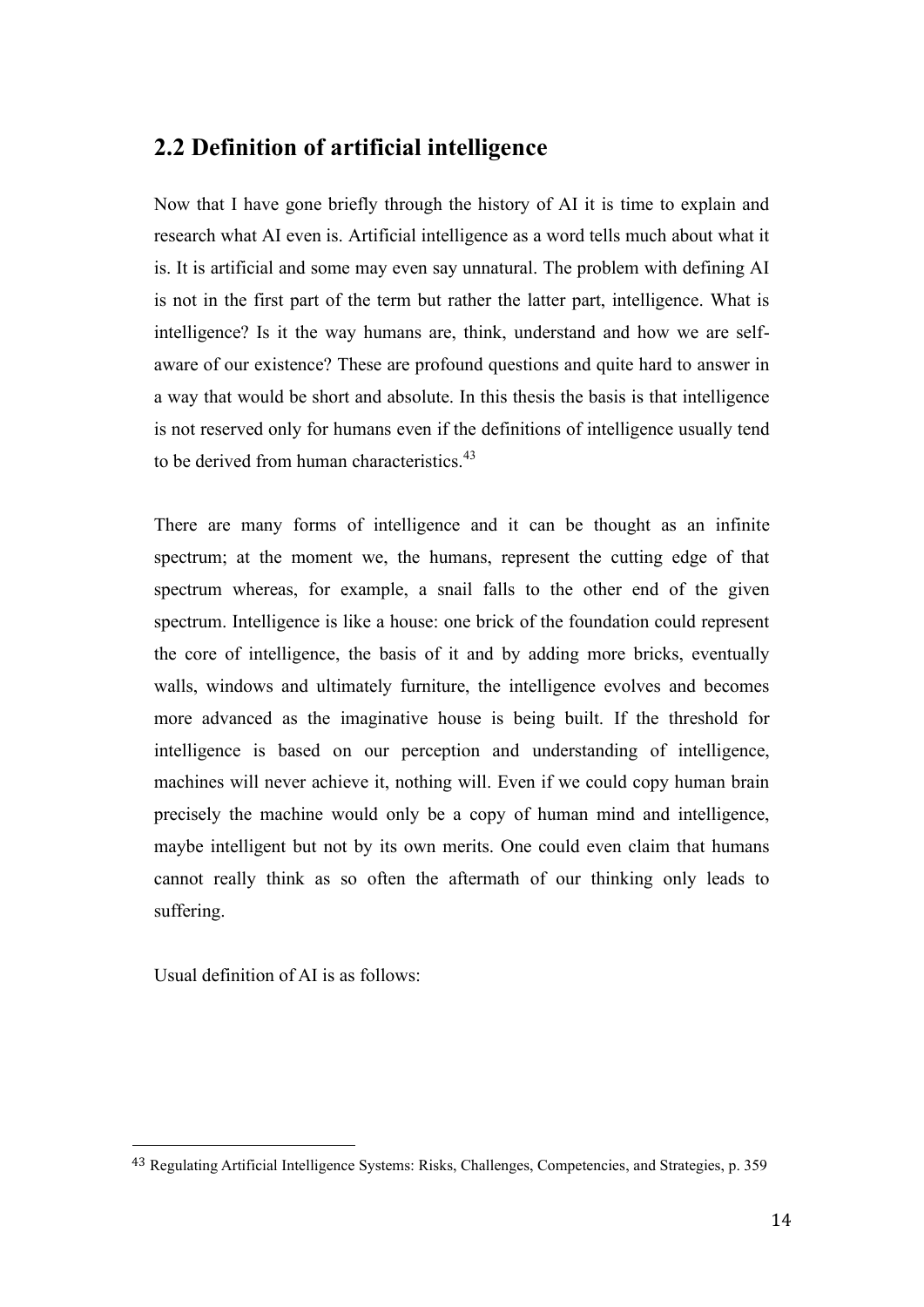*"The science and engineering of imitating, extending and augmenting human intelligence through artificial means and techniques to make intelligent machines".* <sup>44</sup>

Usually intelligence is defined as an ability to produce complex results in a complex ever-changing environment.<sup>45</sup> The dictionary definition seems to support this definition. Intelligence is 1) Someone's intelligence is their ability to understand and learn things 2) Intelligence is the ability to think and understand instead of doing things by instinct or automatically.<sup>46</sup> Thinking and intelligence can be seen as a biological data processing, in that sense our thinking does not differ that much from the computers. At its simplest form, the thinking process is only mechanical, instinctive and non-aware action.<sup>47</sup>

Now continuing with the dictionary definition of intelligence, we have, the ability to learn and understand new things and doing these processes manually*.* The ability to understand and learn new things is something only we humans possess. Machines and animals can learn new things by teaching them, but they surely do not understand things in a way we human beings do. The second definition also rules animals out of the equation since animals react mainly by instinct rather than understanding really what is happening around them. Then the last part of the second definition, automatically, rules out machines. Machines do what they are built or coded to do; they react automatically. With this dictionary definition of intelligence, one could rule intelligence to be something only we humans possess. I would like to argue that this view is not everlasting. AI will eventually have the ability to understand things and the automatic response of machines will be something that only the outdated machines will have. The definition for intelligence can be altered and it can be reserved only for humans even in the future where AI has the ability to understand and learn things, but I surely hope that we are not that shortsighted.

<sup>44</sup>Advanced Artificial Intelligence, p.1

<sup>45</sup>Osaavatko koneet ajatella, p.7

<sup>46</sup>Essential English Dictionary

<sup>47</sup>Osaavatko koneet ajatella, p.7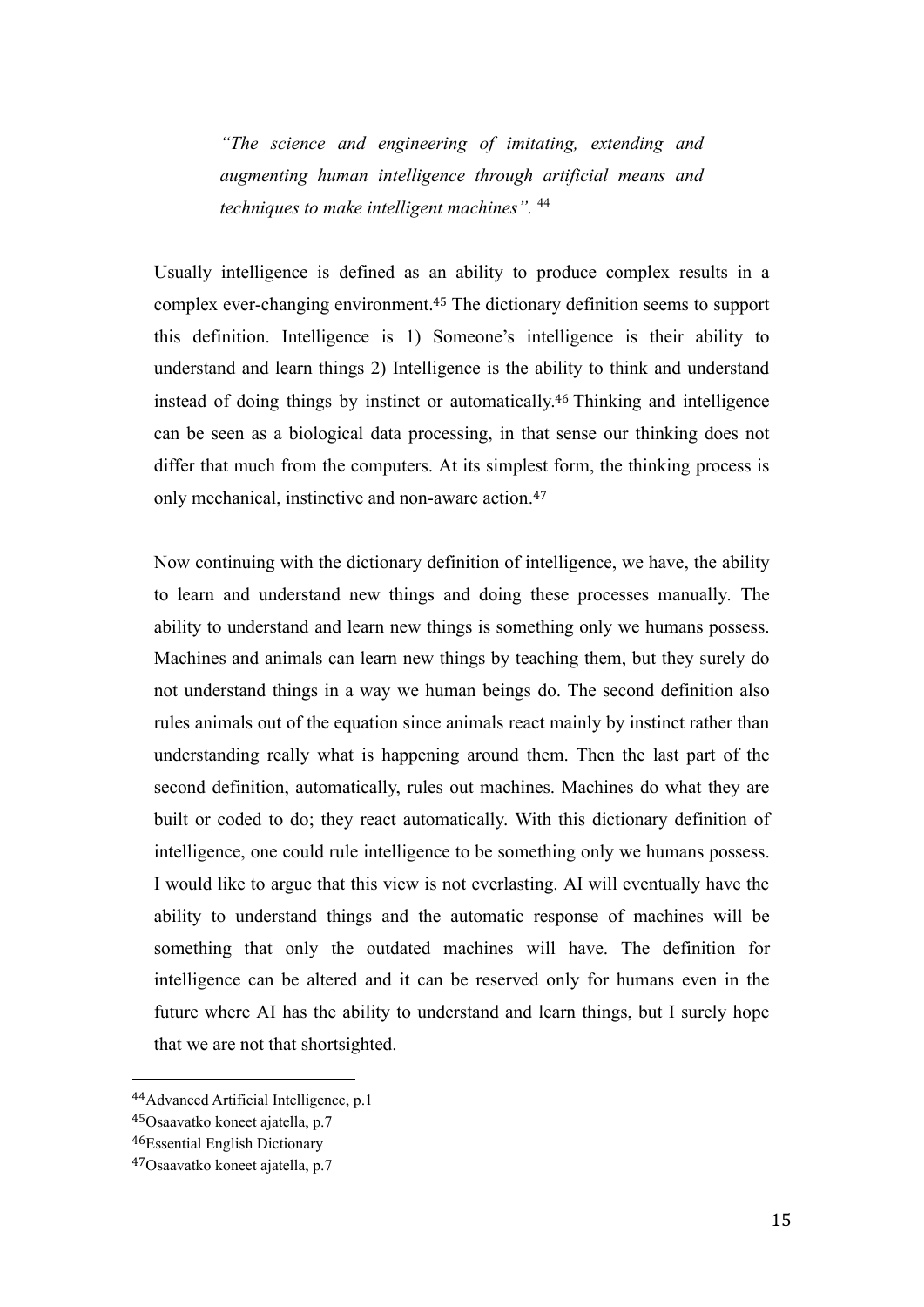Nils J. Nilsson defines intelligence as a quality that enables an entity to function appropriately and with foresight in its environment.<sup>48</sup> With this definition there are plenty of intelligent beings; animals function appropriately and with foresight in its environment, even some machines could be deemed intelligent with this definition.

One possible way of seeing the whole problem with intelligence and machines is to forget the whole concept of thinking, at least the way we humans think. Alan Turing suggested in Computing Machinery and Intelligence that we should not focus on the question: "Can machines think?" Turing then proposed that we should ask if machines could pass a behavioral test. This then led on to the famous test called the Turing Test.<sup>49</sup>

#### <span id="page-27-0"></span>**2.2.1 Russell and Norvig on AI**

In the book, Artificial Intelligence, A Modern Approach, Stuart J. Russell and Peter Norvig separate the definitions of AI based on either thought processes and reasoning or behavior. They then divide those definitions in the terms of human performance and ideal concept of intelligence. Therefore, they have four possible goals to pursue in artificial intelligence<sup>50</sup>. I have included their figure here:

<sup>48</sup>The Quest for Artificial Intelligence, A history of ideas and achievements, p 13

<sup>49</sup>Computing Machinery and Intelligence

<sup>50</sup> Artificial Intelligence, A Modern Approach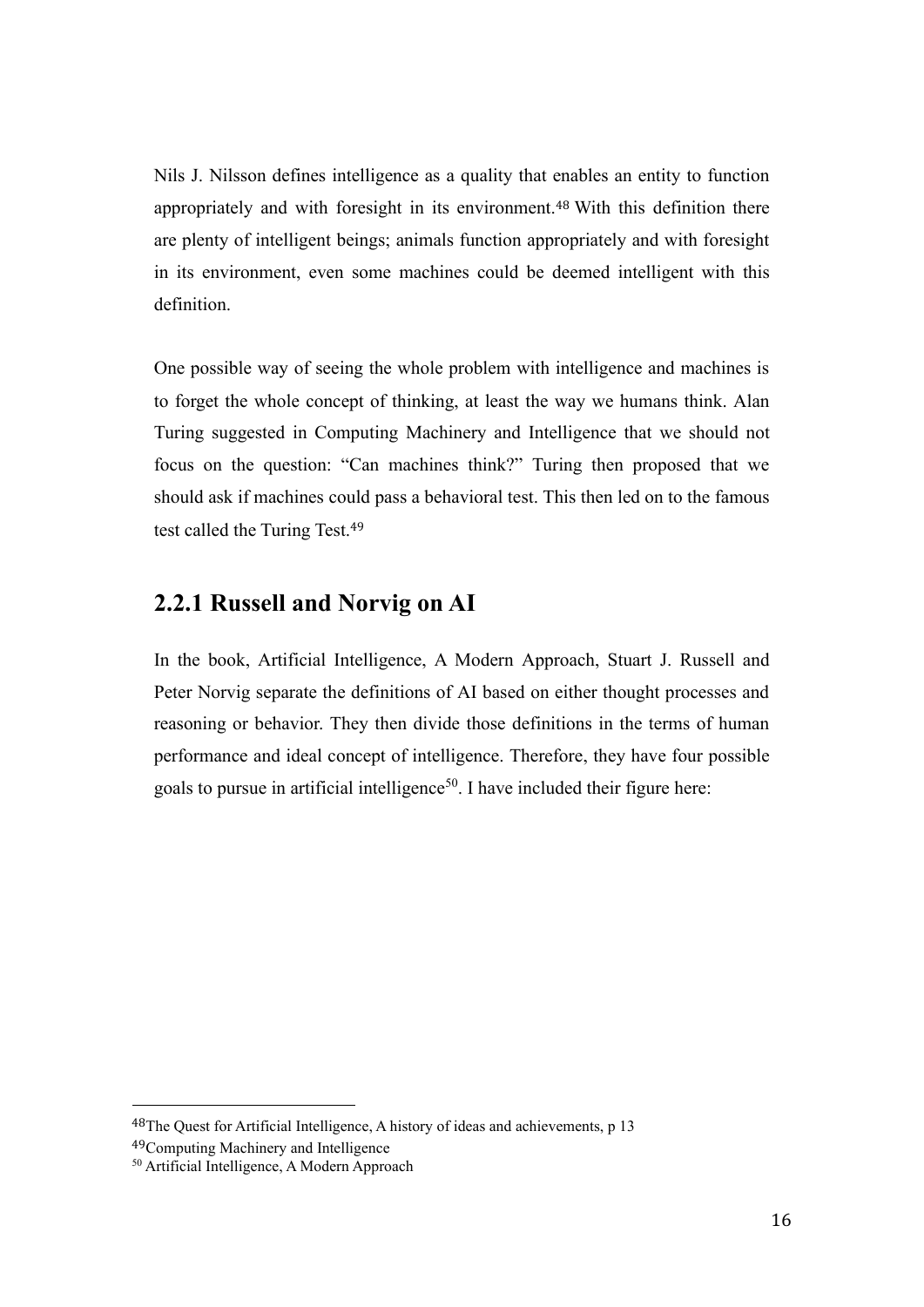| "The exciting new effort to make<br>computers think machines with<br>minds, in the full literal sense"                             | "The study of mental faculties<br>through the use of computational<br>models" (Charniak and McDermott,                               |  |
|------------------------------------------------------------------------------------------------------------------------------------|--------------------------------------------------------------------------------------------------------------------------------------|--|
| (Haugeland, 1985)                                                                                                                  | 1985)                                                                                                                                |  |
| "(The automation of) activities that<br>we associate with human thinking,<br>activities such as decision-making,                   | "The study of the computatins that<br>make it possible to perceive,<br>and<br>$\text{act}$ "<br>reason,                              |  |
| problem solving, learning"<br>(Bellman, 1978)                                                                                      | (Winston, 1992)                                                                                                                      |  |
| "The art of creating machines that<br>perform functions that require<br>intelligence when performed by<br>people" (Kurzweil, 1990) | "A field of study that seeks to<br>explain and emulate intelligent<br>behavior in terms of computation<br>process" (Schalkoff, 1990) |  |
| "The study of how to make<br>computers do things at which, at<br>the moment, people are better"<br>(Rich and Knight, 1991)         | "The branch of computer science<br>that is concerned with automation<br>of intelligent behavior" (Luger and<br>Stubblefield, 1993)   |  |

Figure 1.1 Some definitions of AI. They are organized into four categories: Systems that think like humans Systems that think rationally Systems that act like humans Systems that act rationally

As we can see from the bottom paragraph, two of the definitions are based on human beings, how they think or act and the other two are based on rationality, which again could be led back to human intelligence. It is important to recognize that actions can be rational without intelligent background, therefore the actions of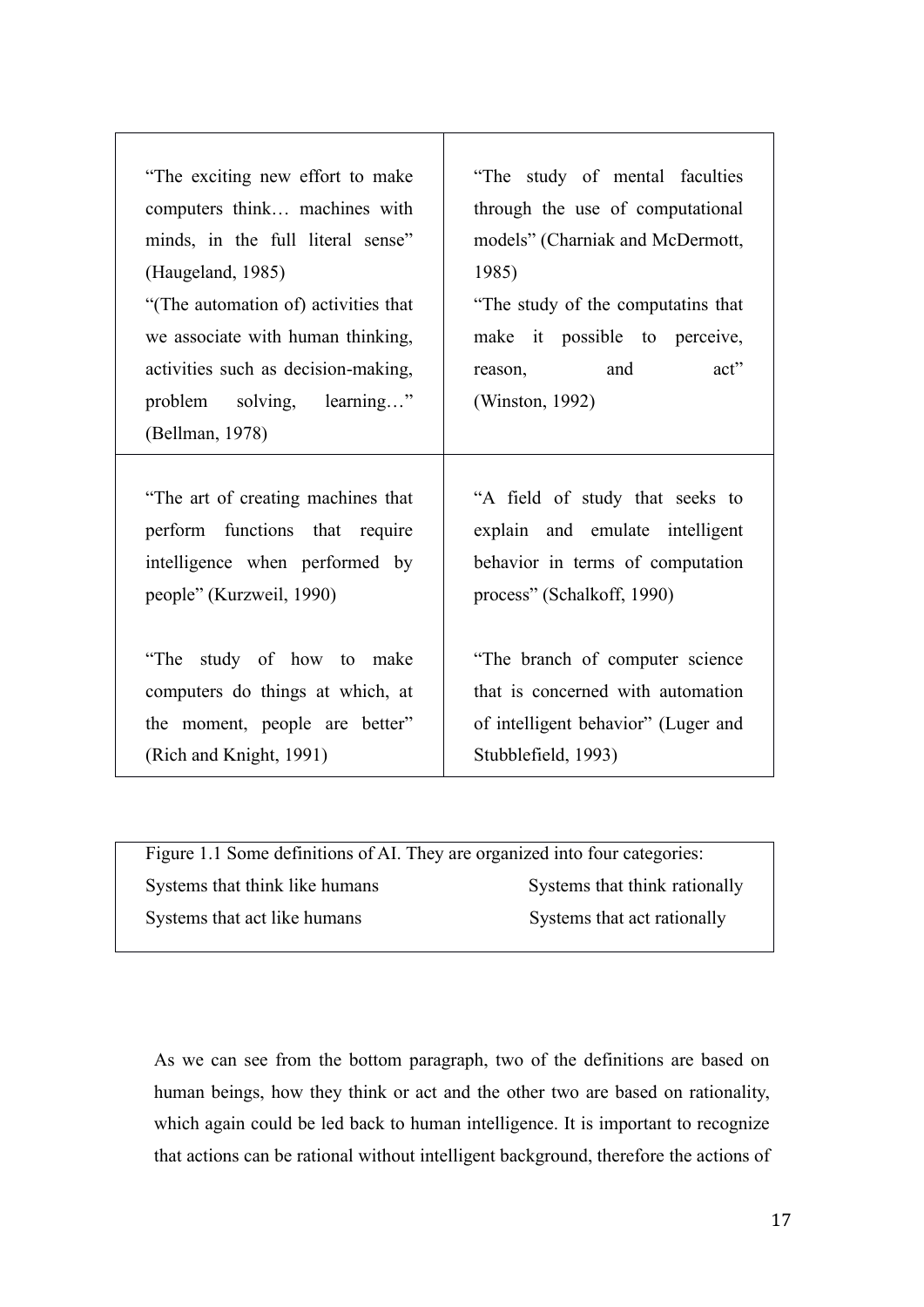a machine could be rational even if it is not an intelligent one. Russell and Norvig state that the tension between these definitions boil down to approaches centered around humans and approaches centered on rationality. They then continue to give examples for all four definitions and how they should be approached. I will not go too much into detail with their research but rather point out the key aspects of these approaches.

### <span id="page-29-0"></span>**2.2.2 The Turing Test**

The Turing Test, named after its inventor Alan Turing (1950), is one of the possible solutions to test if a machine has the capability to think like a human being or more precisely to exhibit intelligent behavior in a way that is either equivalent or even indistinguishable from that of a human. Turing meant it to give results, which could lead up to a definition of intelligence. Like many before and after Turing, he too thought that intelligence or the ability to behave intelligently was to reach human-level ability to solve cognitive tasks in a way that would make the interrogator be fooled about with whom or what he or she is communicating with. In a way the Turing Test is not the most efficient one to test if a machine is intelligent or not, since the test is passed simply by just fooling the interrogator to believe he or she is communicating with another human-being or he or she cannot distinguish if the other party is indeed human or machine. Simply put the machine or AI would have to just imitate human behavior to pass the test and therefore passing it will not tell anything about the machine's intelligence, it just implies the ability to imitate human behavior. Imitating or copying something's behavior might show some hints of intelligence but it itself is not enough to define one's intelligence.

Then, how can we tell if something thinks like a human being. Russell and Norvig pondered the same problem and came up with rather simple-sounding answer; determine how humans think. They gave two different means to determine human thinking. The first was introspection ergo the examination of one's own conscious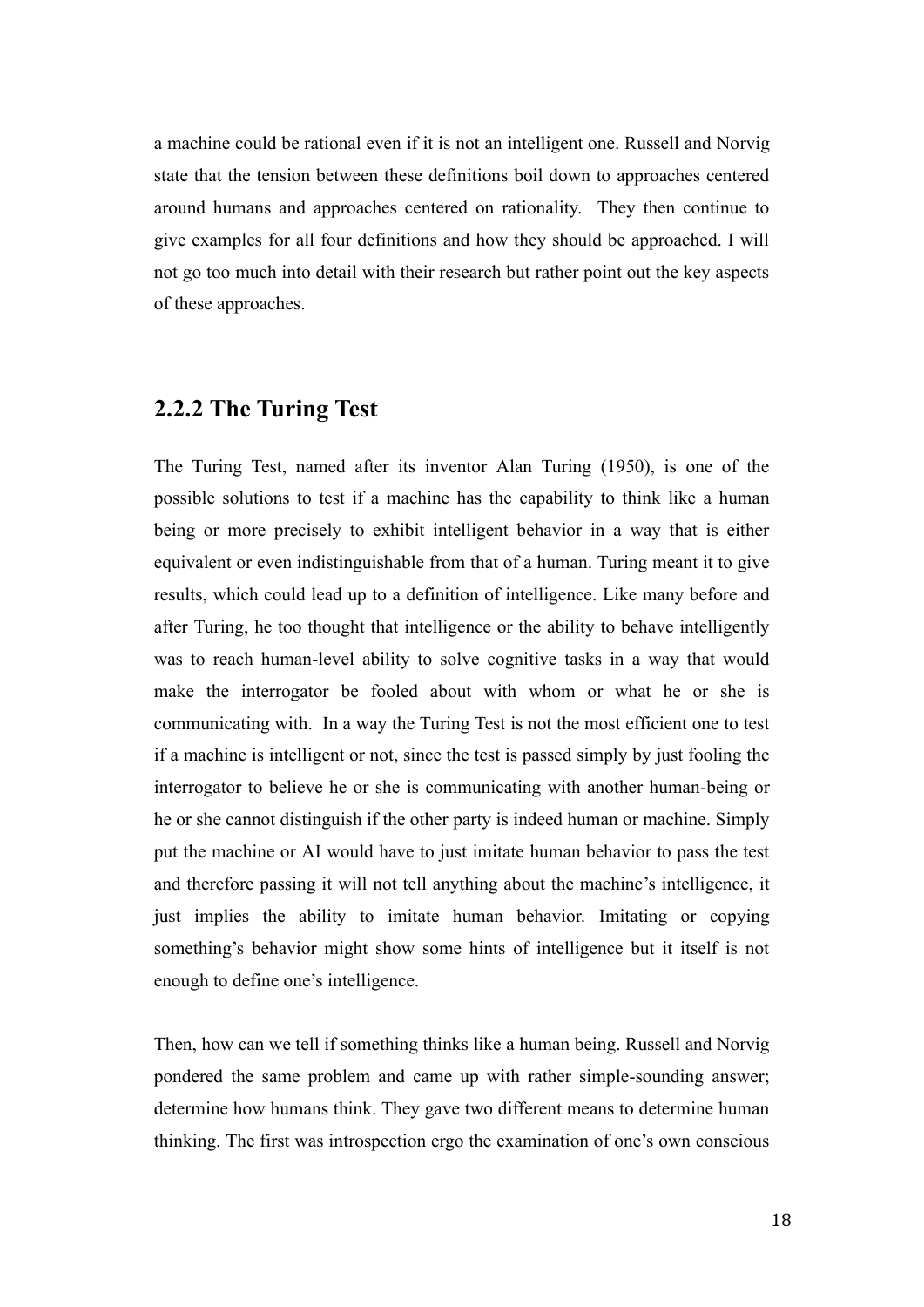thoughts and feelings. The second being different psychological experiments. They argued that once a precise theory of the mind is created it is possible to apply that theory to a computer program. What follows is that if the computer program created by using this theory of the human mind acts and behaves like a human it must then operate in a similar way to human.

Cognitive modeling approach may seem similar to The Turing Test because in a way human behavior is once again the line, which the machine must cross for to be deemed intelligent. The Cognitive approach, unlike the Turing Test, defines intelligent as an ability to think like human, which is rather different from behaving like human. Both, thinking and behavior can be imitated, but to imitate thinking is much more complex matter since behavior is mainly just mechanical.

Another type on intelligence, behaving and thinking like human aside, is thinking and acting rationally. Rationality, a reasoning process that ultimately leads to right thinking and therefore to a right solution, a rational solution. Now, for something to be rational does not always mean it is the right thing to do. Just by adding moral and ethical codes to the process, the rational answer might not be the "rational" one.

Rational thinking process might be used to create intelligent machines and AI. Russell and Norvig mentioned in their research that there are two obstacles that are problematic for using rational thinking process as a blueprint for making AI. Firstly, they stated that it is not easy to take informal knowledge and state it in the formal terms required by logical notation. The second problem lies within the comparison between in principle and in practice. Solving a problem in principle is altogether another thing than to solve a problem in practice. Russell and Norvig then added that even problems with a moderate number of facts could overload the computers capability to compute if the computer or the program is not guided in some way.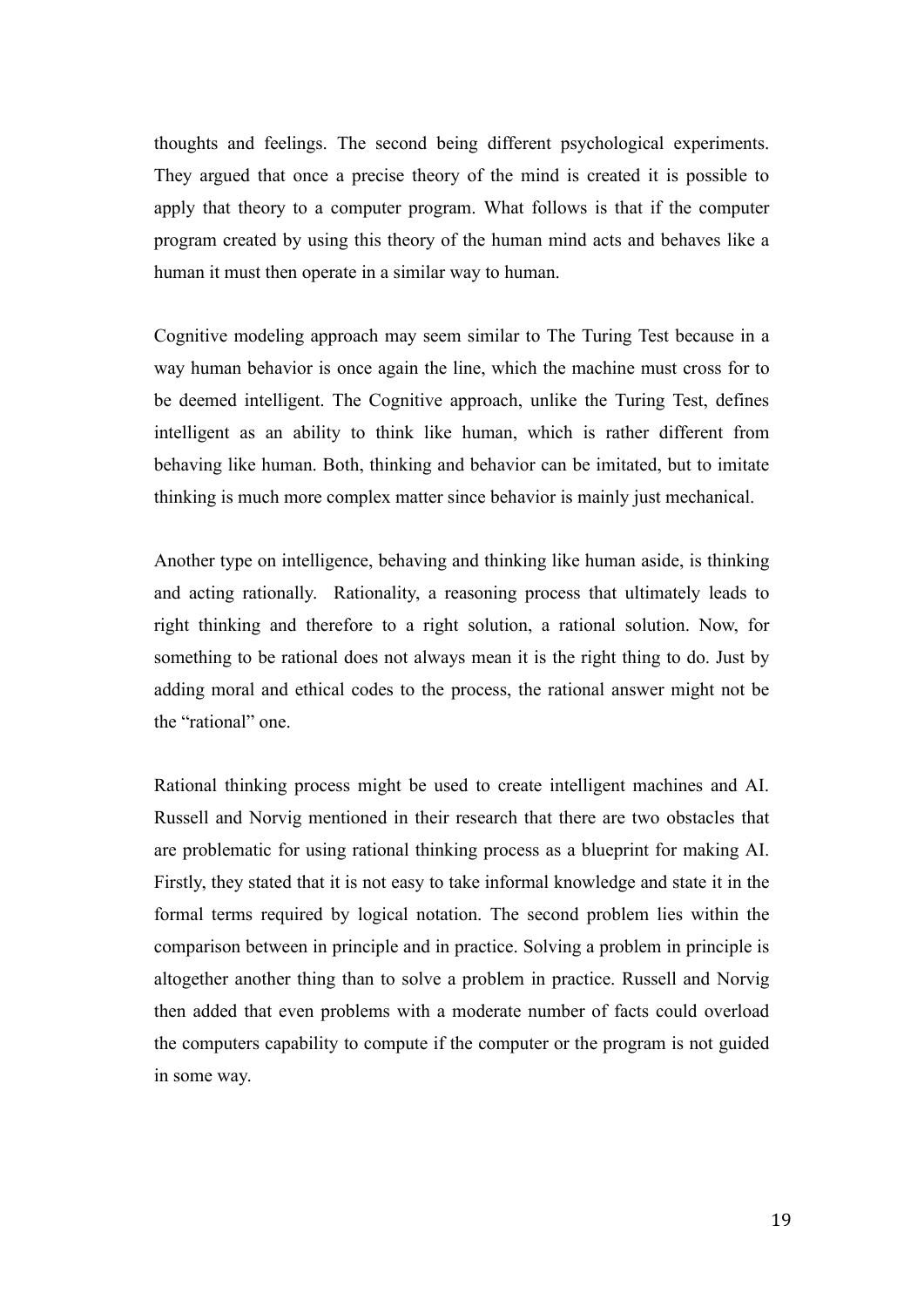The last approach of Russell's and Norvig's study centers around rationally, but this one is about acting rationally, not thinking like the previous one. They use the word agent as a term for something that perceives and acts and furthermore AI in this approach is viewed as the study and construction of rational agents.

#### <span id="page-31-0"></span>**2.3 Examples of AI creators**

One of the first AI creators was a computer program called Racter, who wrote the book "The policeman's beard is half constructed" in 1984. Racter was fed with grammar rules and vocabulary and then it created the text with random generation and therefore the book is not pre-programmed. Racter can create texts by using its files, which have been given to it by the programmers.<sup>51</sup> Racter is not the only AI creator and there have been others, like AARON and BRUTUS.<sup>52</sup>

A more present and probably the most famous example is the Next Rembrandt, a "painter" AI, which tries to imitate Rembrandts' famous paintings.<sup>53</sup> The Next Rembrandt was taught with the style of the late Rembrandt and it would then create a new piece of art that resembles Rembrandts' art astonishingly well.<sup>54</sup> The AI in question took virtually every little detail of Rembrandts' works into account while creating the new piece of art.<sup>55</sup> The Next Rembrandt's art has already led to a research done by Shlomit Yanisky-Ravid, since in The Next Rembrandt project there were a number of people involved with an enormous amount of work. The obvious question arises: Who, if anyone, owns the copyright to The Next Rembrandt's art?<sup>56</sup>

 $51$  Can a computer be an author? Copyright aspects of a artificial intelligence 707:715;

http://www.ubu.com/historical/racter/index.html  $52$  Robots Unlimited. Life in a virtual age;

https://newatlas.com/creative-ai-algorithmic-art-painting-fool-aaron/36106/

<sup>53</sup> https://www.nextrembrandt.com/

<sup>54</sup> Generating Rembrandt: Artificial Intelligence, Copyright, and Accountability in the 3A Era – The Human-Like Authors Are Already Here – A New Model, p. 663

<sup>55</sup> Artificial Intelligence and the Copyright Survey, p. 2

<sup>56</sup> Generating Rembrandt: Artificial Intelligence, Copyright, and Accountability in the 3A Era – The Human-Like Authors Are Already Here – A New Model, p. 669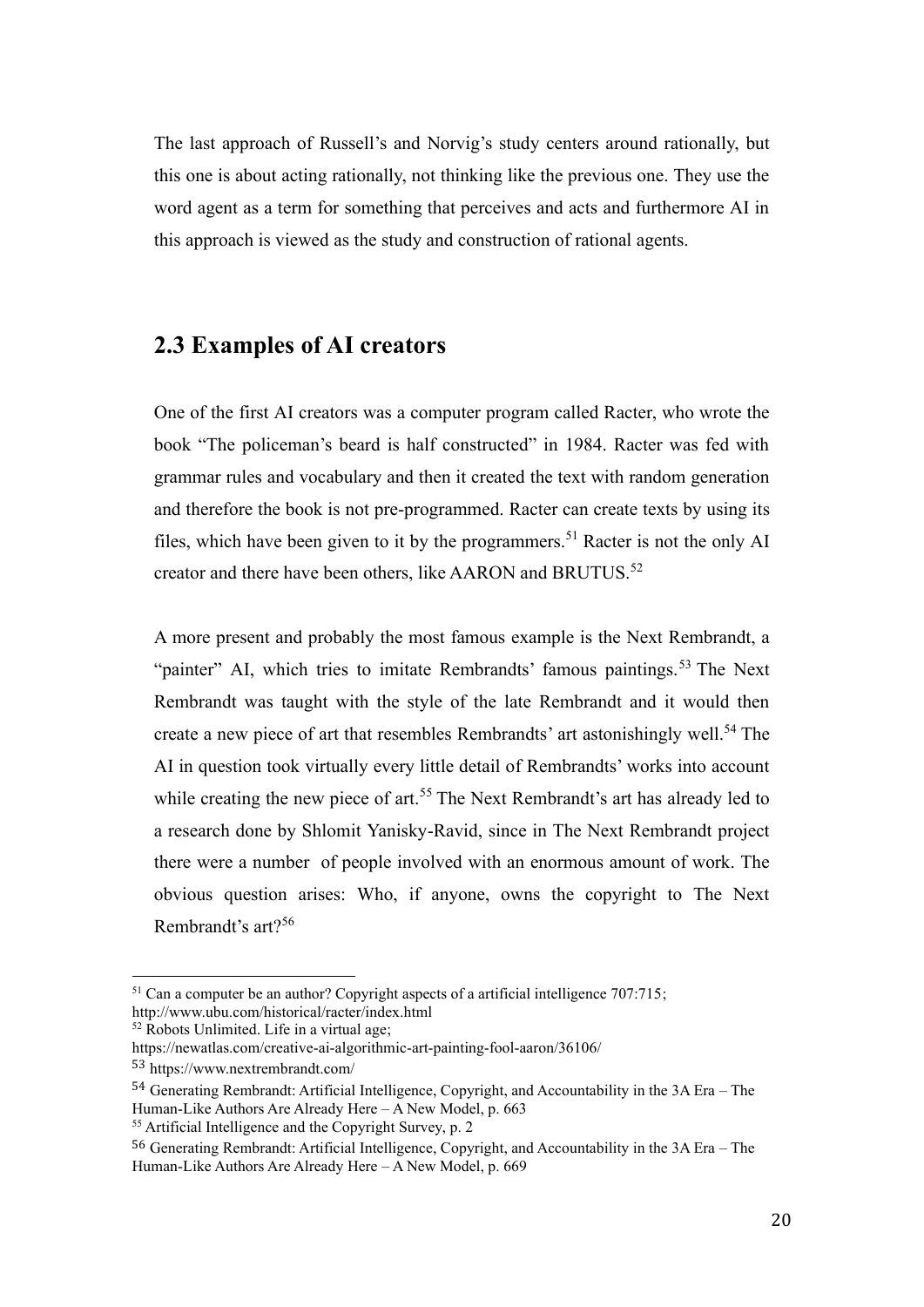Another example is e-David, which is also an AI-painter. Like with The New Rembrandt, e-David's creations are original intellectual property works. E-David takes photos with its camera and then creates paintings, using these photographs as reference. Although e-David creates new with the software, which is purely made by its programmers, it still takes photographs independently and this could be seen as its own creative input on the works $57$ 

As we can see from this rather short presentation of AI-creators, they are reality and out there, creating and inventing. Some of these AI-created works are even displayed worldwide in different exhibitions.<sup>58</sup>

<sup>57</sup> Feedback-Guide Stroke Placement for a Painting Machine

<sup>58</sup> http://www.metropictures.com/exhibitions/trevor-paglen4/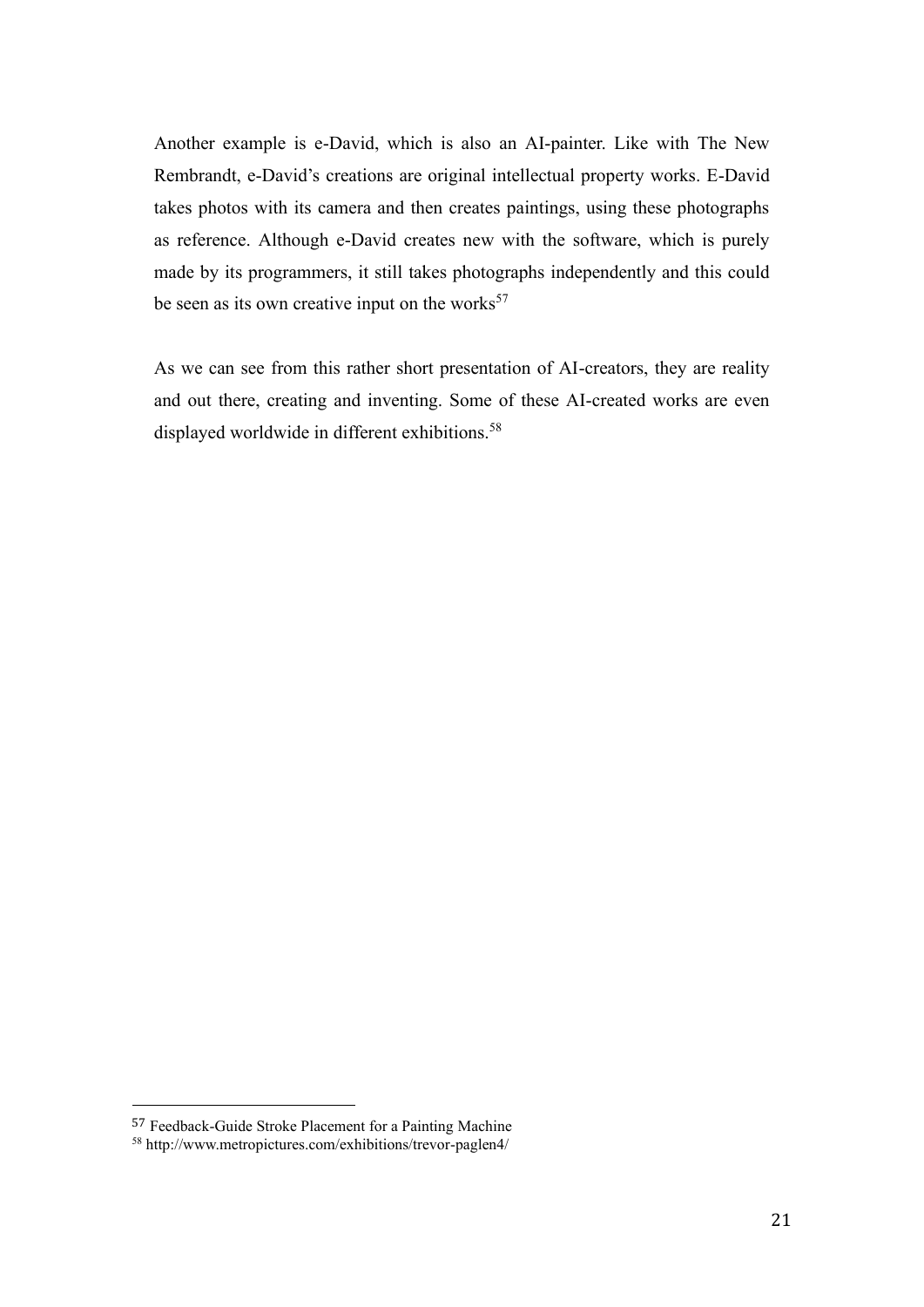# <span id="page-33-0"></span>**3. Copyright legislation and authorship**

Seeds of copyright, as we know it today, were sown alongside with the discovery of printing technology. The possibility to print and distribute literature at a much greater scale than ever before created a new market and the market created an incentive for the authors; their work needed protection against copying and unfair financial gain. Besides the printing technology the essential forerunner for intellectual property rights was the privilege system in the  $16<sup>th</sup>$  century. Those privileges only protected the investor rather than the actual authors or innovators. <sup>59</sup> The concept of common good has always played a part in the IPR legislation, even in the privilege system, although the privilege system included heavy centralization of the monarch power. Nowadays the common good is an essential part of the whole IPR system. <sup>60</sup>

The English Statute of Anne of 1710, also known as the Copyright act 1710, provided the government and courts to regulate copyright. This Statute can be seen as the birth of a legalized concept of authorship and copyright, although the Statute does not involve terms "copyright" or "author".<sup>61</sup> The development of intellectual property rights and copyright took an important step forward with the declamation of the constitution of the United States of America in 1787. The Constitution gave the right for the legislator to give exclusive right for innovators and authors. France followed the same philosophy with its copyright laws after the French Revolution.

The Paris Convention and The Berne Convention were mentioned at the start of this thesis. The Berne Convention is a fundamental foundation of copyright as it has 173 different contracting parties around the world.<sup>62</sup>

<sup>59</sup> Immateriaalioikeus, p.5,

<sup>60</sup> Immateriaalioikeudet ja yleinen etu, p. V. 2017

<sup>61</sup> The Author: From Death penalty to Community Service, p. 5

 $62$ http://www.wipo.int/treaties/en/ShowResults.jsp?treaty\_id=15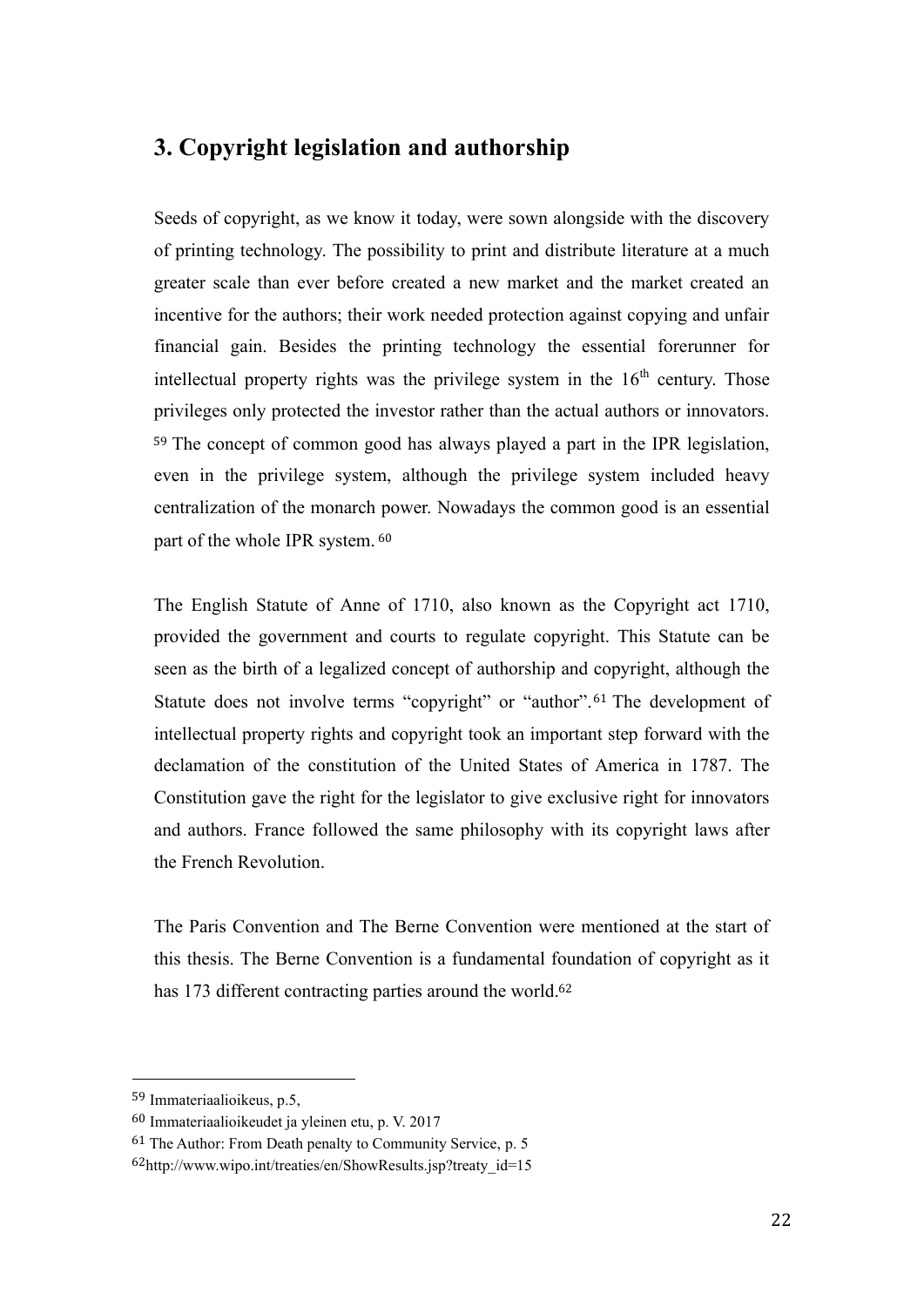It could be said that at least in Europe the copyright legislation has followed a more author-oriented path and patent legislation followed a more economyoriented path.<sup>63</sup>

This chapter will introduce and go through copyright legislation and case law of the European Union, the United States of America and Finland. Focus here is on the authorship of a given work. This chapter will also present and research case law throughout the abovementioned legal systems. The purpose here is to represent current legislation on copyright and link the legislation and case law on to my research problem and use legal analysis to find the legal grounds for authorship and ultimately try to answer the question: can AI be an author?

# <span id="page-34-0"></span>**3.1 Authorship**

International treaties have no definition of authorship or whether a work requires a human author in the first place but like with any other law or legal treaty it is the assumption of having a connection to a human. For example, the Berne Convention grants moral rights to the author, but how one can tell a humancreated work apart from a computer-created work? It might indeed be an impossible task, but the work must be connected to a human author in order to be copyrightable, this is the basic assumption of different legislations, which are researched further down this paper. The copyright theory is altogether founded on the assumption that ideas come from human minds and humans are the fountain of creativity. These facts make it so that most of the IPR legislation is based on the assumption of a human author.  $64$  In the light of these assumptions it is quite surprising that only few decisions address what authorship means or even who is or can be an author and even fewer copyright laws touch the idea of authorship or

<sup>63</sup> Immateriaalioikeus, p. 7

<sup>64</sup> Intellectual Property in the Era of Creative Computer Program: Will the true Creator Please Stand Up? p.1676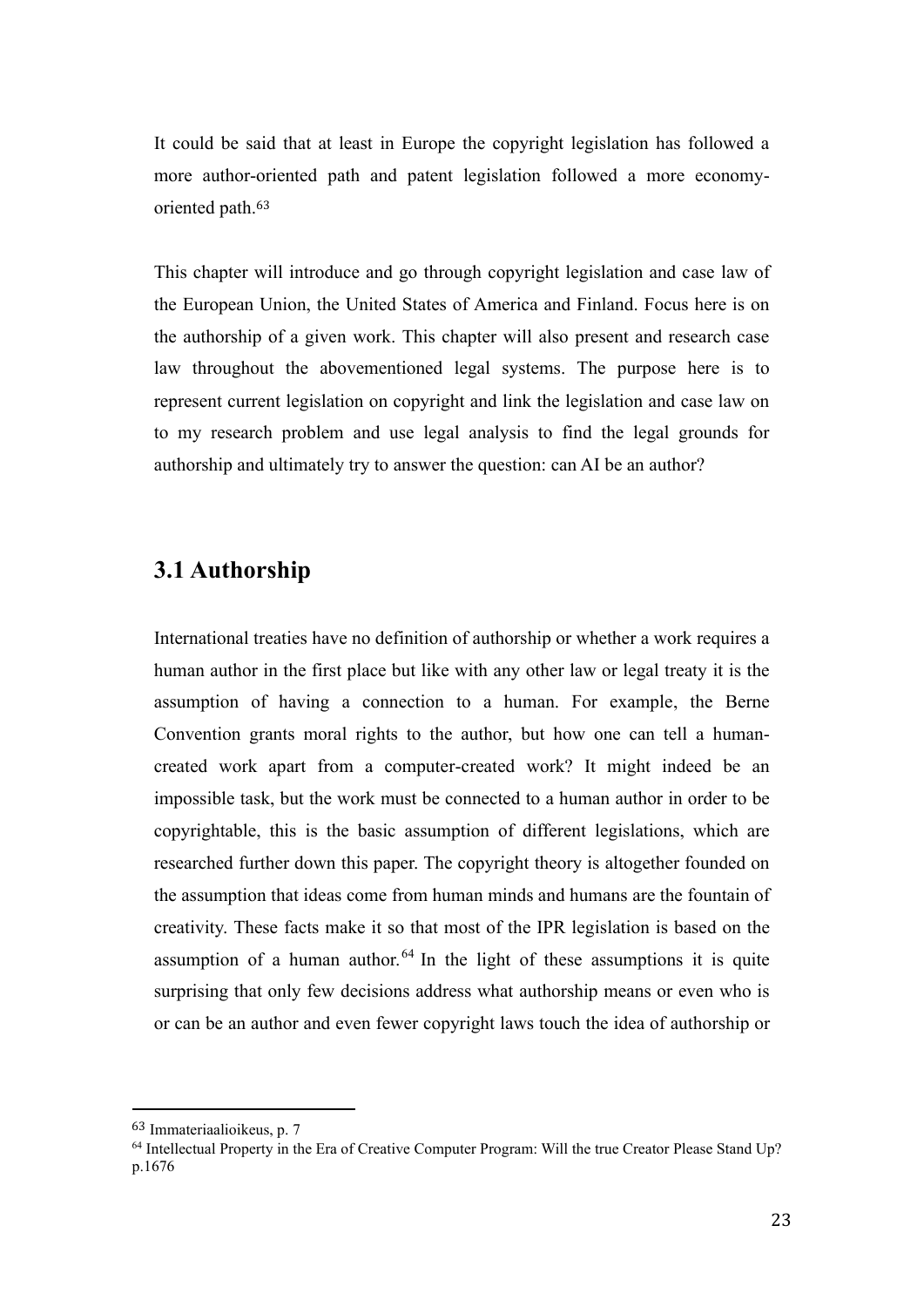tries to define it.<sup>65</sup>

Author, the sole word tells us what it means; the creator of something, most usually a book or a song. Questions on authorship issues could be fairly easy if that was the case. Author and authorship differ as a general term from that of a legal one. Therein lies the problem when defining the term authorship or author, do we want to define it as a general word, which is used in our everyday life or do we pursue the legal definition of the word. It is rather clear that in this thesis the goal is to define the legal one. Legal concept of authorship is the pillar of copyright, since there cannot be any copyright in the first place if there is no author.

The subject of copyright has evolved greatly in the history of IPR's. In its wake the subject of copyright was thought to be a representation of its creator's personal ideas and thoughts. This doctrine is called subjective copyright doctrine whereas the objective copyright doctrine places the piece of work in its abstractive form as the subject of copyright. Piece of work can therefore be recognized from its external manifestations. This doctrine is close to Joseph Kohler's Immaterialgütterrecht -theory.<sup>66</sup>

Authorship as a legal concept saw its birth between the late eighteenth and early nineteenth century. Copyright, as every legal concept, draws from the surrounding cultural context and cannot be therefore understood solely by examining different legal sources. <sup>67</sup> Lion Zemer claims that theoretical considerations are the foundation for every ideology behind intellectual property. <sup>68</sup> Authorship is the basis for copyright in general. For a work to be copyrightable in the first place it must have an author, the one who makes the work. Then again, what is authorship

<sup>65</sup> The Concept of Authorship in Comparative Copyright Law, p. 5

<sup>66</sup> Tekijänoikeus ja lähioikeudet p.47-48, 2005

 $67$  Toward a Theory of Copyright: The Metamorphoses of "Authorship", p. 456

<sup>68</sup> On The Value of Copyright Theory, p. 1, 2010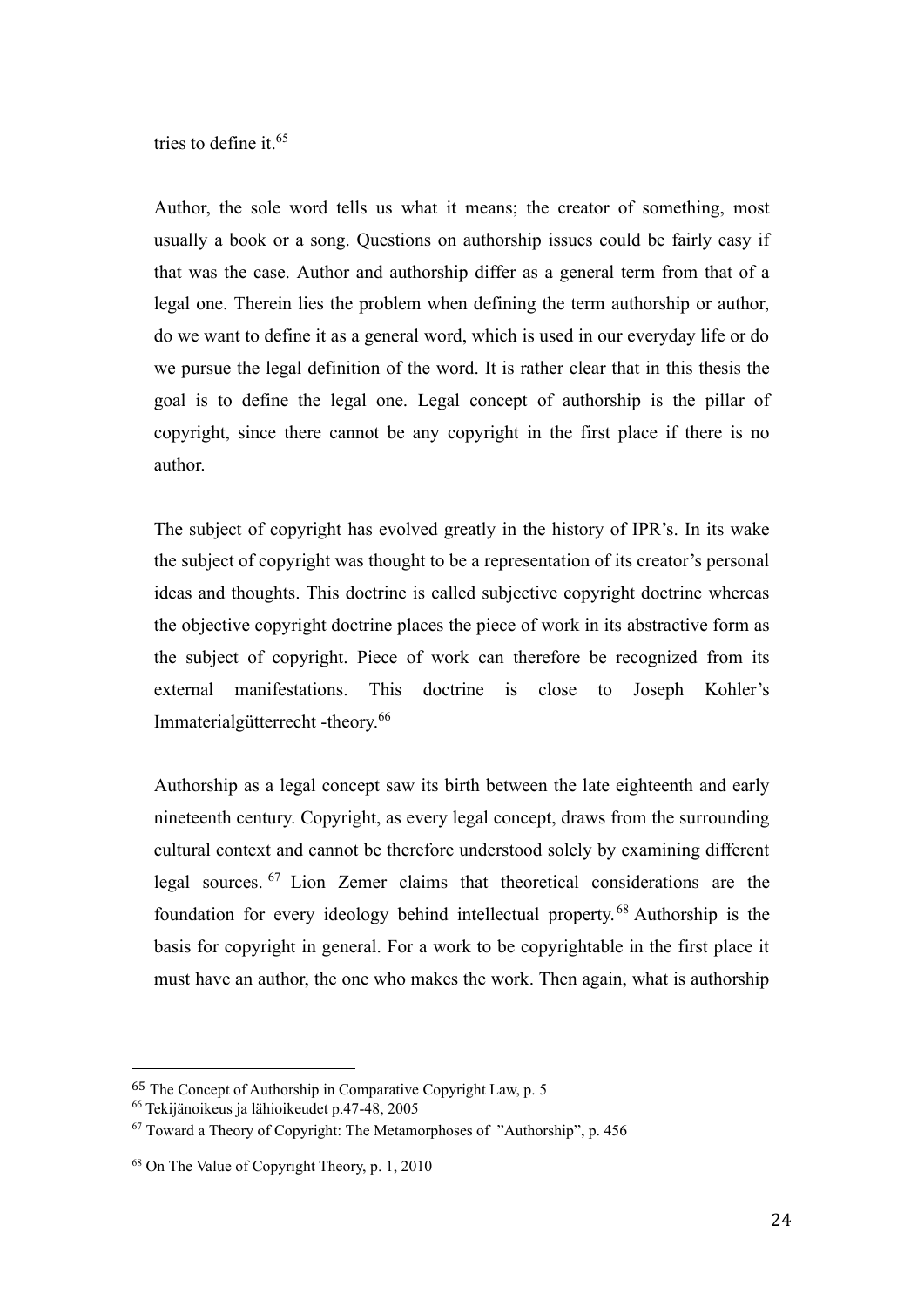or who or what is author. These are the questions that one must answer to really understand the idea behind copyright.<sup>69</sup>

Authorship is not only a legal concept, but a complex literary theory also has a take on the matter.<sup>70</sup> Authorship may have started as a general term and idea, but it soon created a legal life of its own. Authorship has evolved on two different trails that have intertwined, and nowadays it is quite hard to separate the legal concept of authorship from the cultural one. One could say that the legal concept of authorship is being a hostage to the cultural one.<sup>71</sup> The legal concept of authorship cannot evolve on its own and try to redefine itself and bring the whole concept to modern age. Problem with authorship is also due to the fact that there is no one coherent theory on authorship and therefore it is not effortless to define what behavior of the creator could lead to copyrightable authorship.<sup>72</sup>

Copyright became an important part of the common economy when printing was invented; now anyone who wrote a book could benefit from it financially. To protect authors a copyright was "invented", of course the idea of copyright is much older, but now law gave protection for literature works.

# <span id="page-36-0"></span>**3.1.2 Death of the Author – do we need authors?**

As IPR's in general, the concept of authorship has received its share of criticism and even hostility. One of the arguments made by these critics include the notion that copyright relies heavily on the romantic figure of an author and continues to claim that romantic author is dead and therefore copyright too must be dead.<sup>73</sup>

<sup>69</sup> The Concept of Authorship in Comparative Copyright Law, 03-51, 1

<sup>70</sup> The Author, p. 4

<sup>71</sup> Shaman, Software, and Spleens – Law and the Construction of the Information Society, 114-7

<sup>72</sup> A Theory of Copyright Authorship, p. 1231

<sup>73</sup> Concept of Authorship in Comparative Copyright, p. 4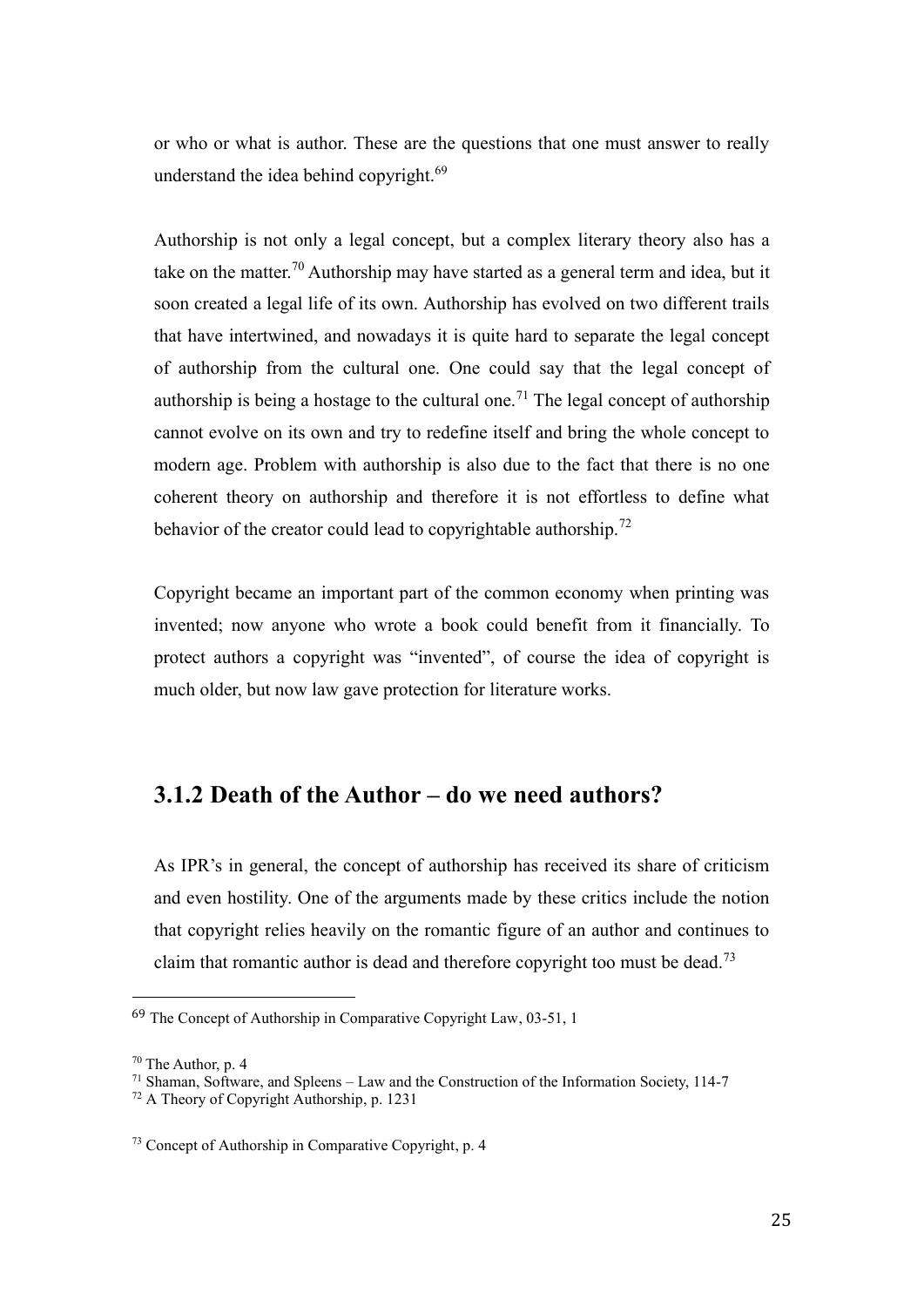The Death of the Author is a famous essay written by Roland Barthes, a French literary critic and theorist. Barthes claimed that the writer and the one who actually creates the work are in fact unrelated. He argued that every work ever done is *"eternally written here and now"* as everyone who reads the text, writes it anew.<sup>74</sup> If we take this idea a bit further, I could argue that everyone who reads a certain given text becomes the author and thereby it is irrelevant to have authors in the first place. This idea would also solve the problem with AI being a creator of a work. Since the creator is just the one who creates the text, authorship does have nothing to do with creating.

Given the idea of not needing an author, I now present an example of a problem with authorship. You could take two random texts that are in a similar form, and then compare them by trying to find hints about the author's personality, beliefs and opinions. Both texts are novels and well written. Then you are given a task; try to tell which one of the texts is written by a human author, and which of them is written by an AI. Nobody could tell the difference just by reading and analyzing them, because the work itself is not important. It all comes down to authorship; the work can be anything, even an utterly terrible story, as long as it is its author's original work. Copyright is built on authorship and it needs an author.

### <span id="page-37-0"></span>**3.1.3 Six signifiers of authorship**

Tuomas Sorjamaa divides authorship into 6 sub-categories in his masters' thesis, that he then calls the six signifiers of authorship. These six signifiers are; 1) Originality, 2) Personality , 3) Labour , 4) Intent , 5) Ownership , 6) Investment .<sup>75</sup> Since Copyright is so heavily based on authorship it is meaningful to examine authorship from different viewpoints such as given by Sorjamaa.

<sup>74</sup> Death of an Author

<sup>&</sup>lt;sup>75</sup> I, Author – Authorship and Copyright in the Age of Artificial Intelligence, p. 34-44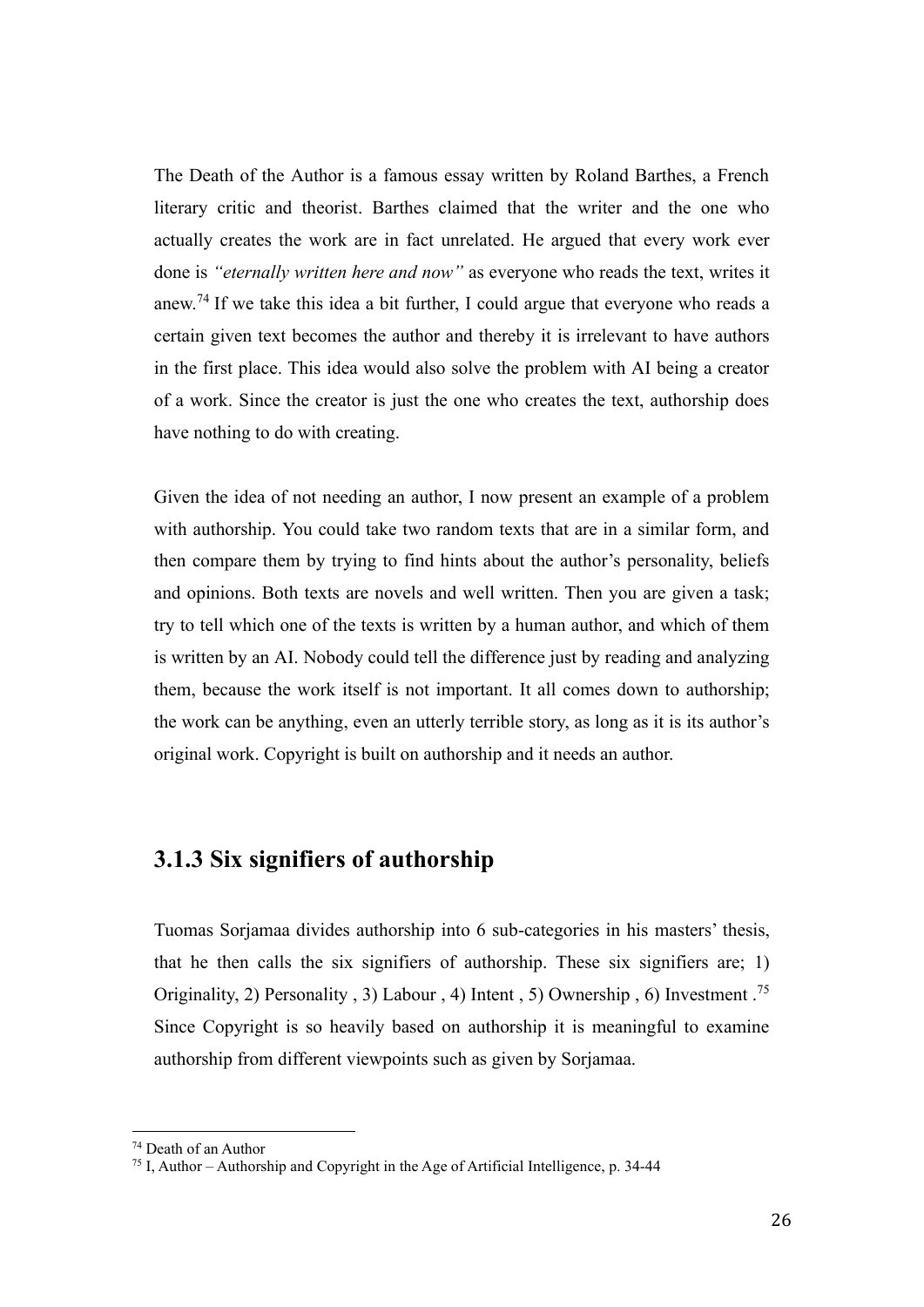According to Sorjamaa these six signifiers define the term authorship, but the list is not even exclusive. Since authorship as a concept is so complex it is not even possible to give a perfect definition of authorship in this thesis. Defining authorship perfectly is not even that important for this thesis, but to get the idea why authorship is such an important part of copyright.

As I stated before, originality is the most important part of authorship. If the work is not original, it therefore cannot enjoy protection by copyright. Personality somewhat overlaps with originality or rather personality is part of originality. This is most obvious with a copyrightable work like a book. Writer's personality will at least have some input on the final work. Labor is quite obvious since without having your own input on the work you should not have copyright over the work, and it can be argued that such works that do not require any labor should not be copyrightable. Intent as a factor in authorship is rather hard to define at least when there is only one author. In joint authorship intent plays more important role where it can be used to define who should have ownership over the given work. Nevertheless, intent can complex the matter more than it solves. Ownership is one of the key aspects of authorship. Usually author is also the owner of a work and copyright, so authorship and ownership are tied into each other. There might be cases where the author and the owner are not the same person, but these cases are somewhat rare. Lastly investment ties into labor and intent since investment can be seen as both. When creating something new you must work for it, this gives us labor and as a by-product we get intent; creators intent is to create something. These two factors can then be transformed as investment.

These six signifiers of authorship are a good tool to recognize the different aspects of authorship, but I would argue that many of these signifiers are so overlapping that it would be better to have fewer signifiers in order to get a more, clear definition. I thereby suggest that these signifiers could be originality, ownership and investment. These are the most crucial parts of authorship at least when looking from a legal point of view.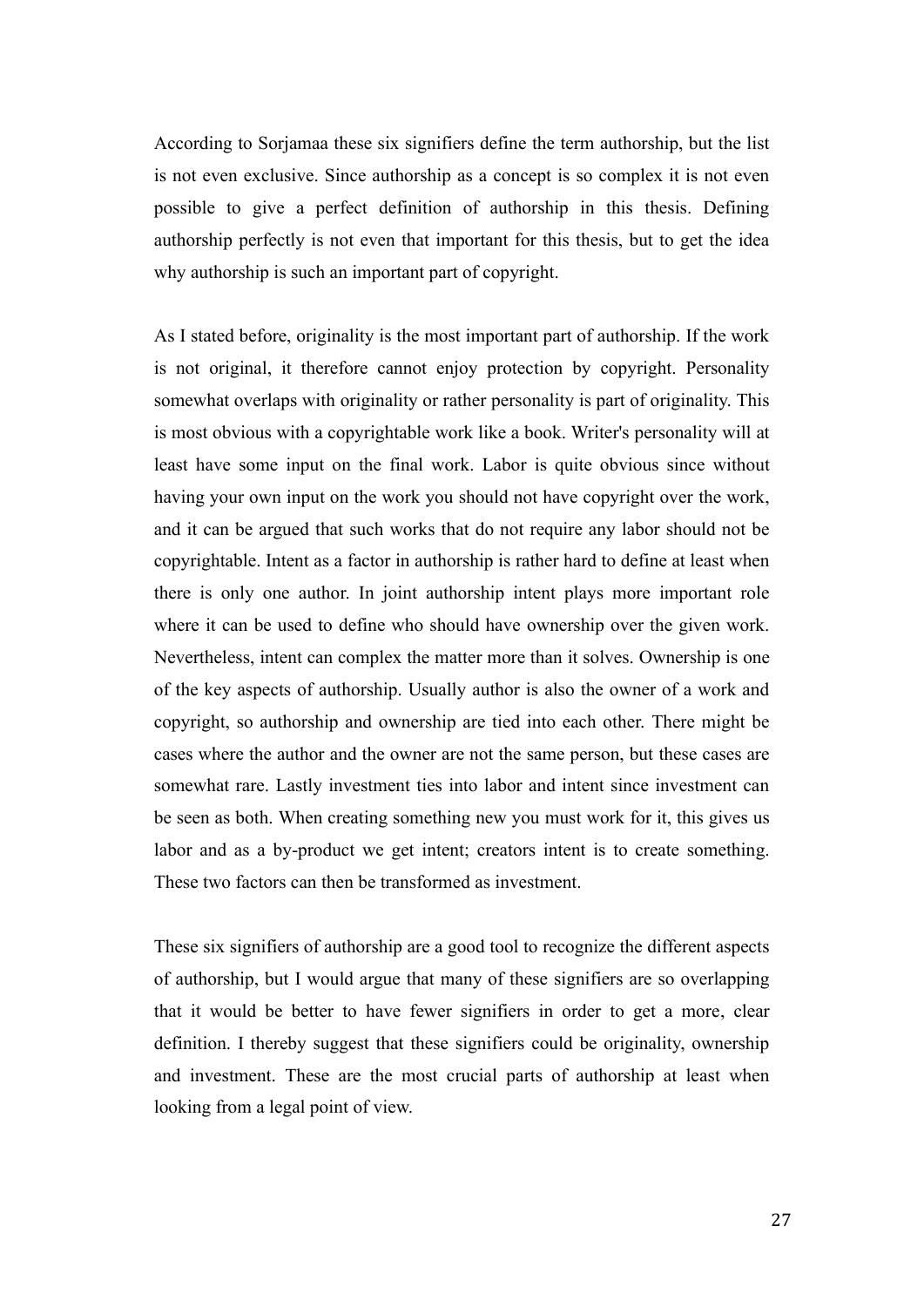# <span id="page-39-0"></span>**3.1.4 Originality**

Originality is one of the most important factors in copyright. Originality is the factor that differentiates work from others and therefore making it a new work rather than a copy. Threshold of originality can be traced from all of the copyright laws around the world. It should be noted that threshold for originality should not be placed too high and that different fields of work have their own threshold. Original ideas as such are not protected by copyright; it is the end product, which may be vested with one.<sup>76</sup> Could AI-created works be original in the sense that everything other aside, these works could be protected by copyright? I would firmly answer yes, since it is not the end-product, which is the main issue with AIcreated works. Like I stated before; the work can be anything, even a really bad story, as long as it is its author's original work.

In this thesis I research these thresholds among other factors of copyright from three different copyright legislations, that of European Union, Finland and United States of America.

# <span id="page-39-1"></span>**3.3 Copyright legislation of European Union**

Copyrights and intellectual property rights, among other portions of legal system, are harmonized in the European Union. The harmonization regarding Intellectual property rights began on 1988. The Trademarks Directive or Council Directive 89/104/EEC paved the way for the copyright harmonization among the Member States.<sup>77</sup> The Green Paper on Copyright and the Challenge of Technology<sup>78</sup> was given before the Trademarks Directive on June 1988. During the 1990's the harmonization continued, and many new directives were issued. Those directives harmonized copyright issues regarding computer programs, rental rights and databases, just to name a few. Important part of the 90's progress was the

<sup>76</sup> Juridiikan perusteet, p. 526

<sup>77</sup> Directive 89/104/EEC

<sup>78</sup> Copyright and the Challenge of Technology: Green Paper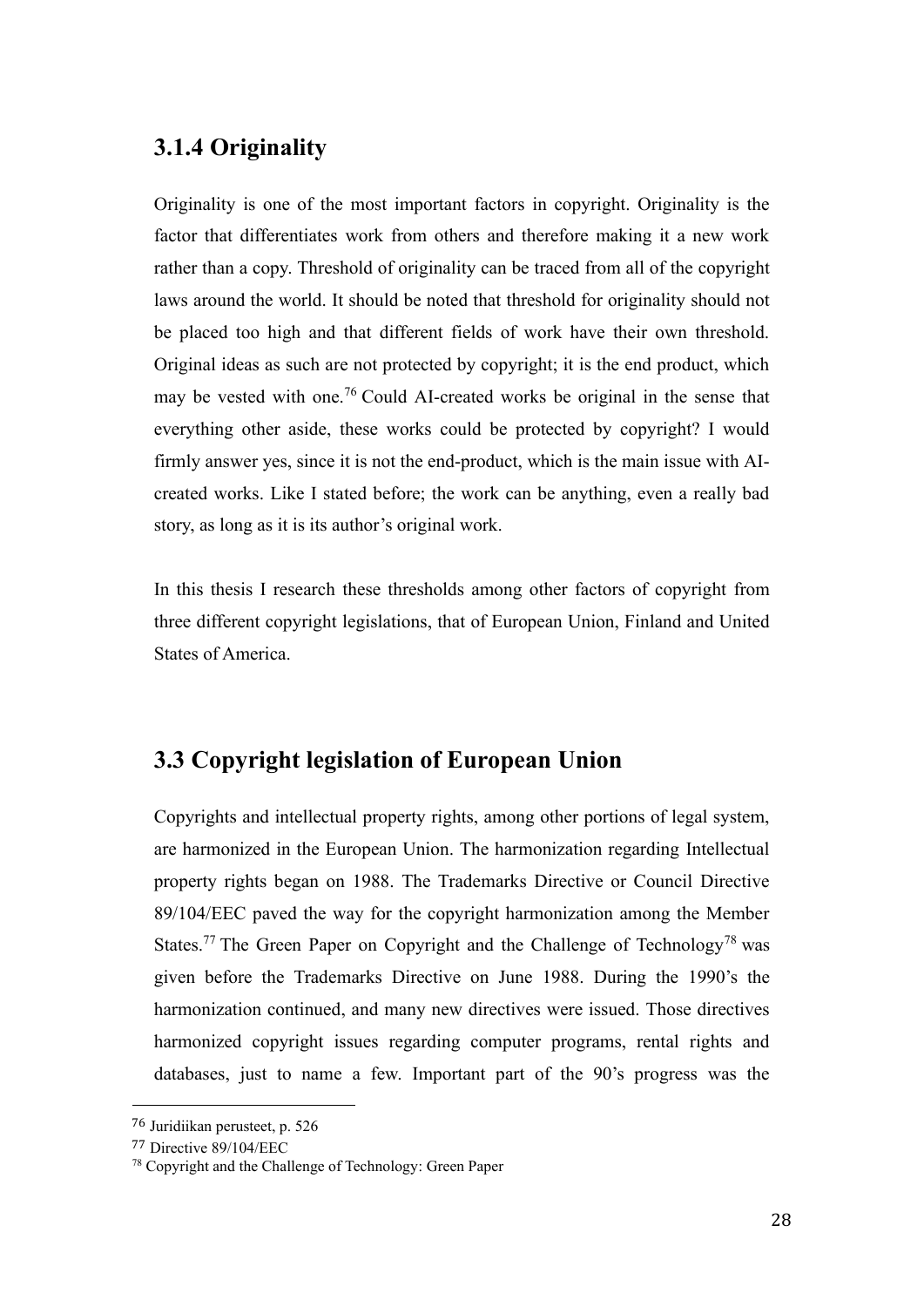European Commissions' White Paper on Growth, Competitiveness, Employment: The challenges and ways forward into the  $21<sup>st</sup>$  century.<sup>79</sup>

A follow-up to the White Paper; Europe and the global information society: Recommendations of high-level group on the information society to the Corfu European Council, for short Bangemann Report.<sup>80</sup> This report was meaningful as it recognized and acknowledged the importance of IPRs in creating a more competitive European industry in the area of information technology as well as in other sectors of industry. The Report then recommended common rules to be agreed and enforced by the Member States. Another Green Paper was published in 1995 and it was called the Green Paper on Copyright and related rights in the information society.<sup>81</sup>

Although the harmonization is not total as there is no EU copyright code; harmonization is achieved through different directives. It would be most efficient to have full harmonization on the field of intellectual property rights among the member states of EU. However, no such legislative initiative is under way, at least not yet. Yet, harmonization is not achieved through legislative action and legislation only, the case law of the Court of Justice of the European Union (CJEU) is also important and usually the case law *de facto* creates harmonization. One such example of the CJEU's contribution to the copyright harmonization is the case of *Infopaq*. The given case formed a harmonized understanding of the originality requirement, an important principle of copyright. The case of *Infopaq* will be discussed later on, along with the importance of CJEU's case law.

The directive that harmonizes copyrights is called Directive 2001/29/EC of the European Parliament and the Council of 22 May 2001 on the harmonization of certain aspects of copyright and related rights in the information society or the

<sup>&</sup>lt;sup>79</sup> Growth, competitiveness, employment, The Challenges and ways forward into the 21<sup>st</sup> century: White Paper

 $80$  Europe and the Global Information Society – Recommendations to the European Council

 $81$  Copyright and related rights in the information society: Green paper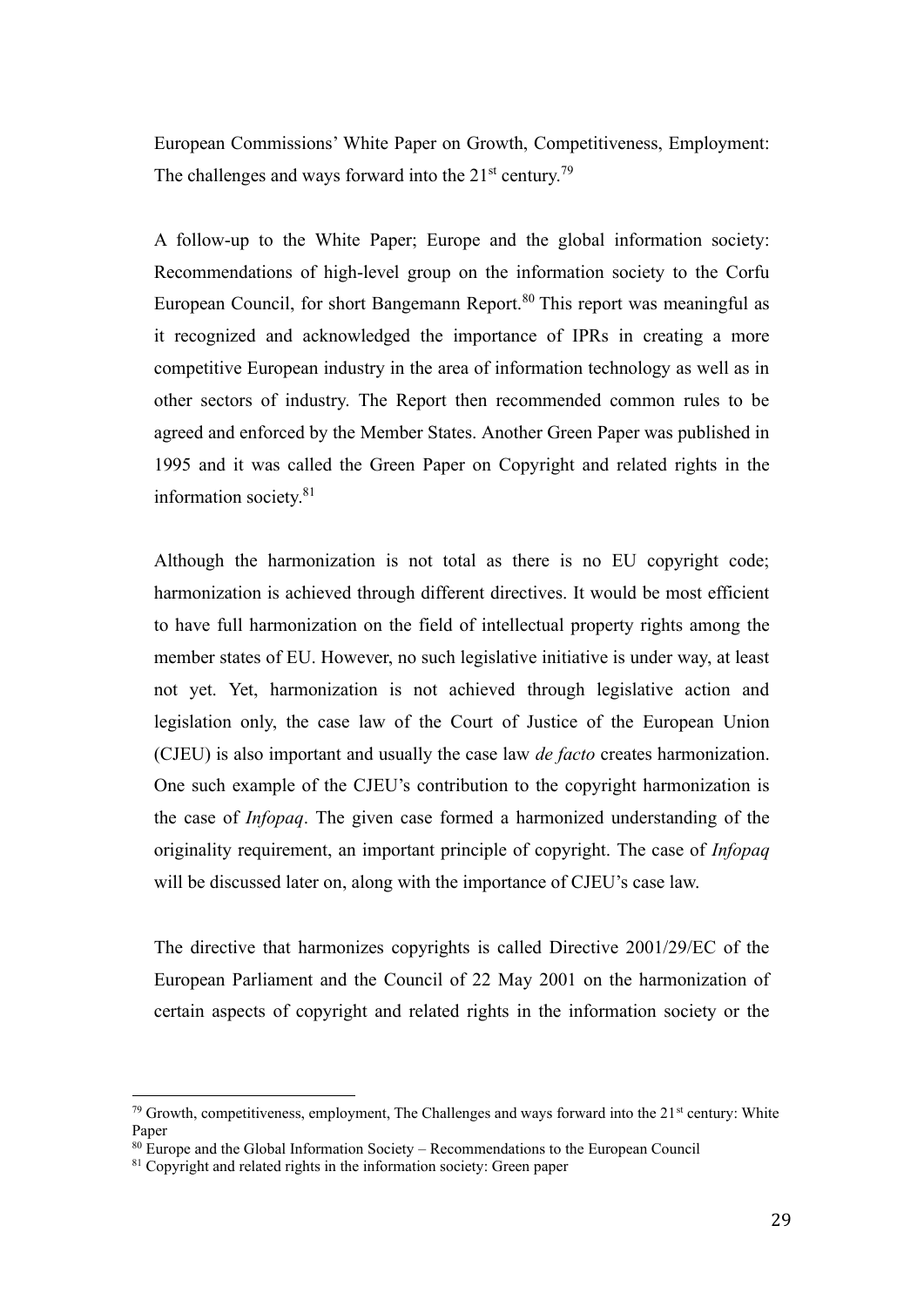much shorter name, InfoSoc.<sup>82</sup> InfoSoc includes articles about reproduction and distribution rights among other things, but it does not state what a copyright is as in a general definition of copyright that would cover every legislation of member states. Copyright itself is not a part of the harmonization the directive only concentrates on the rights that copyright gives to the author.

The Commission of the European Communities gave a green paper in 1988, called green paper on copyright and the challenge of technology – copyright issues requiring immediate action. The Commission did recognize the possible problems arising in the future with computer-generated works. The Commission had to ponder the question, who owns the copyright to a computer-generated, in this case, program. So, the European Union has talked about authorship issues regarding computer-programs nearly thirty-years ago.

> *"The question then arises as to who, if anyone, owns the copyright in the program that finally results from the process: those who used the computer, those who programmed it, the owner of the computer or conceivably all of these."<sup>83</sup>*

The Commission did not even consider the possibility for a computer program itself to claim the copyright or to be the author, but the question that they expressed is altogether important.

The following part of the Paper is important for this thesis as the Commission wrote:

> *"The basis of all copyright protection is the exercise of sufficient skill and labor for a work to be considered original. The Commission inclines to the view that it is those who use the programmed computer, which is essentially a tool, who should*

<sup>82</sup> Directive 2001/29/EC

<sup>83</sup> Copyright and Challenge of Technology: Green Paper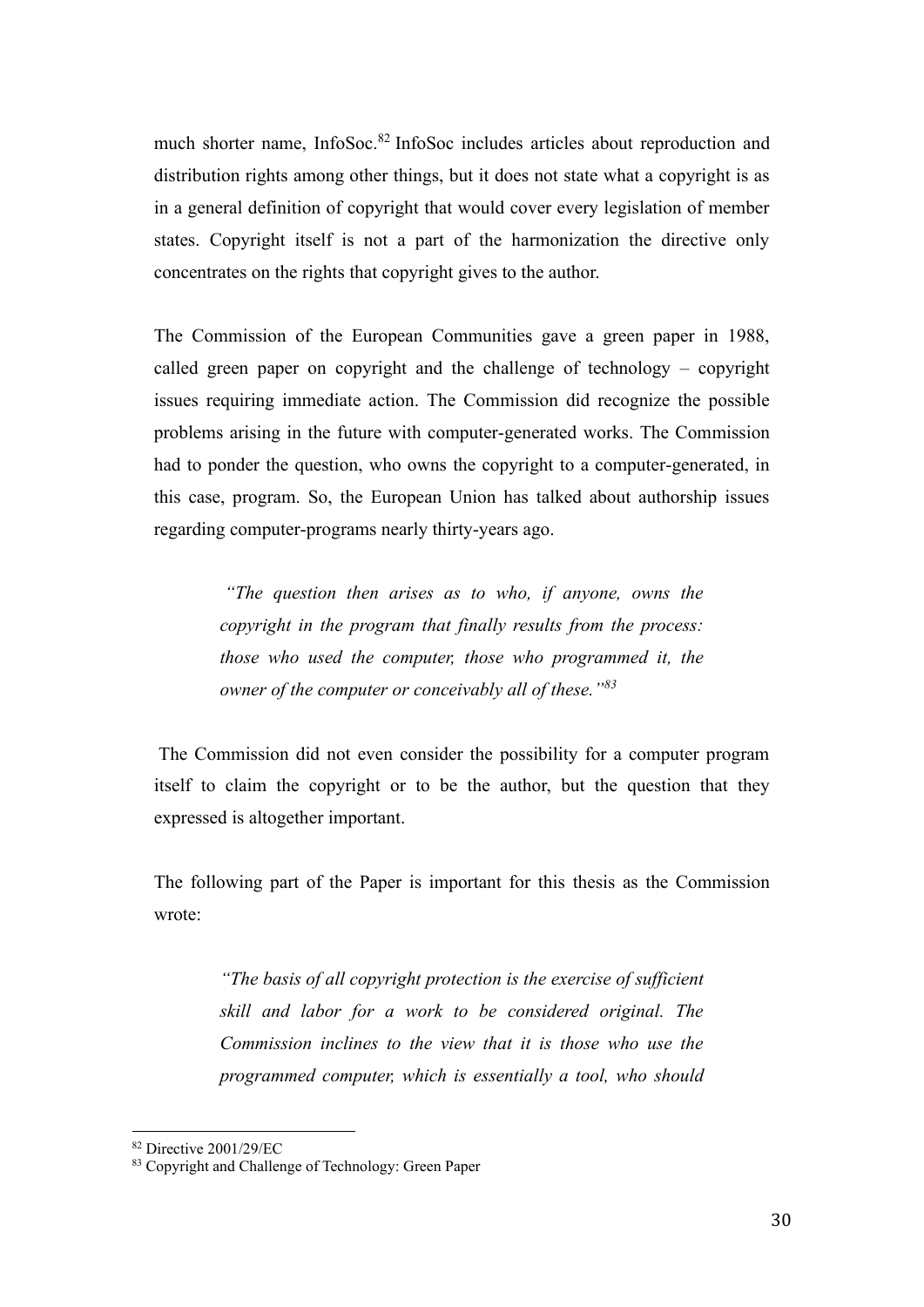*be regarded as entitled to protection. This solution has the important advantage of conferring the right on those who are most easily identified."*<sup>84</sup>

Now, first of all, the Commission defines originality; the basis of all copyright protection is the exercise of sufficient skill and labor. Secondly, the Commission states that a programmed computer or computer altogether is essentially just a tool. Thirdly, all the above said, they propose that the solution given by them has the advantage of conferring the right on those who are most easily identified. For the sake of the argument I must say that those who are most easily identified do sound like humans. The Commission did not think humans vs. computers when they wrote that line, but now looking back thirty years, it does sound tempting to think that they did.

Leaving all the legal matters that may arise with artificial intelligence aside and its authorship issues, AI as a computer program and or machine itself is more than likely to be protected by a copyright. So, it is obvious that a computer program is protected as long as it is its author's intellectual creation. What if an AI, which is protected by a copyright, creates another computer program that is original in the sense that it is the author's own intellectual creation. For the sake of the argument the AI in this case is capable to create other computer programs without any human intervention and or input. Now, again, all the legal matters aside, I would argue that the AI in this case is in fact the author and thereby entitled to have a copyright for its work, at least more entitled than the programmer of the original AI.

# <span id="page-42-0"></span>**3.3.1 Case law of the European Court of Justice**

Originality is not defined in any of the directives or law of the EU, but there have been few cases in the European Court of Justice that can be useful when trying to

<sup>84</sup> Copyright and Challenge of Technology: Green Paper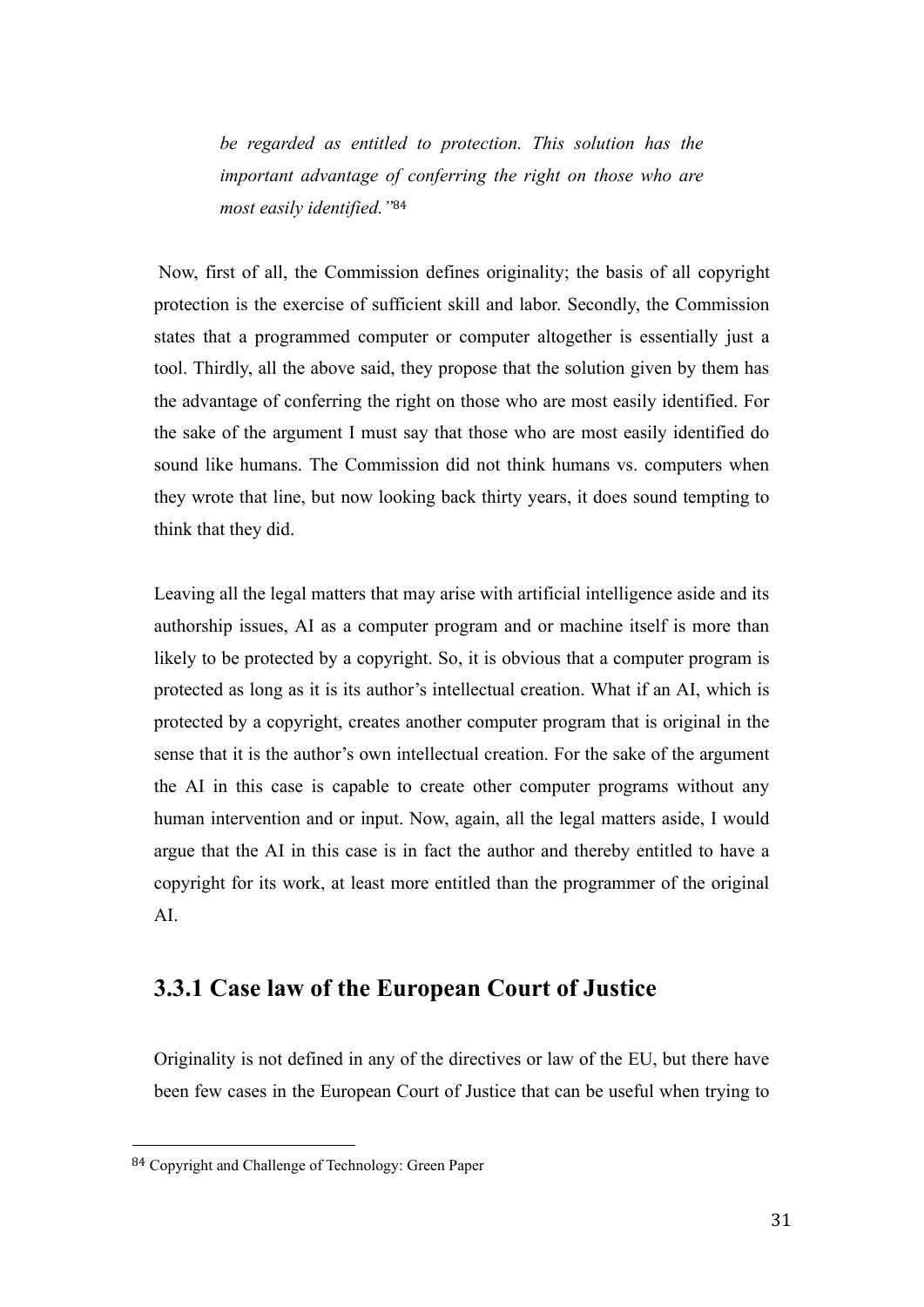define originality in the EU's legislation. I will introduce three different cases that defined originality in the EU's legal system.

#### *Infopaq*

Infopaq is a firm that creates summaries of articles from Danish newspapers and then sends those summaries to its customers. Danske Dagblades Forening (DDF) is an association of Danish daily newspaper publishers mainly helping its associates with copyright issues. In the case, DDF became aware of Infopaqs' practices and found out that Infopaq did not have proper authorization from the relevant right holders. DDF then required Infopaq to request consent to do so, which Infopaq then disputed and applied to court. The case was tried at the Danish court, which then referred questions to the Court of Justice. Questions concerned the interpretation of Directive 2001/29/EC on the harmonization of certain aspects of copyright and related rights in the information society, and in particular on the concept of reproduction in part and on whether the procedure in question can be used without the consent of the right holders.

The Court of Justice found that a work is protected if it is original in the sense that it is author's own intellectual creation, as regarding to the Infosoc Directive. The case polished a definition for originality but also the fact that the work must always have author to be protected.<sup>85</sup>

The Threshold for originality in Infopaq was formulated as follows:

- 1) Copyright within the meaning of Article 2(a) of Directive 2001/29 is liable to apply only in relation to a subject-matter which is original in the sense that it is its author's own intellectual creation.
- 2) As regards the parts of a work, it should be borne in mind that there is nothing in Directive 2001/29 or any other relevant directive indicating that those parts

<sup>85</sup>Case C-5/08 Infopaq International A/S v Danske Dagblades Forening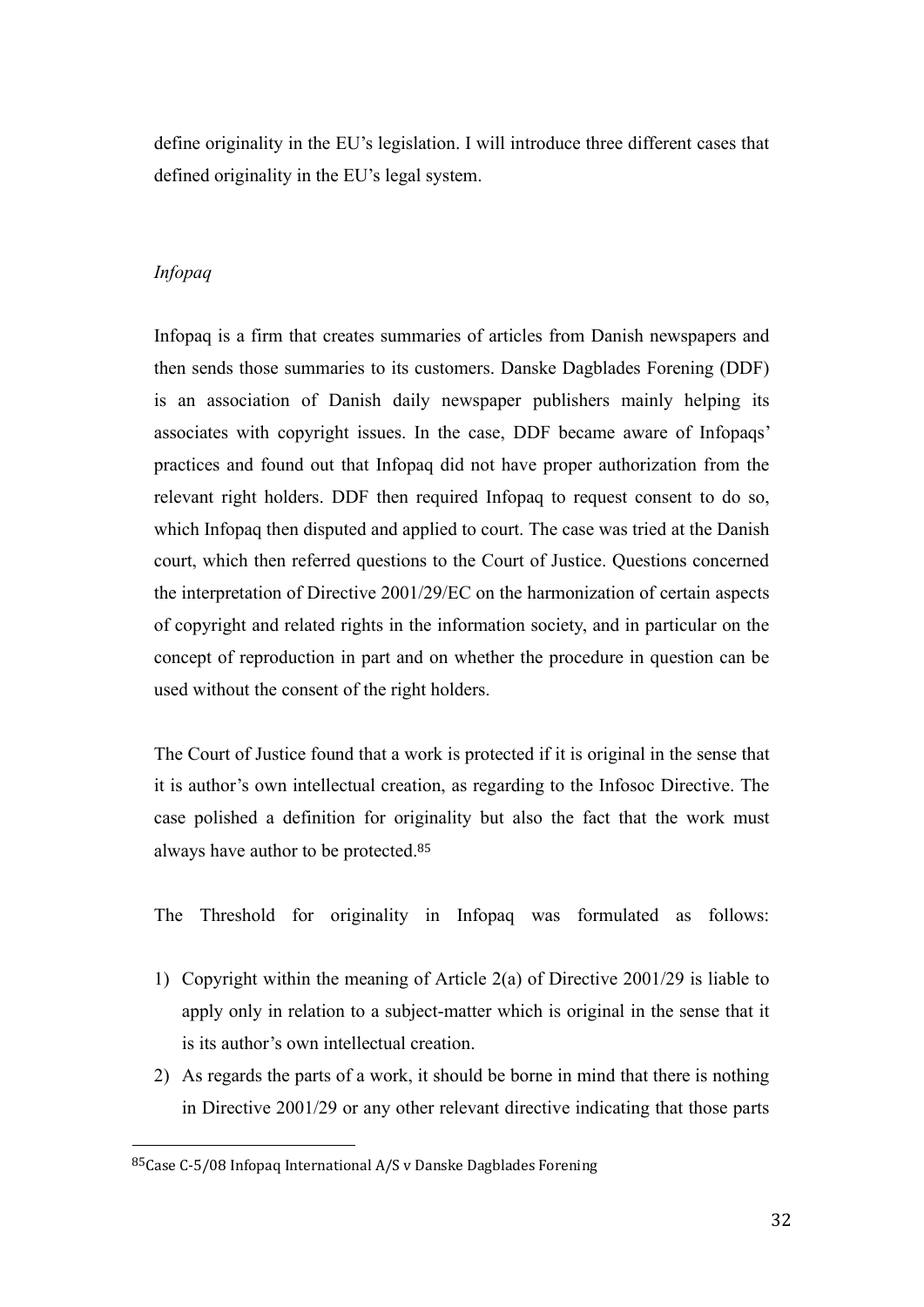are to be treated any differently from the work as a whole. It follows that they are protected by copyright since, as such, they share the originality of the whole work.

3) The various parts of a work thus enjoy protection under Article 2(a) of Directive 2001/29, provided that they contain elements which are the expression of the intellectual creation of the author of the work.<sup>86</sup>

By doing so CJEU formulized the full harmonization of the originality requirement on the EU level. This formula is now being called as a cumulative test of choice, sequence and combination. $87$  On EU level a work created by AI should therefore undergo this cumulative test in order to be recognized as a copyrightable piece of work. It should be noted that this cumulative test only reveals if a piece of work is original or not, in the sense that it can be protected under copyright. This test does not ponder who is the assumed author or who should be vested by it.

#### *Painer*

The Case Painer considered copyright issues with portrait photographs. Eva-Maria Painer took a portrait photograph of Natascha Kampusch in 1998. Then in 2006 a newspaper used this old photo of Kampusch and generated another photo of how she would look in 2006, since they did not have an up-to-date photo of Kampusch. Ms. Painer then objected both on the use of her photo and the modification of it. She claimed that both of them were adaptations of her work.<sup>88</sup>

Painer was an important case since it laid out the fact that whatever the piece of work might be, it should be protected under copyright as long as the work is original, and it reflects the author's personality. This is the case if the author was

<sup>86</sup> Case C-5/08 Infopaq International A/S v Danske Dagblades Forening

 $87$  Infopaq and the Europeanisation of copyright law, 202-03

<sup>88</sup>Case C-145/10 Eva-Maria Painer v Standard Verlags GmbH and others (2011)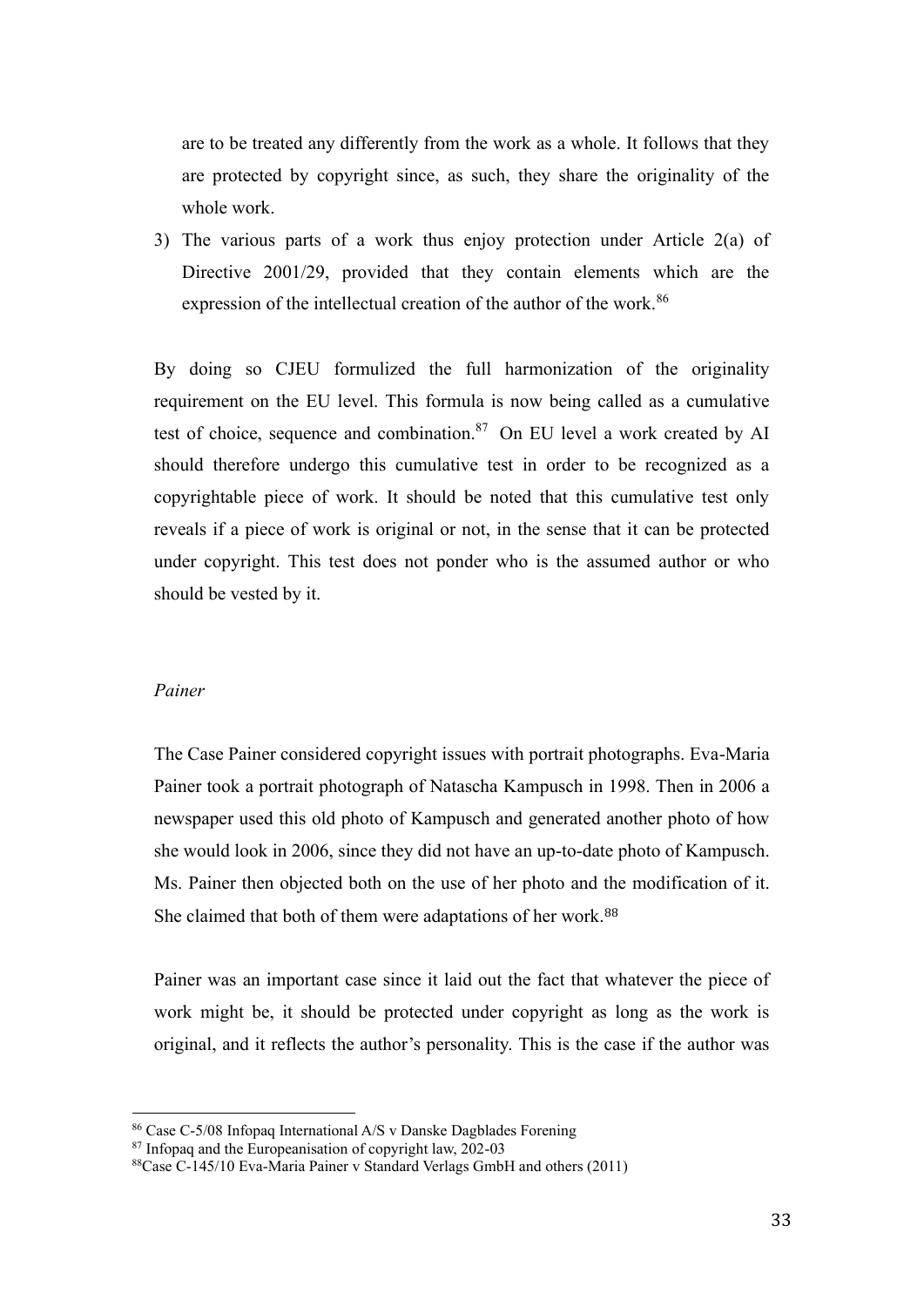able to express his creative abilities in the production of the work by making free and creative choices, as stated by the court on this case.<sup>89</sup>

By adapting Painer decision on to a work created by AI one should come to a conclusion that as long as it is original it should be protected under copyright. Like in Infopaq this case does not take possible authorship issues into account, but nevertheless it strengthens the application of Infopaq decision on works created by AI; As long as the threshold of originality is met, the work shall be protected under copyright.

#### *Football Dataco*

On the *Football Dataco* case the issue was with the creation of the fixture lists of the English and Scottish football leagues. *Football Dataco* and Others claimed that they own copyright to such fixture lists. Yahoo and others did not acknowledge such a right existing and hence they could use the given fixture lists without paying any financial compensation. In the end the Court found that fixture lists did in fact constitute the author's own intellectual creation. Once again, the criterion for originality is met when the author expresses his creativity and thereby creates an original piece of work. *Football Dataco* continued on the same path as previous cases *Infopaq* and *Painer.* 90

# <span id="page-45-0"></span>**3.4 Copyright legislation of the United States of America**

The Constitution of the United States of America includes a clause, which authorizes the Congress to protect authors by granting them copyrights and patents.

<sup>89</sup>Originality in EU Copyright, p. 151

 $90$ Case C-604/10 Football Dataco Ltd and others v. Yahoo! UK Ltd and others (2012)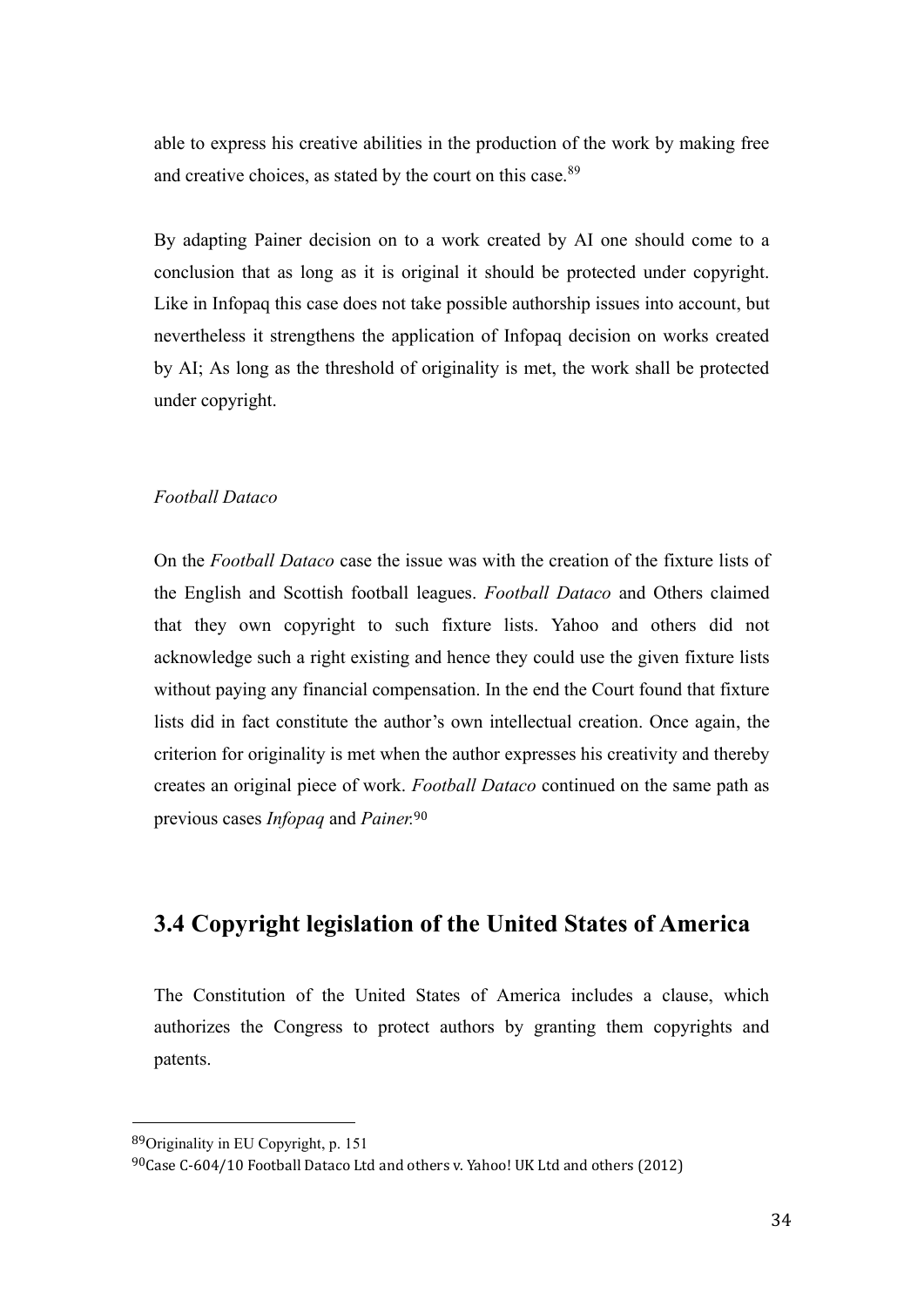The clause states:

*"To promote the Progress of Science and useful Arts, by securing for limited Times to Authors and Inventors the exclusive Right to their respective Writings and Discoveries. "<sup>91</sup>*

Copyright Law of the United States of America:

*"Copyright in a work protected under this title vests initially in the author or authors of the work "<sup>92</sup>*

The US copyright law bases the copyright firmly on the author or authors of the work. The term author however is not defined in the copyright law, so the law does not have the answer if AI could or could not own copyright for its *own* work or even be a recognized author in the eyes of the law.

A copyright is granted in the United States by the US Copyright Office. In its compendium of practices it states that:

> *" To qualify as a work of "authorship" a work must be created by a human being."<sup>93</sup>*

The Office has stated in its practices that it will not register works produced by animals or machines among other things. I have included the list of works that are not copyrightable as stated by the Office here:

> *"The Office will not register works produced by nature, animals, or plants. Likewise, the Office cannot register a work purportedly created by divine or supernatural beings, although the Office may register a work where the application or the*

<sup>91</sup> Constitution of the United States of America, Article I, Section 8, Clause 8

<sup>92</sup> Ownership of Copyright, 17 U.S. Code § 201

 $93$  The Compendium of U.S Copyright Office Practices, p 15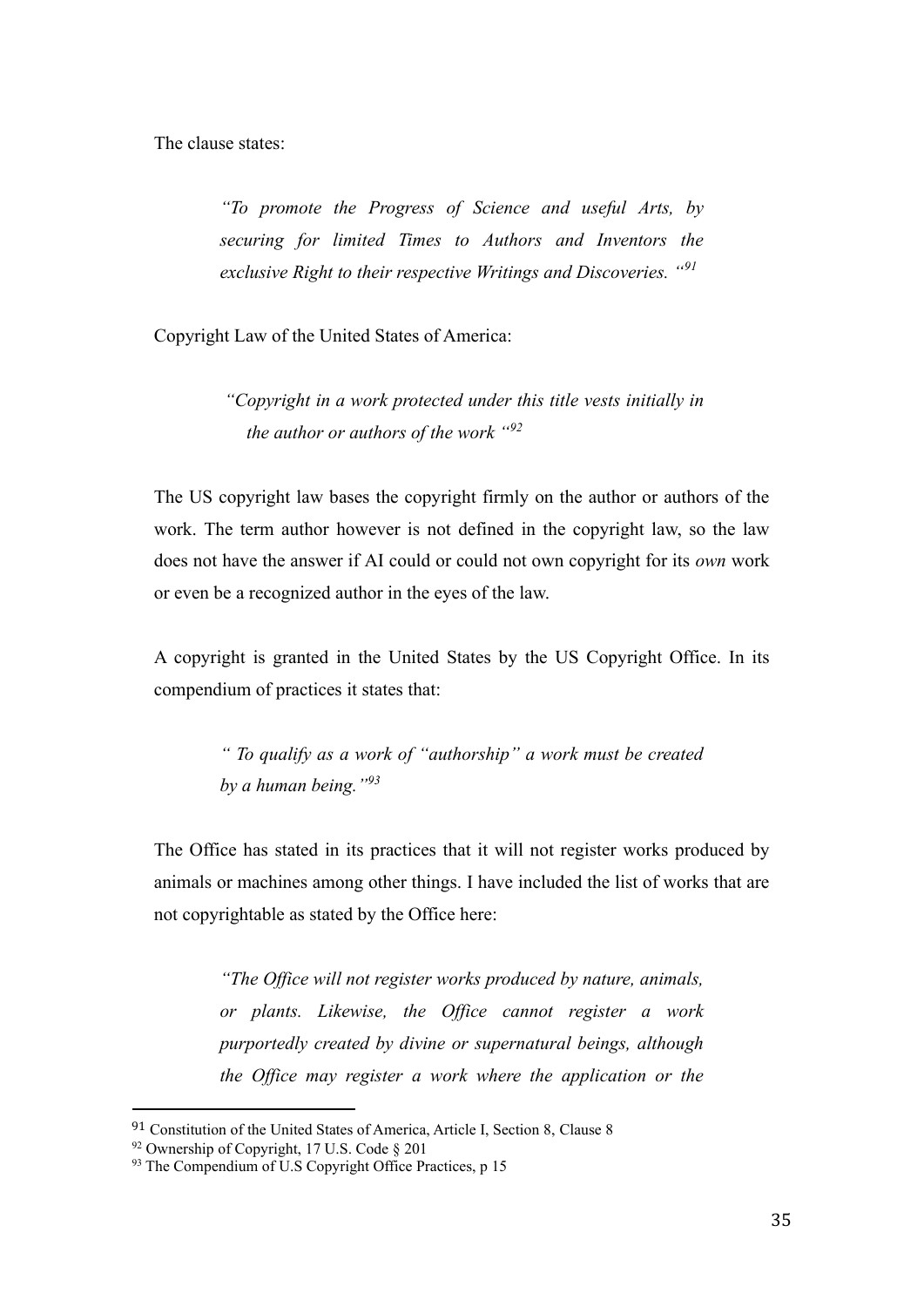*deposit copy(ies) state that the work was inspired by a divine spirit."*

*"Similarly, the Office will not register works produced by a machine or mere mechanical process that operates randomly or automatically without any creative input or intervention from a human author."*<sup>94</sup>

The incident of the macaque monkey that took the photograph made the Office to revise its practices and now it states in its examples that a photograph taken by a monkey is not copyrightable. So, the first quotation makes it very clear that an animal cannot be an author, but it is the last quotation which is important when thinking of works created by AI. As long as there is no human intervention or input, there is no copyrightable work and therefore AI cannot be an author under US's law. In the light of this information it is quite clear that in the US it is not possible for AI to get copyright.

### <span id="page-47-0"></span>**3.5 Case law of the Supreme Court of the United States**

#### *Feist*

Feist publications, inc., v. Rural Telephone Service Co. was an important case tried in the Supreme Court of the United States. Rural Telephone Service Company (Rural) is a telephone cooperative company that provides its services in northwest Kansas. Feist publications (Feist) is a company that specialized in compiling telephone directories. Feist used Rurals telephone listings as a part of its own and was then caught. The legal problem in the case was the question if these phone directories in fact are copyrightable and if so, has Feist commited an infringement. Supreme Court found out that phone directories cannot be

<sup>94</sup> The Compendium of U.S Copyright Office Practices, p 17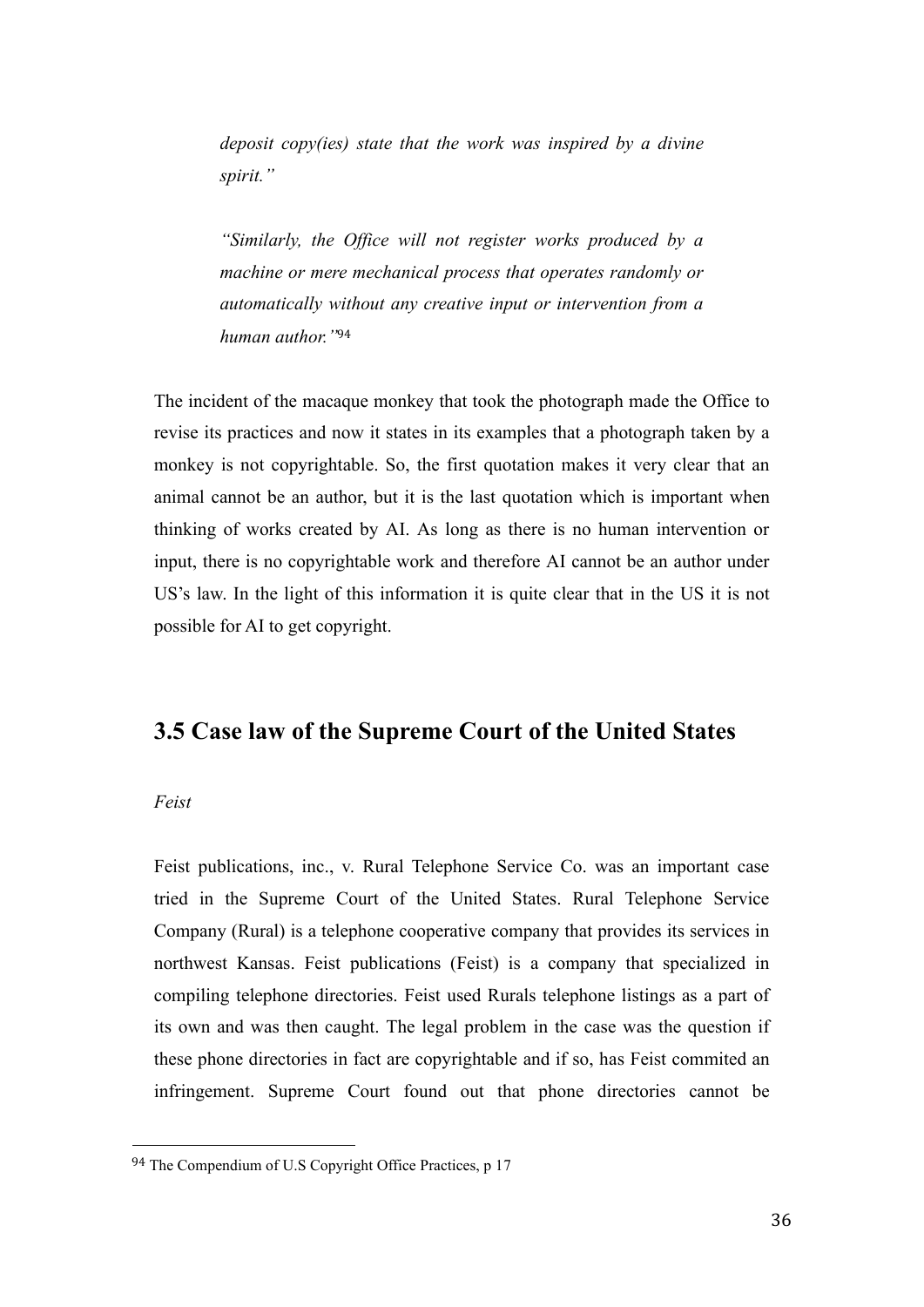copyrighted, since copyright can only apply to original work which expresses the creativity of the author.<sup>95</sup>

Feist was considered to be an important decision, even a landmark; it defined originality. A work can only be copyrightable if it shows at least some minimal degree of creativity and it is a work of authorship. Before Feist there was a doctrine called a sweat of the brow, which emphasized the actual diligence it took to create a work rather than taking into account the actual originality and creativity of the work. After Feist this doctrine was dismissed, and the Feist decision became a new ground rule of copyright.

Like in the European practice the threshold of originality must be met also in the US. Even though AI cannot be recognized as an author in the US, the Feist decision would be applied to such works if there ever comes a day that AI is recognized as an author.

# <span id="page-48-0"></span>**3.6 Copyright legislation of Finland**

Finland has its own copyright law called Copyright Act.<sup>96</sup> Copyright was legislated for the first time in Finland in 1829. It regulated that the creator of the book as well as the translator had an exclusive right to publish the said book and sell it. $97$  The current legislation is from 1961. In its first section it states:

> *"A person who has created a literary or artistic work shall have copyright therein, whether it be a fictional or descriptive representation in writing or speech…". 98*

<sup>&</sup>lt;sup>95</sup> Feist Publications, Inc. v. Rural Telephone Service Co., 499 U.S. 340 (1991)

<sup>96</sup> Tekijänoikeuslaki 404/1961

<sup>&</sup>lt;sup>97</sup> Tekijänoikeus ja lähioikeudet, p. 6,

<sup>98</sup> Tekijänoikeuslaki 404/1961 § 1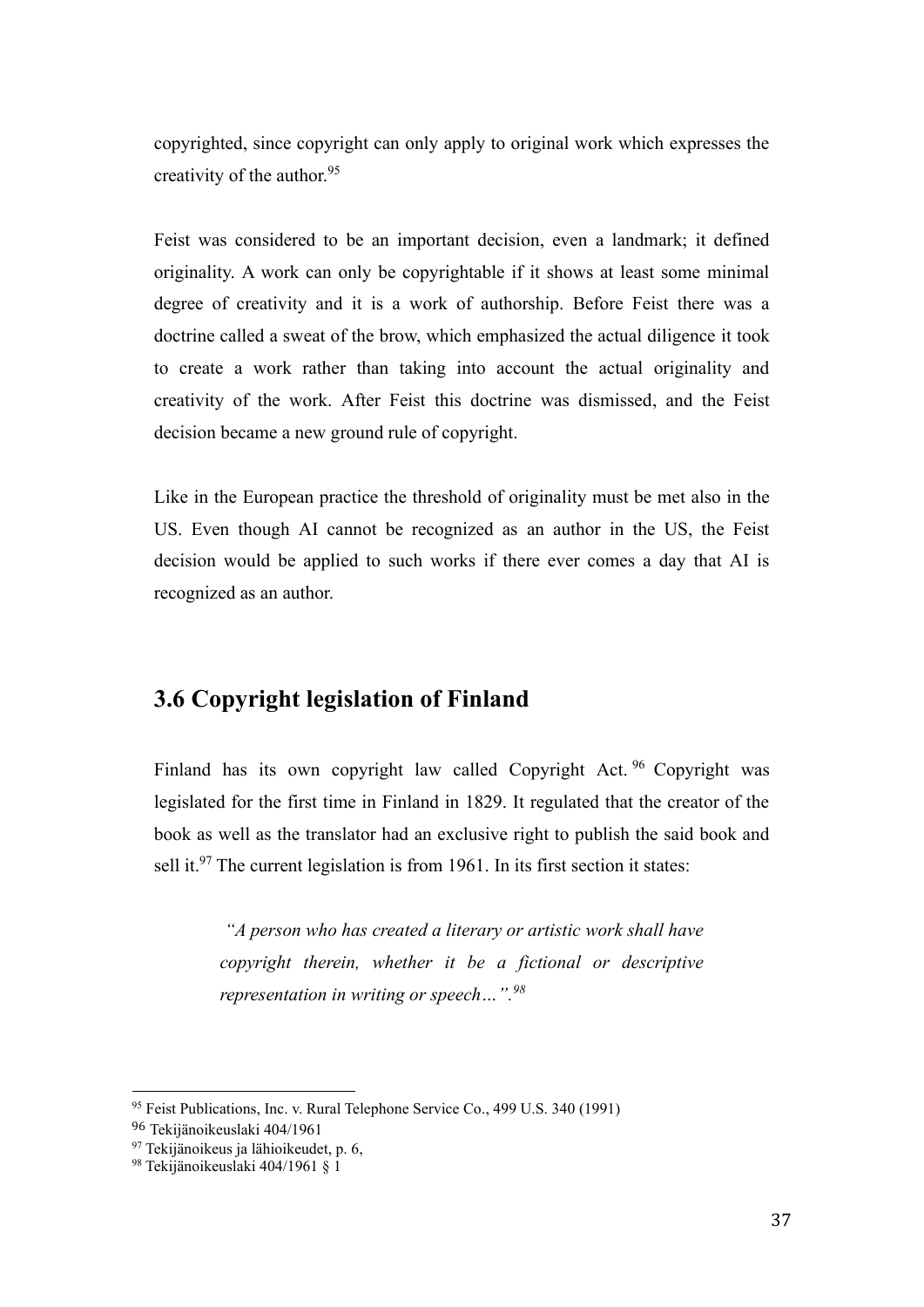Aforementioned states a presumption, which is used in the Finnish legal system. This presumption could be shown to be incorrect by giving rebuttal.<sup>99</sup> Copyright Act does not define originality in any way nor even mentions it as a requirement for copyright. The Finnish copyright system seems to lean on solely to the author of the work:

> *a person who has created a work shall have copyright therein*. 100

Since the Copyright Act uses the term person, it is quite clear that under the Copyright Act of Finland it is not possible for AI to have copyright for its own work. Although the term person is not defined in the Copyright Act one can assume that it is only intended to mean humans, not animals or machines and this assumption can be found in the preliminary work of the Copyright Act.<sup>101</sup>

The preliminary work of the Copyright Act states that the first clause of the Act actually gives the requirements for copyright protection. The words create and work lead up to the requirement of independency, novelty and originality. Legal praxis and literature have then formed the requirement around the terms of independency and originality. These terms can also be replaced by the term breaching the threshold for originality or reaching the threshold for originality.<sup>102</sup>

Finnish Copyright Act gives the possibility for multiple authors as well as the other copyright laws around the world.

> *"If a work has two or more authors whose contributions do not constitute independent works, the copyright shall belong to the*

<sup>99</sup> More on the matter; Sijthoff Stray p. 90 and Olsson p. 78

<sup>100</sup>Tekijänoikeuslaki ja Tekijänoikeus ja lähioikeudet, p. 107

<sup>&</sup>lt;sup>101</sup> Tekijänoikeus, p. 16

<sup>102</sup>Tekijänoikeuden loukkaus, p. 40-41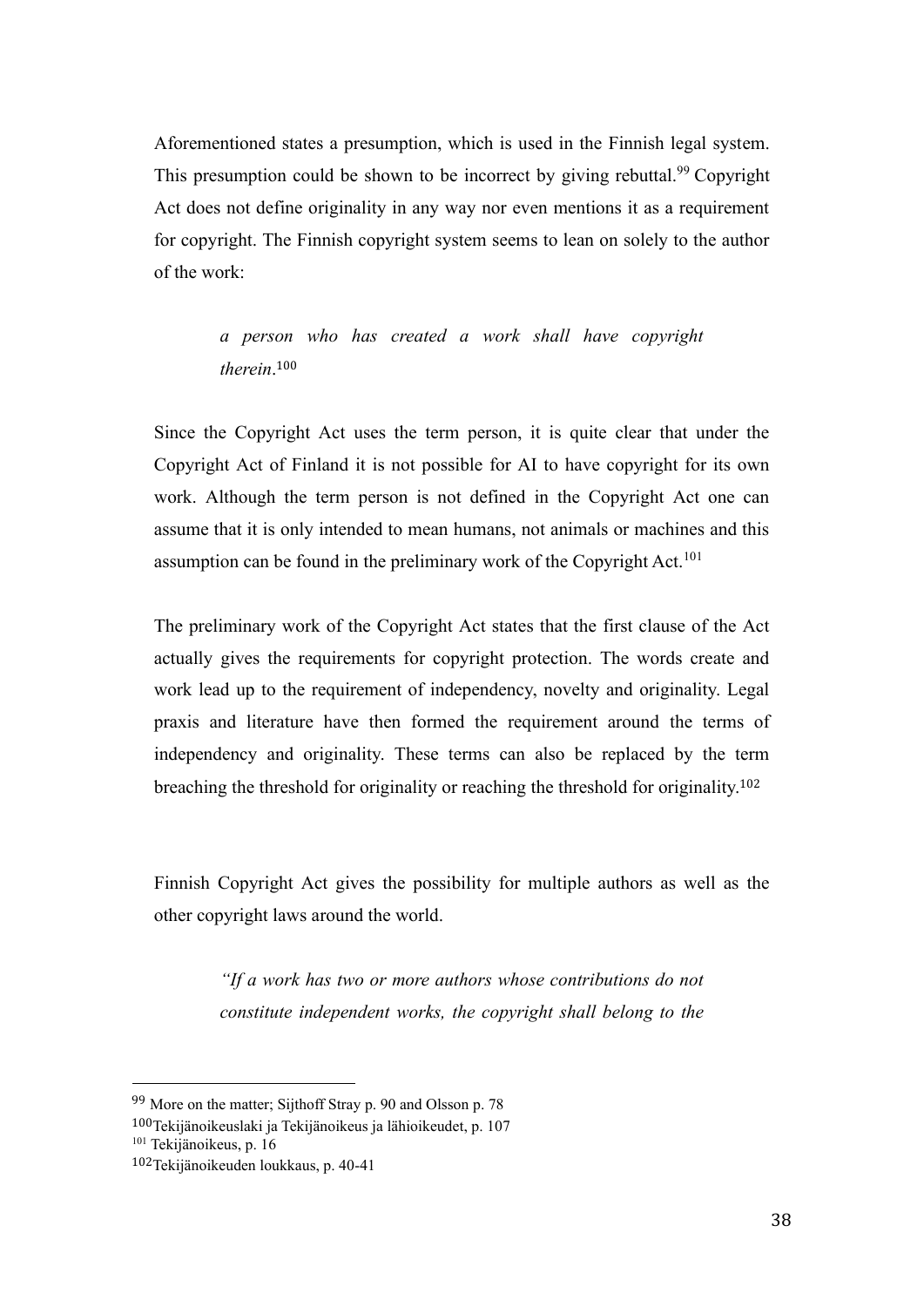*authors jointly. However, each of them is entitled to bring an action for infringement."*<sup>103</sup>

The Finnish Copyright Act also includes a clause of assumed authorship. This clause is used when there is etc. a pseudonym used on the copies of a work. Clause is as follows:

> *"The person whose name or generally known pseudonym or pen name is indicated in the usual manner on the copies of a work or when the work is made available to the public, shall be deemed to be the author, unless otherwise demonstrated"* and *" If a work is published without the name of the author being indicated in the manner described in subsection 1, the editor, if he/she is named, and otherwise the publisher, shall represent the author until his name is indicated in a new edition of the work or notified to the competent ministry".*<sup>104</sup>

Assumed authorship could be understood in a way that for one to be an author, one does not need to present ones' personality e.g. your work does not need to be connected to you for you to be author. It is important to understand that the assumption does not create copyright. The true owner of copyright can demand compensation if the assumption has led to discrimination against his or her copyright. Assumed authorship also usually grants the third party a right to trust the assumed author as in the third party cannot be held accountable later on.<sup>105</sup>

# <span id="page-50-0"></span>**3.6.1 Case law of the Supreme Court of Finland**

*KKO:2005:43*

<sup>103</sup> Tekijänoikeuslaki 404/1961 § 6

<sup>104</sup> Tekijänoikeuslaki 404/1961 § 7

<sup>105</sup>Tekijänoikeus, p. 86-87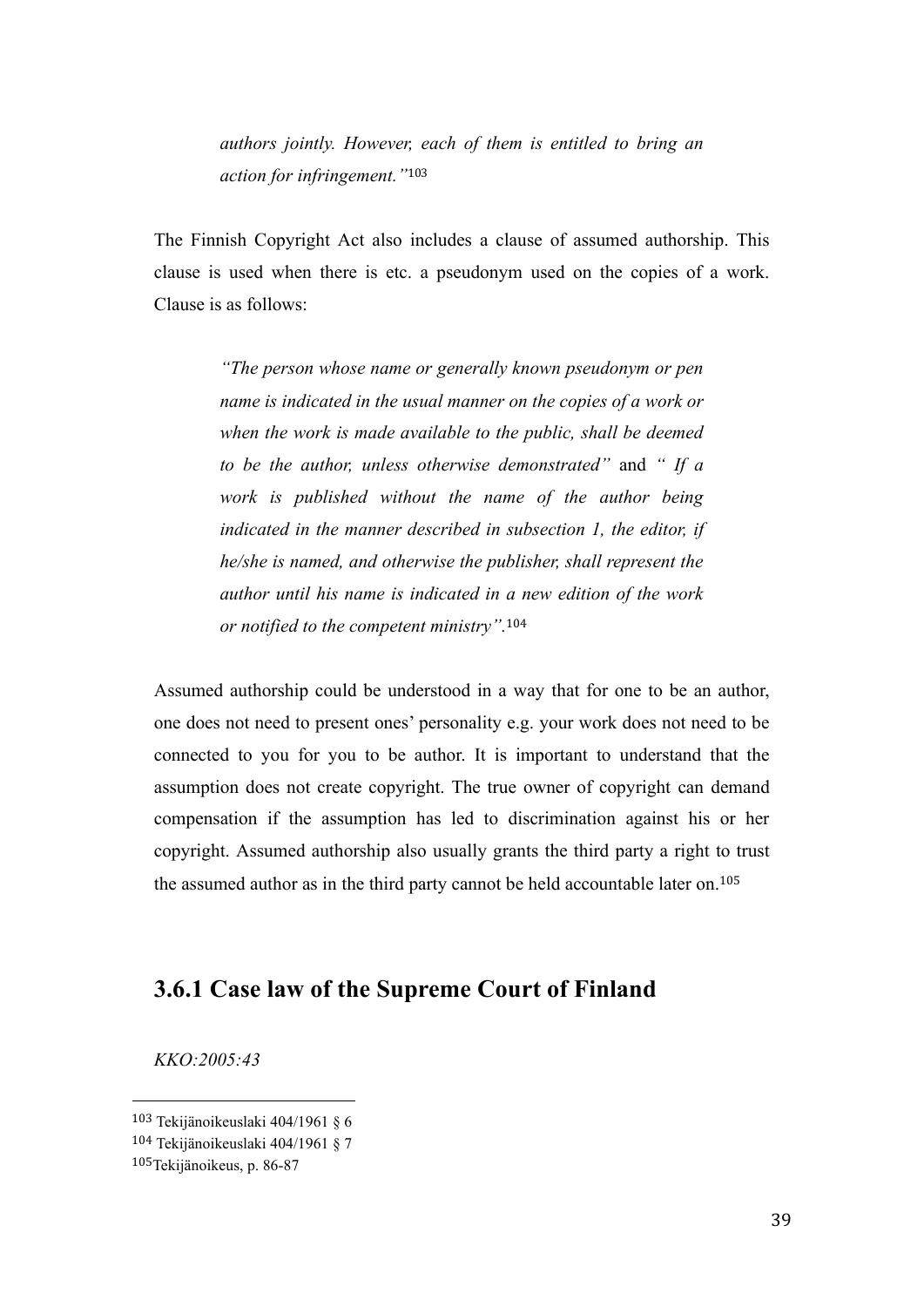The case was about textbooks and wordlists that were included in said textbooks. The accused party in this case copied those wordlists. Threshold for originality is passed when it can be assumed that only the author of the work could have ended up with the same result. So, this case gives the definition of originality for Finnish legal system as it is not defined nor mentioned in the Copyright Act.<sup>106</sup>

#### <span id="page-51-0"></span>**3.7 AI as author**

This chapter has researched current legislation and case law on copyright and on some legislations, it is quite clear that AI cannot be an author or recognized as one let alone be vested by copyright. Even the Berne Convention does not provide an answer to these problems. Although some scholars argue that the Berne Convention does not require a human author and others that there needs to be a human to author the work.<sup>107</sup> In the guide to Berne Convention it states that the author is not specified.<sup>108</sup>

The US's law states clearly that in order to qualify as a work of "authorship" a work must be created by a human being. European or Finnish law are not that specific on the matter, but it can be traced from the legislation that AI cannot be an author nor be vested with copyright.

This state of matter will not change until AI has personhood of its own. Even though it is interesting to ponder the possibility of an AI author it is still quite futile since the whole possibility halts at an early stage and the whole question of AI as a legal person is a theoretical one at the current moment.<sup>109</sup>

<sup>108</sup> Guide to the Berne Convention for the Protection of Literary and Artistic Works

<sup>106</sup> KKO:2005:43

<sup>107</sup> Translation Technology and Copyright, 330

<sup>109</sup> Legal Personhood for Artificial Intelligences,p .1231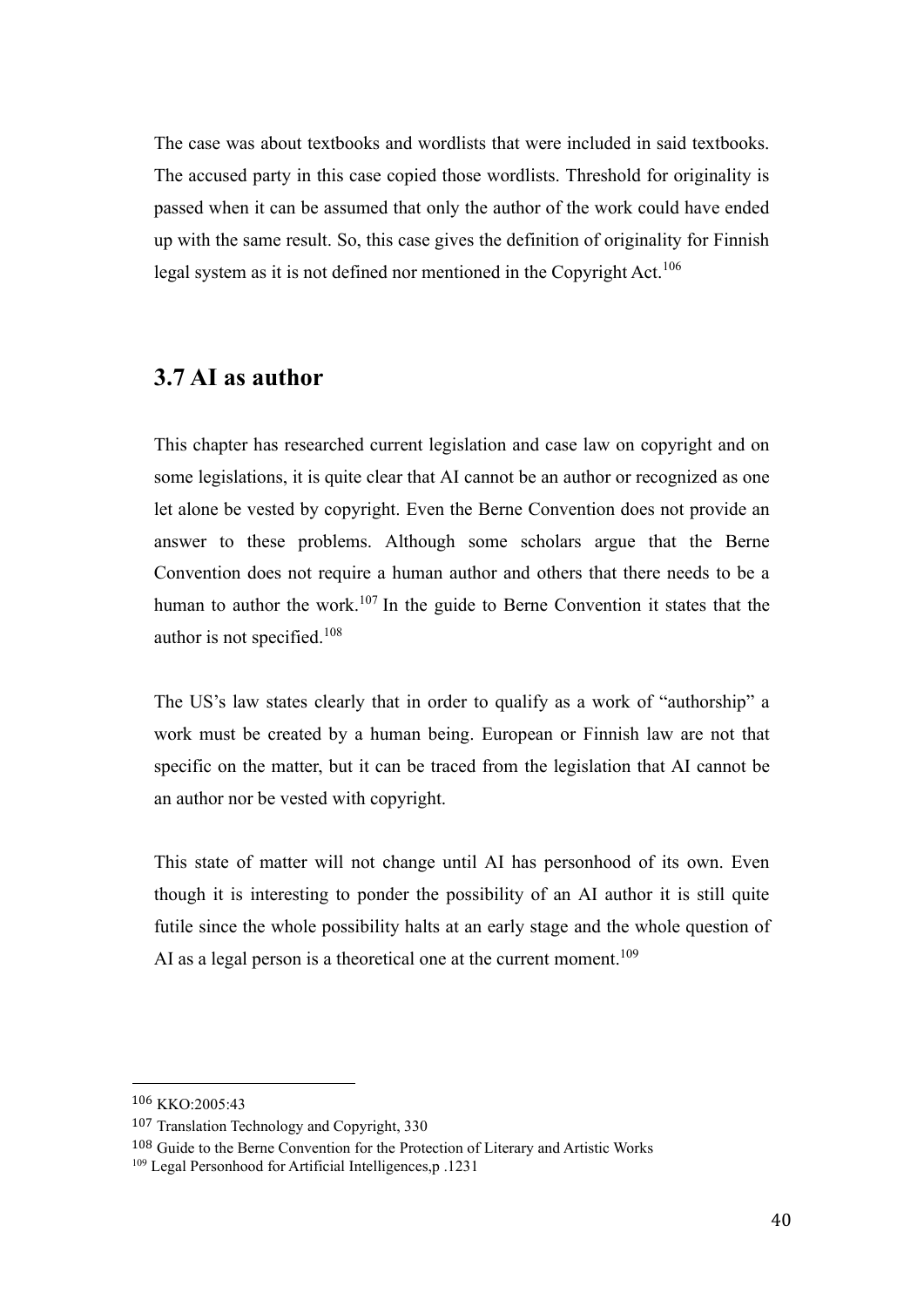### <span id="page-52-0"></span>**3.8 Legislation drafts and future of AI legislation**

Copyright acts and copyright legislation in general are quite similar in every country and the other similarity between countries is the lack of legislation considering robots and AI. Some countries have taken action, to some extent, to regulate robots and AI. These countries include for example The United States of America, Europe, Japan and South Korea.

Currently Members of Congress have introduced a number of bills and resolutions on artificial intelligence, but they do not cover copyright issues.<sup>110</sup>

European Parliaments Committee on Legal Affairs gave a draft report in 2016 regarding recommendations to the Commission on Civil Law Rules on Robotics.<sup>111</sup> The draft calls the Commission to draft legislation considering the current issues with robotics and AI. The European Parliament voted on the draft proposal in February 2017 and the draft passed with some changes on the original draft. It is crucial for the AI and robotics industry as well for the EU as whole, to recognize these issues and take action. The sin of law is its inability to keep up with the current and evolving technology and therefore legislation is more than often accused of slowing down progress since it is regulating something that is already outdated. I am optimistic that the EU has the will to look courageously into the future and give possibilities for the evolution of AI.

The Japanese government established an Artificial Intelligence Technology Council in 2016 by the order of Japanese Prime Minister Shinzo Abe. The Council finished its work in March 2017 when they published the Artificial Intelligence Technology Strategy. <sup>112</sup> This strategy paper focused mainly on promoting AI development. In 2018 the Japanese government made another important announcement regarding AI; Artificial Intelligence would become an official part of its integrated innovation strategy. The governments' aim is to increase young

<sup>110</sup> https://www.loc.gov/law/help/artificial-intelligence/americas.php#us

<sup>&</sup>lt;sup>111</sup> Recommendations to the Commission on Civil Law Rules on Robotics

<sup>&</sup>lt;sup>112</sup> Artificial Intelligence Technology Strategy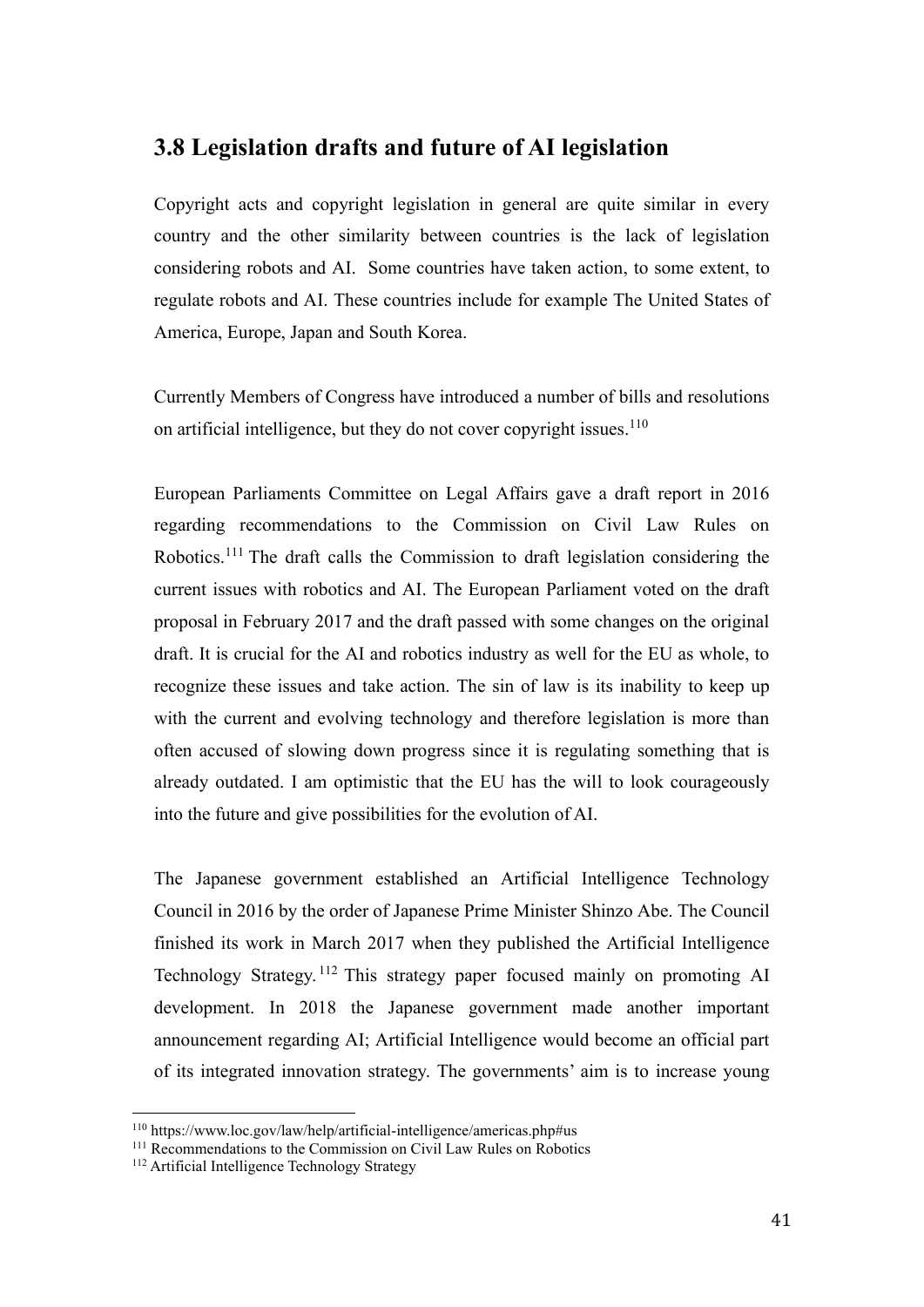researchers in the AI-related science.<sup>113</sup> Japan has also published Draft AI R&D GUIDELINES for International Discussions, it was made in preparation for the Conference toward AI Network Society. <sup>114</sup> This draft is not meant to be regulative, but a list of non-binding AI R&D principles and guidelines.

South Korea started their own AI strategy in 2016 by creating an Artificial Intelligence Information Industry Development Strategy.<sup>115</sup> This strategy includes a list of converging technologies like AI, Internet of Things (IOT), cloud computing and big data.

<sup>113</sup> https://futureoflife.org/ai-policy-japan/?cn-reloaded=1

<sup>114</sup> Draft AI R&D Guidelines for International Discussions

<sup>115</sup> Artificial Intelligence Information Industry Development Strategy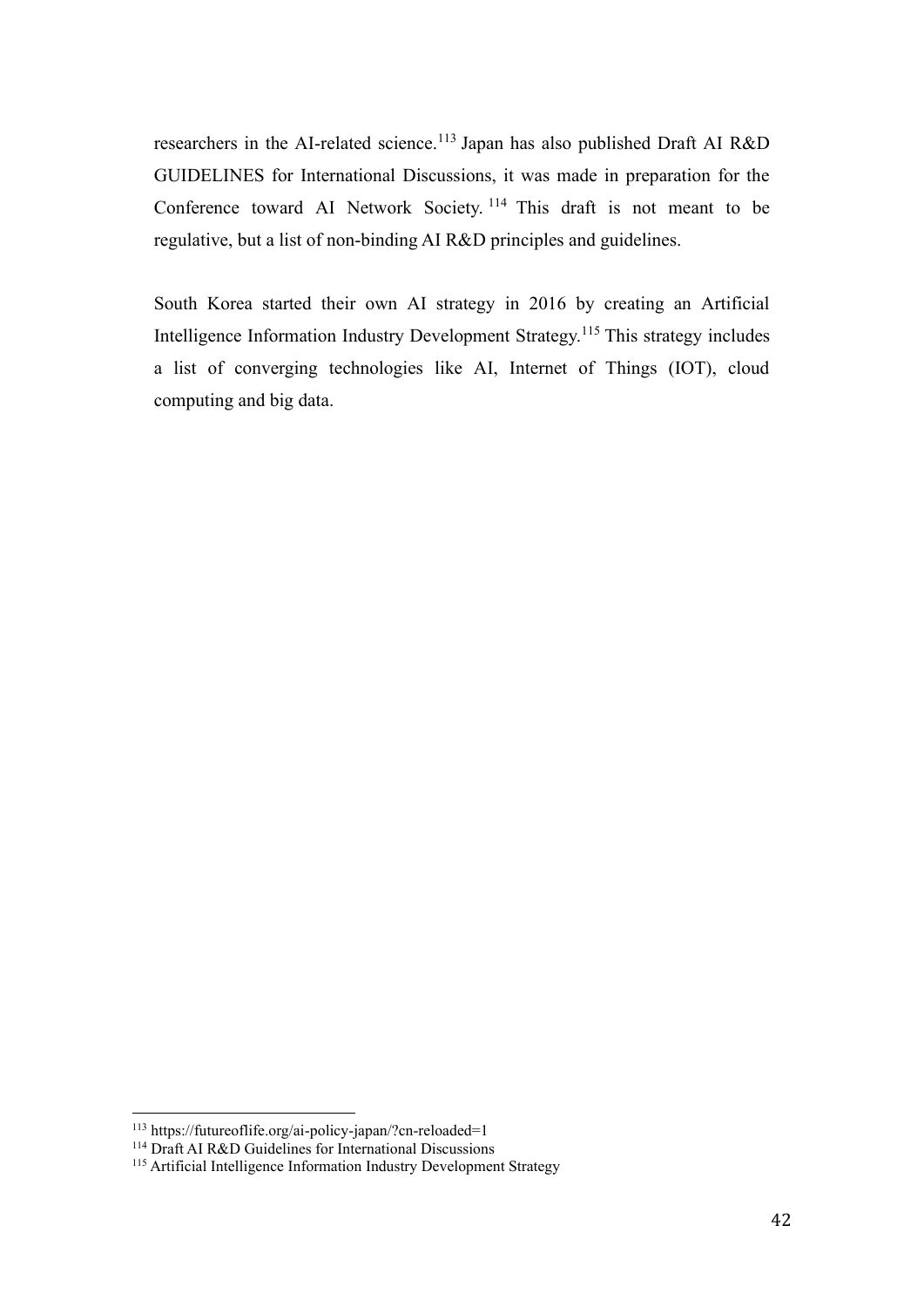# <span id="page-54-0"></span>**4. Who owns copyright**

In this chapter my thesis is trying to answer the question, who owns copyright to a work produced by AI assuming that AI is the "author". There is a good example in the article Copyrights in Computer-Generated Works: Whom, If Anyone, Do We Reward? by Darin Glasser. In his article Glasser uses computer-generated art as the basis of the authorship and copyright problem. He then gives five separate and different possibilities. These possibilities are the computer programmer, the user of the program, both the programmer and the user, the computer or no one.<sup>116</sup> Tuomas Sorjamaa uses this same system in his own thesis I, Author – Authorship and Copyright in the Age of Artificial Intelligence.<sup>117</sup> Andrew J. Wu has a similar set of options in his brief article from 1997 Dealing with Copyright aspects of Computer-aided authorship.<sup>118</sup> These five options were the alternatives to which I ended up myself when thinking about the possibilities to who could own the copyright to a work created by AI.

Ownership issues might be complex and there might even be cases where multiple parties are associated with AI and try to claim copyright for its work. Rex Shoyama gives an example in his essay;

> *"One party may patent certain technologies used in the agent, while another party may copyright the software code composing the agent. If the agent contains the personal/private data of other third parties, these third parties may have some claims to that data. There is also and end-user that has paid money for the right to use the agent. Finally, there is also likely an investor*  who has been instrumental in the creation of the intelligent *agent in the first place. Do any of these parties have a proper*

<sup>116</sup> Copyrights in computer-generated works: Whom, if anyone, do we reward?, clause 6

<sup>117</sup> I, Author – Authorship and Copyright in the Age of Artificial Intelligence, p. 45

<sup>118</sup> Dealing with copyright aspects of computer-aided authorship – New Class of Disputes Between Programmers and Users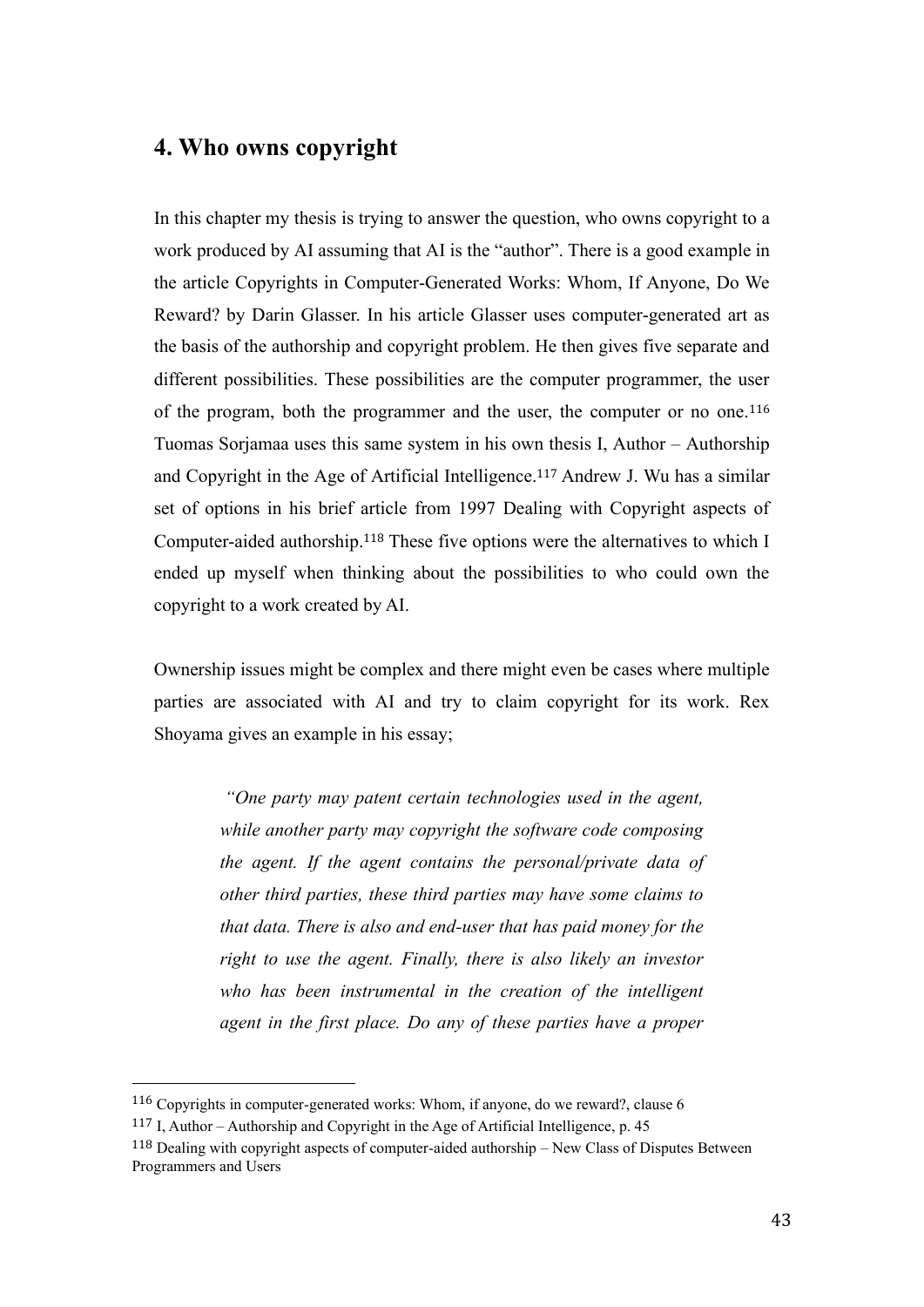# *copyright ownership claim to the works generated by intelligent agents?"<sup>119</sup>*

This thesis uses the aforementioned five alternatives to explore the possibilities of the authorship of copyright. It should be noted that the following pages are the most important and demonstrative in this thesis. Existing legislation will be used as the basis for all the five alternatives.

# <span id="page-55-0"></span>**4.1 AI as the owner of copyright**

The most general solution for copyright problems is that the author, the one who has created the piece of work, is the owner of copyright. This solution can be found for example in the directives and legislation presented in this thesis.<sup>120</sup> So, following this option it would be easy to just say that if AI has made the work, then AI should have the copyright as well. Unfortunately, the answer is not that simple. The problem is not on the authorship part since AI can very well be a recognized author of its own work, but not in the legal sense. Rex Shoyama claims that authorship must be understood to be distinct concept from ownership and works generated by AI (or as he says Intelligent Agent) meet the necessary requirements for copyright protection. In cases with AI it might not be sensible to grant ownership of copyright to author.<sup>121</sup>

Anything besides a human being does not have legal personhood, which is a general requirement for owning or having rights in the first place. It is the legal personhood that is crucial for everything, without it there are no rights or obligations. Visa Kurki has pondered the nature of legal personhood and legal

<sup>119</sup> Intelligent Agents: Authors, Makers, and Owners of Computer-Generated Works in Canadian Copyright Law, p. 130

<sup>120</sup>Look for chapter 3

<sup>121</sup> Intelligent Agents: Authors, Makers, and Owners of Computer-Generated Works in Canadian Copyright Law, p. 134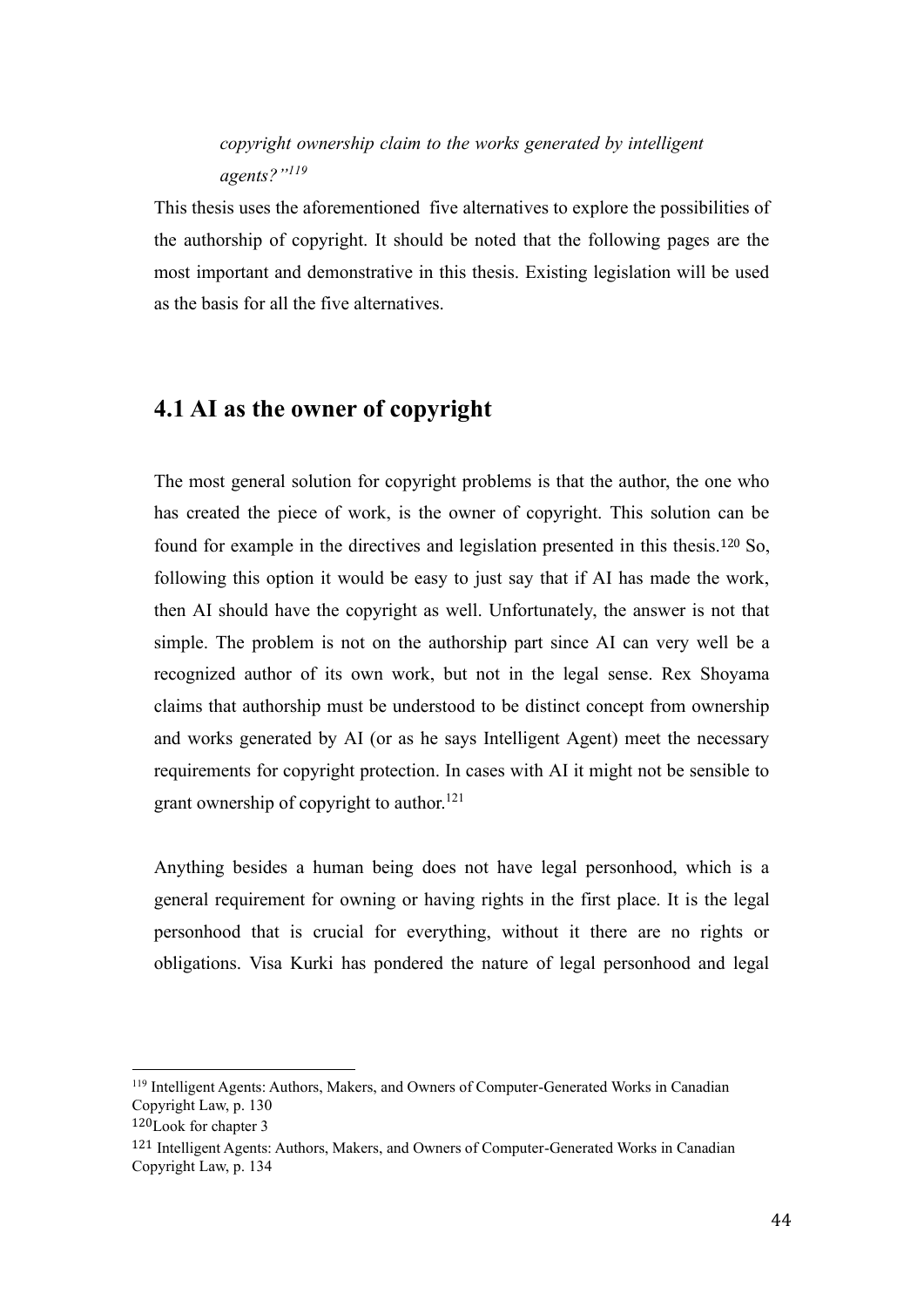subject on his essays and has presented criticism over the common understanding of these concepts.<sup>122</sup>

> *"Kun kysyn, voiko tekoäly olla oikeussubjekti, kysyn oikeastaan, voidaanko tekoälylle lainkaan myöntää subjektin asemaa jollain oikeudenalalla. Nähdäkseni kysymys on pohjimmiltaan siitä, voidaanko tekoälylle ulottaa tiettyjä hohfeldiläisiä oikeusasemia, eli erityyppisten oikeuksien ja velvollisuuksien pienimpiä ainesosia".<sup>123</sup>*

This idea to possibly grant minor pieces of certain right to AI is fresh and forwardlooking and it might prove to be useful in the coming deliberation of AI's possible rights. Kaarlo Tuori has even stated that the legal subject is a concept that reaches deep into the core of law itself and is thereby part of every western legal system.<sup>124</sup> Therefore it is not strange that even the idea of granting AI a legal personhood raises so many questions and concerns among scholars and public a like that if such a time comes, AI might have evolved to an almost humanlike state. AI as reality is fairly new, but the idea of granting rights to other beings than man is quite old indeed. Here is a quotation from 1876 by Wilhelm Lavonius:

> *"Eläin tuntee olemuksensa, huomaa itsensä ja samassa myös jossakin määrässä häntä ympäröivän maailman; eläimellä on kuvaus-aisti ja ymmärrys. […] Kullakin eläimellä on oma olentonsa, oma määräyksensä, sen on eläminen ja toteuttaminen aatteensa. Eläintä ei sentähden saa pitää oikeuksien esineenä, vaan päinvastoin oikeus-itselönä, olentona, jolla on oikeuksia. Näistä ansaitsevat varsinkin eläimen oikeudet ihmistä kohtaan huomiota.*

*[…]*

<sup>122</sup> More on the legal personhood of AI: Solum, Legal Personhood for Artificial Intelligences

<sup>123</sup> Voiko Tekoäly olla oikeussubjekti? P. 823

<sup>124</sup> Kriittinen oikeuspositivismi. p. 202-212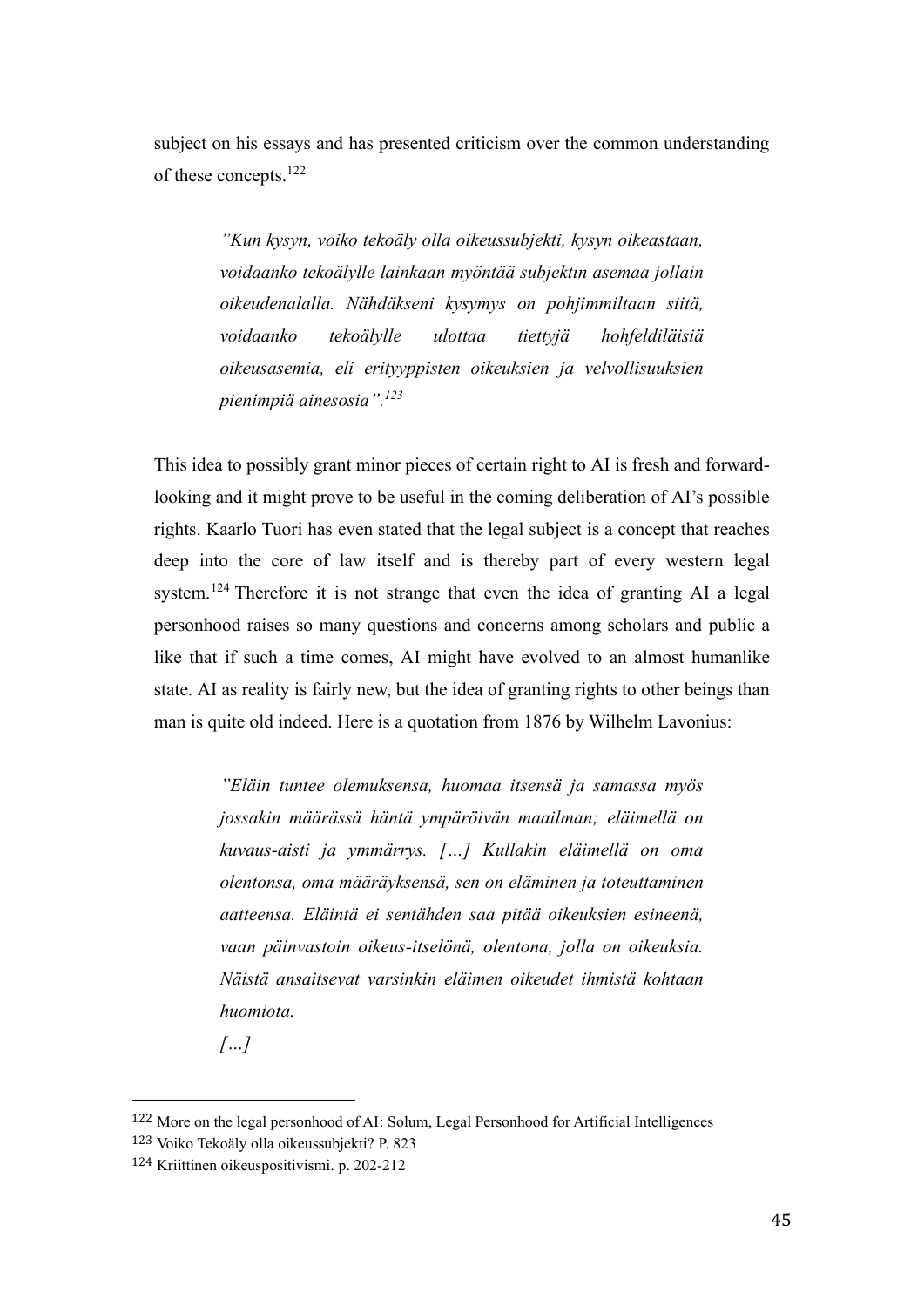*Kesyllä, ihmisen palveluksessa olevalla eläimellä on laajemmat oikeudet ihmistä kohtaan kuin kesyttömällä, mutta tälläkin on järkähtämättömät oikeutensa. Eläinkunnalla on oikeus ihmiskunnalta vaatia ei ainoastaan sääliväistä kohtelua, vaan myöskin apua, hoitoa ja jalostamista."<sup>125</sup>*

As we can see, the discussion on legal personhood at least on same state is an ongoing process. In fact scholars around the world have recently started to support the idea that with the evolvement of AI technology and even its current manifestation will ultimately lead to the recognition of AI as a possible owner of legal personhood with its own rights and responsibilities. This can be based on two factors: defining features of AI are similar to that of humans and AI could be assimilated to firms, which can possess rights and responsibilities. <sup>126</sup>

The core idea behind copyright is to protect the creator against masses, and to say it blunt, against copying. This creates an incentive for the creator to create new. Does a machine have any incentive to create? At this point the answer is a simple no. Then again, a theoretic humanlike AI could indeed possess the will to create new things in order to gain wealth and pursue its<sup>127</sup> goals.

The consensus seems to be that AI cannot own copyright, but there are some who disagree.<sup>128</sup> For instance Andrew J. Wu who analyzes the CONTU rule<sup>129</sup>. He agrees that the user of a computer program has a stronger claim for copyright if he/she has contributed most of the creativity needed to create such a work. Then again, this rule does not make sense in his mind when the user's contribution is

<sup>125</sup> Vuosikertomus eläintensuojelus-yhdistyksen Helsingissä yleiseen kokoukseen toukokuun 27:nä päivänä vuonna 1875 yhdistyksen sihteeriltä.

 $126$  Generating Rembrandt: Artificial Intelligence, Copyright, and Accountability in the 3A Era – The Human-Like Authors Are Already Here – A New Model, p. 684

 $127$ AI is It in this thesis. There is no need to ponder the possible gender of a theoretical AI. I will leave the problem for the sociologist of the future.

<sup>&</sup>lt;sup>128</sup>Look for Copyright for Literate Robots, James Grimmelmann

<sup>&</sup>lt;sup>129</sup>A rule promulgated by the National Commission on New Technological Uses of Copyright Material (CONTU): The user of a computer program is the copyright owner of the work, and the computer program is a mere tool of the user.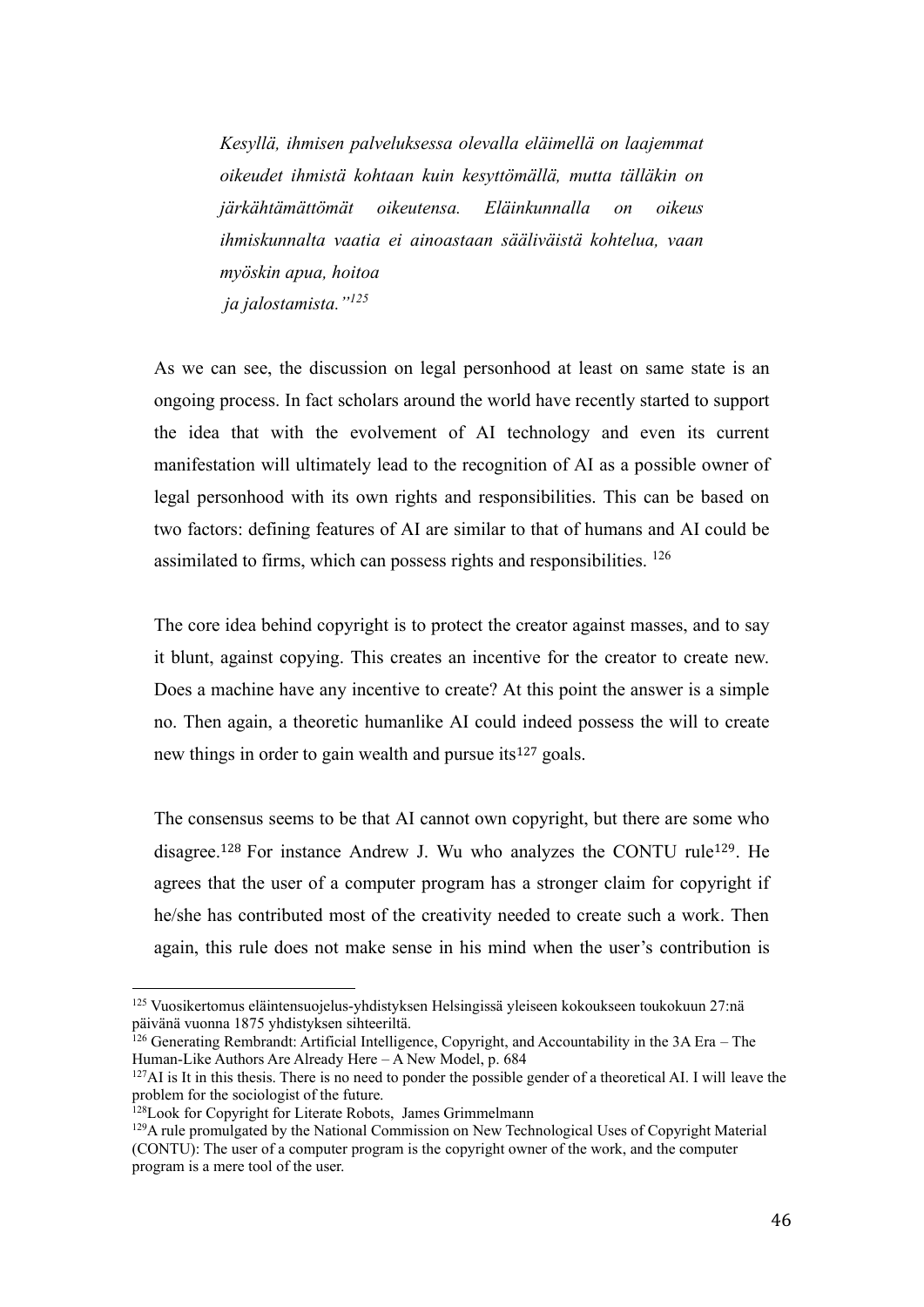only generic like in the example of his article where the user only types in "sailboat" or "pyramid" and the program creates a picture. Wu continues to address the copyright ownership issue by stating that while the computer programs are becoming more and more sophisticated and their creativity output increases compared to that of a user of the given program a more complicated analysis is required. <sup>130</sup>

There are some problems in denying AI to own copyrights. One of the problems lies in the personality of the author. Personality is not a requirement for copyright, at least not 'with human authors. Humans can own copyright via pseudonyms, so their work is not connected to them directly, the work is not connected to the authors personality. How does AI differ from a human author who has not any known or public personality in the first place?

I can state here that AI cannot own copyright even if the answer for that question was a foregone conclusion from the beginning. It is still important to shed light on why it is so. In the end copyright issues concerning AI created works will not be the top priority ones when the evolution of AI shatters the barrier between man and machine once and for all.

# <span id="page-58-0"></span>**4.2 Programmer of the AI as the owner of copyright**

The programmer of the AI and the user of the program/AI are the two most obvious and strongest options for the ownership of copyright. I start with the programmer and then continue on to the user and then ponder the possibility of a joint authorship.

When a programmer creates an AI/program, he/she then has the copyright for that AI as computer programs are protected by copyright. The given AI is the

 $130$  Dealing with copyright aspects of computer-aided authorship – New class of Disputes Between Programmers and Users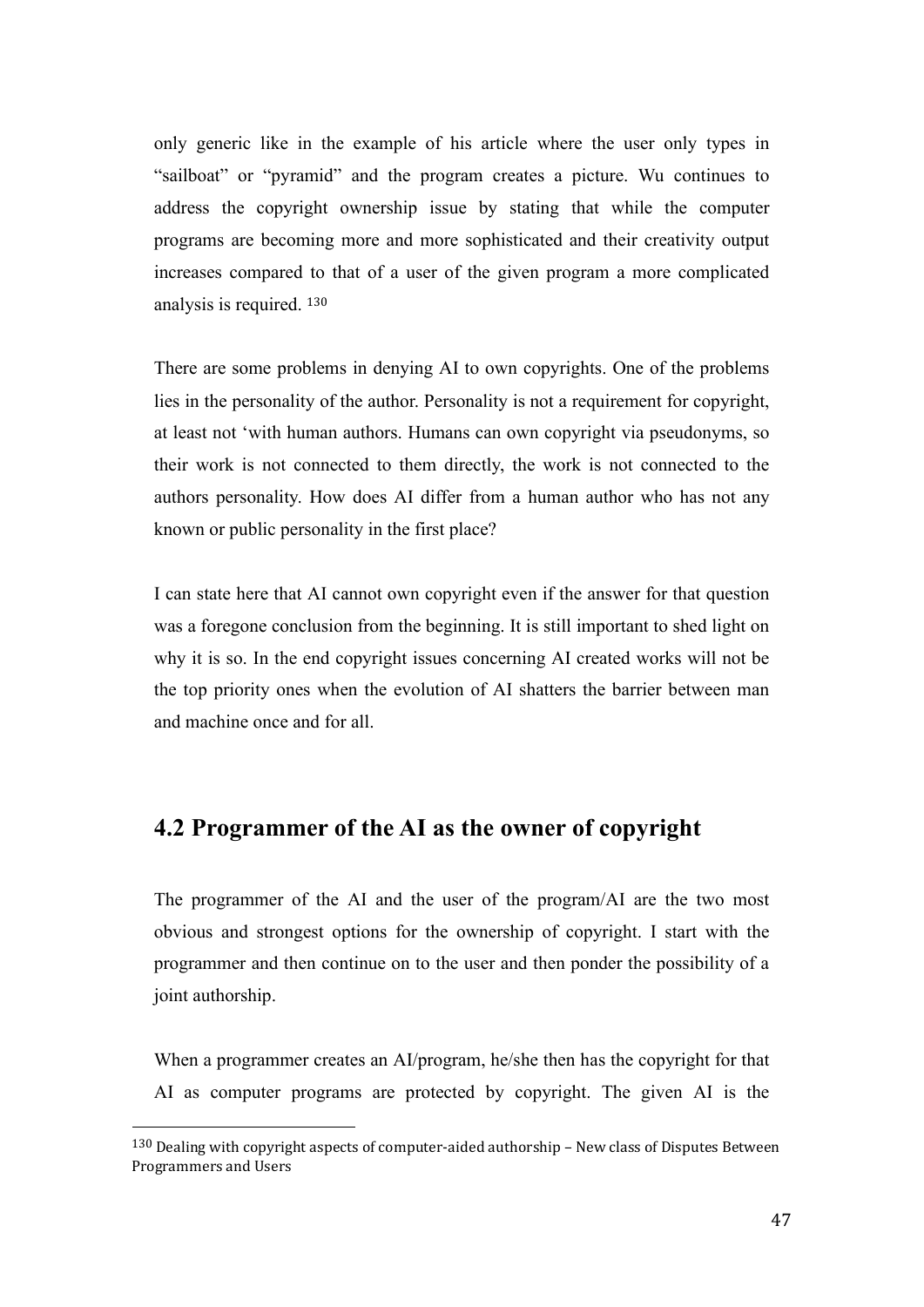programmer's creative work. Now, it could be considered that everything the AI creates is just an extension of the programmer's individual and creative work.<sup>131</sup> In this example it is indeed the programmer who does all the creative and innovative work and the possible end-user might just push a button or write few words or select a set of options to create a work of art via AI.<sup>132</sup> The end-user as the owner of the copyright might be ruled out only if the work created is repeatable and the required user input is limited, like it was mentioned above.<sup>133</sup>

This point of view is not without problems. Even if the fictional AI would only be a creative work of its programmer and everything it creates would only be an extension of the programmer's individual and creative work, the only think the programmer does is to *breathe life* on to the AI e.g. writing the code, algorithm, the DNA of the AI. In the current state of AI, it would not be an individual and self-thinking, self-aware construct. However, once the so-called true AI emerges it will be a separate being from its programmer and from the possible end-user. Surely the programmer is behind it all, but who could claim authorship over works created by an intelligent, self-aware being, that could be deemed a crime.

Finally, it comes down to the question if AI is only a tool, however intelligent it might be, or not. The tool-option would contrast AI to a pen, a brush or a guitar, only a means to an end. Being a tool would argue against the programmer as the owner of the copyright as the programmer would just be an enabler; by his/her work it is a possibility to create something. Then again, if AI is considered to be something far greater and unique than a tool it would mean that AI should have or should be vested with rights and obligations e.g. legal personhood of a kind.

Currently it would be the most obvious answer that it is the programmer who owns the copyright. He/she has invested massive amounts of time, money and dedication to the creation of AI. In the end copyright is meant to protect

<sup>&</sup>lt;sup>131</sup> Allocating Ownership Rights in Computer-Generated Works', 1190

<sup>132</sup>Like in the example given before by Wu

<sup>&</sup>lt;sup>133</sup> From Video Games to Artificial Intelligence: Assigning Copyright Ownership to Works Generated by Increasingly Sophisticated Computer Programs, 174-5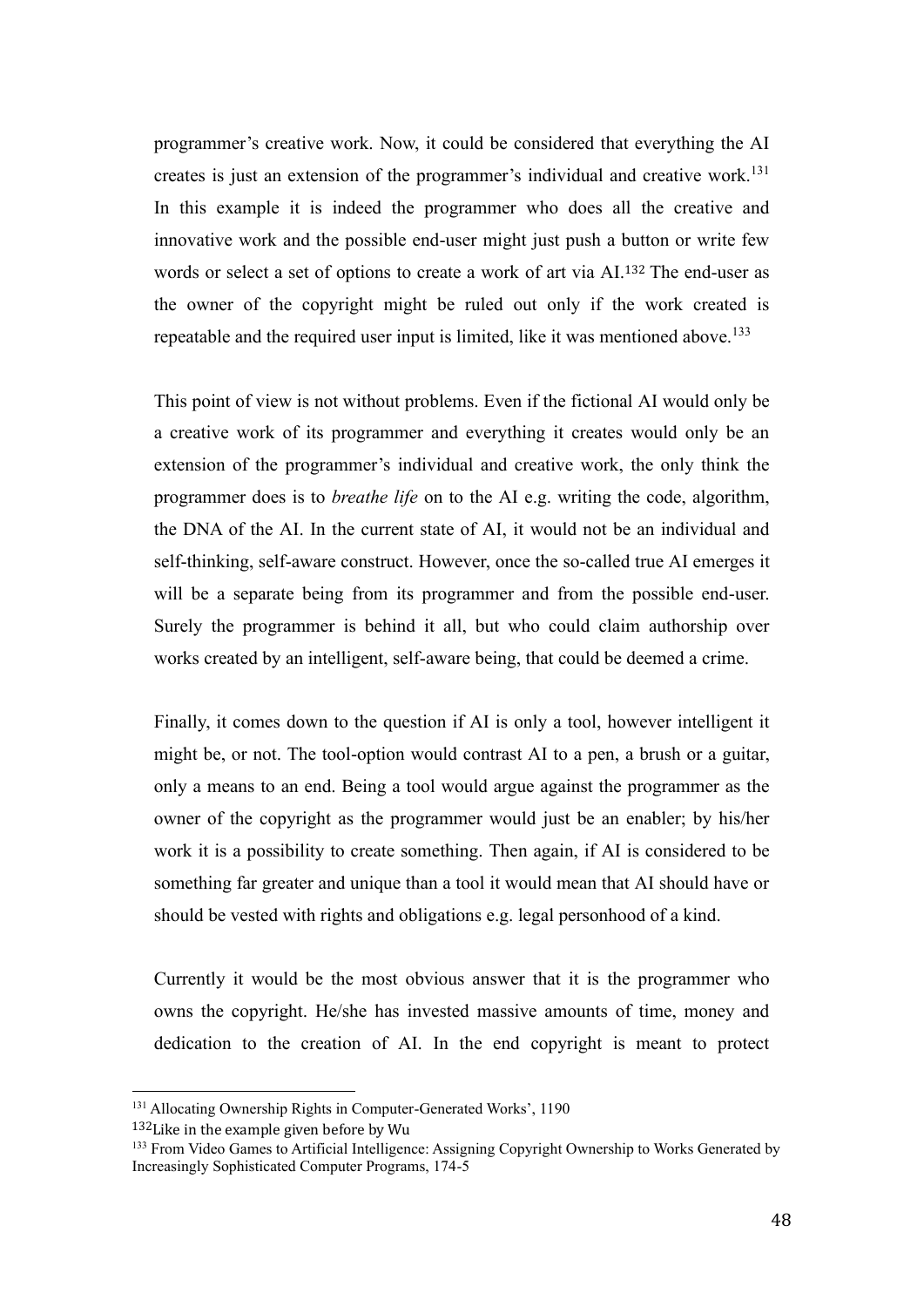innovative new works that have been created. Protecting the works of a programmer does encourage programmers to continue creating new inventions and coding new possibilities.  $134$  Therefore, it should be the programmer who should own the copyright for the work done by the AI.

### <span id="page-60-0"></span>**4.3 User of the program as the owner of copyright**

Who owns the copyright when a programmer creates an AI for a customer? Is it the programmer or the end-user of the product? A plaint example could be that an AI program has been designed for a certain customer. Said customer then uses this AI to create a new work, maybe just by pushing a button or inputting certain instructions etc. Is it not the user in this example who has created the work even though via AI?

Programmer might still own the copyright to the AI-program itself, but that copyright does not extend to the works created by the program. In this example the user is the instructor and the AI-program is just a tool or an underling who follows orders; execute these orders and the result is a new piece of work.

Problem lies in the input; does the user express such creativity that it should be him/her to own the copyright? This same problem was presented by Wu earlier in this thesis. At the start of this thesis a case was presented where a monkey took a photograph that then lead to a legal dispute over the copyright of the picture. If there is not enough input from the user's side it might even be trivial who in the end pushes the button to create new work.<sup>135</sup> Such a user could be compared to the monkey Naruto who pushed the remote-triggers button and took the famous monkey-selfie. It is also possible that the end-user uses the program in ways that the programmer or no one else has even thought and therefore using his own

<sup>&</sup>lt;sup>134</sup> Copyrightability of Computer-Generated Works, p. 80

<sup>&</sup>lt;sup>135</sup> Allocating Ownership Rights in Computer-Generated Works', p. 1201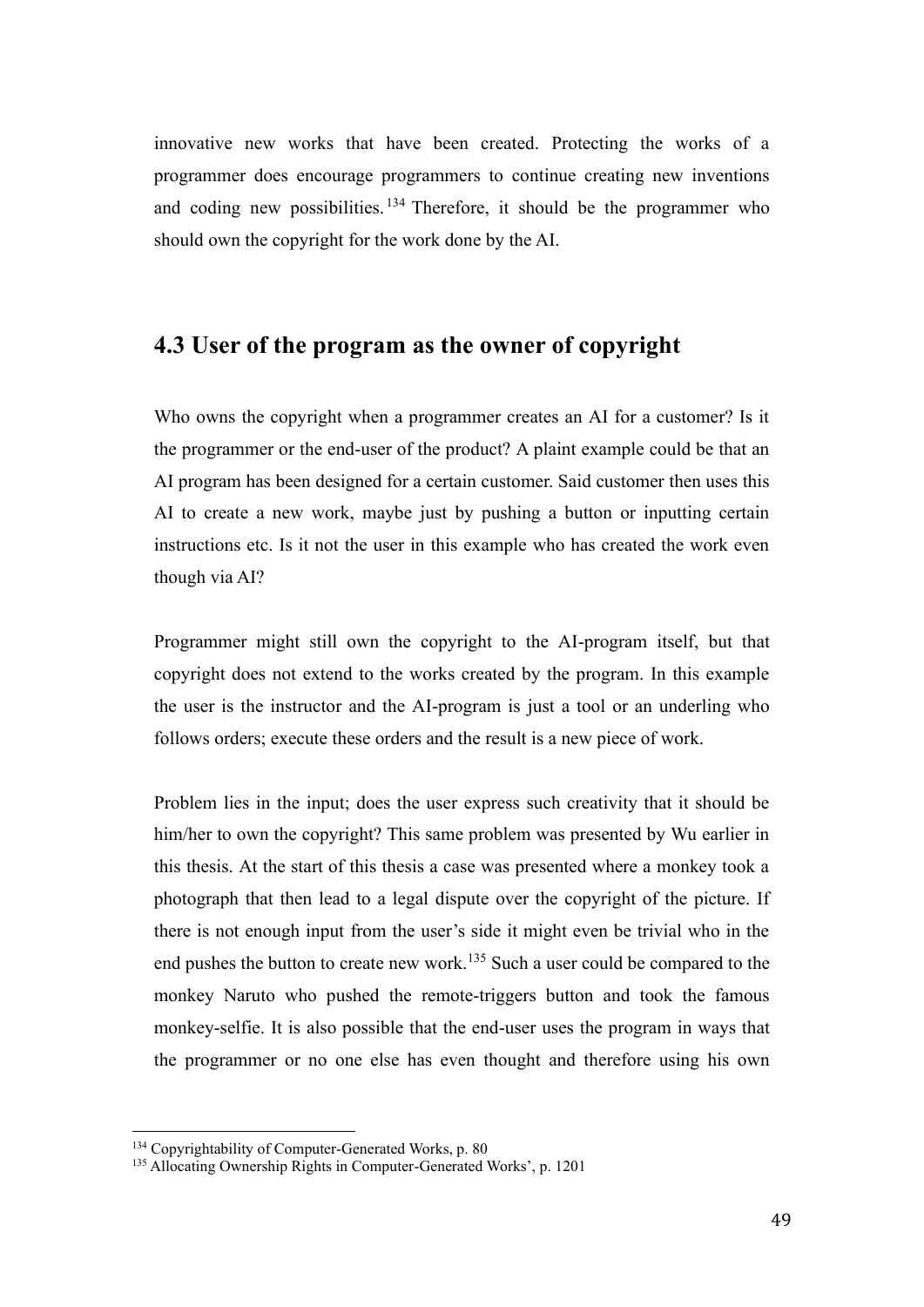creativity in order to create a new work. Such usage of the program should then cross the threshold of creativity required for copyright.<sup>136</sup>

On the economical side this option could be seen and even encourage freeriding at the expense of the programmer. This would then be demoralizing for programmers and even for investors in a larger scale.<sup>137</sup> Even so, the programmer and end-user or the joint authorship of these parties can be seen to have the strongest claims for copyright in the current state of legislation.

# <span id="page-61-0"></span>**4.4 Multiple owners – Joint authorship**

A copyright can have multiple owners via joint authorship. All the legislations cited in this thesis include the possibility for a joint authorship. <sup>138</sup> Joint Authorship could solve many copyright problems, as there would be no dispute between different parties. Joint authorship is not limited only for two authors, in theory there could be a limitless number of authors if each and every one of them has somewhat similar input, intention and their creativity has led to the creation of the work at hand. Joint authorship seems like a fresh idea on the field where the romantic author is still a thing. Joint authorship also feels a democratic approach to the whole copyright problem, to each according to his merits.

Problem lies in the contribution; everyone's contribution should be identified from the work or from the process. It is not necessarily enough for one to share an idea or thought that ultimately leads to a new piece of work, but which is made by another. Usually this type of situation does not lead to a joint authorship.

Joint authorship could solve the problem in this chapter by granting the copyright to the programmer, the end-user and to the AI, all as a group or a mix of two of

<sup>136</sup> Allocating Ownership Rights in Computer-Generated Works', p. 1207

<sup>&</sup>lt;sup>137</sup> Reap the Benefits and avoid the legal uncertainty: who owns the creations of artificial intelligence? 138Check chapter three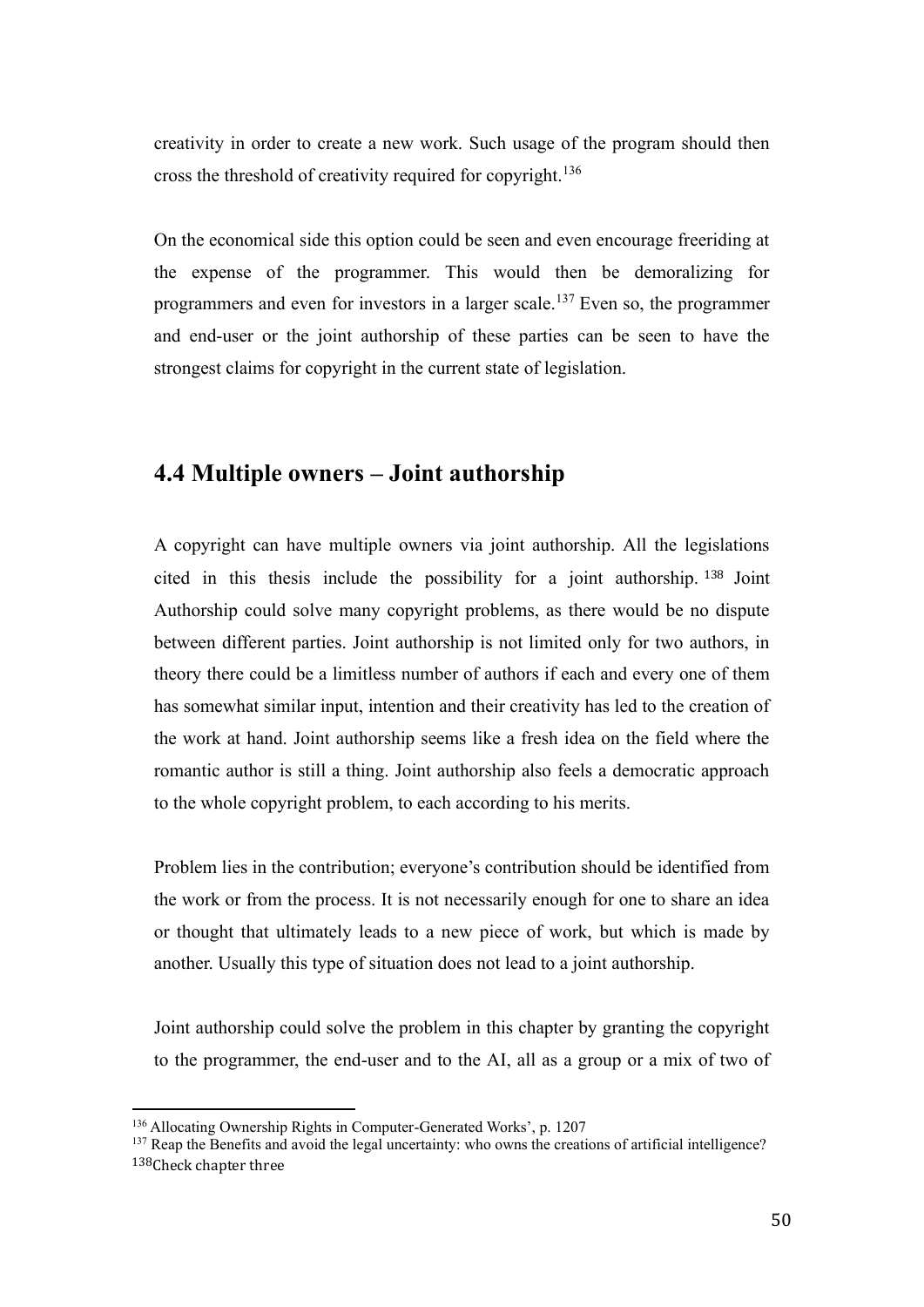these three possible owners. As it was mentioned in the AI part, it could not possibly have intention, at least not in its current state. Therefore, AI could only theoretically be one of the parties of a joint authorship, but more so in the future. Joint authorship is not without flaws as it is sometimes hard to define who should be rewarded and who should not. This problem can lead you into a never-ending spiral of reasoning.<sup>139</sup>

Lion Zemer is a steadfast spokesperson for join authorship. He even tries to redefine authorship as a joint effort of author(s) and the public:

> *The public is plural subject capable of intentional states and shows a collective intention to participate in the creative process and to author.<sup>140</sup>*

I find his idea to be rather problematic and far-fetched. Firstly, the public should be defined properly and how could this public author own something or have the intention required in copyright laws?

Even if AI does not have intention, legal personhood and it is only a tool could there be a solution to include AI as a part of a joint authorship? This would require a modification to the legislations around the world; AI could be a contributor to the work as a secondary author. Secondary author could be an author but just a lesser version of it. In the theoretic world where secondary author would exist copyright could also be divided like stocks: The biggest contributor would naturally have the biggest portion of the copyright and the rest of the remaining copyright would be divided among side-authors; to everyone by their merits. This type of copyright model would revolutionize the whole field of intellectual property rights. The sole author would remain as it is now, but joint authorship would evolve to something much more flexible. This way even the minor

<sup>139</sup> Allocating Ownership Rights in Computer-Generated Works, 1222

<sup>&</sup>lt;sup>140</sup> We-Intention and the Limits of Copyright, p. 102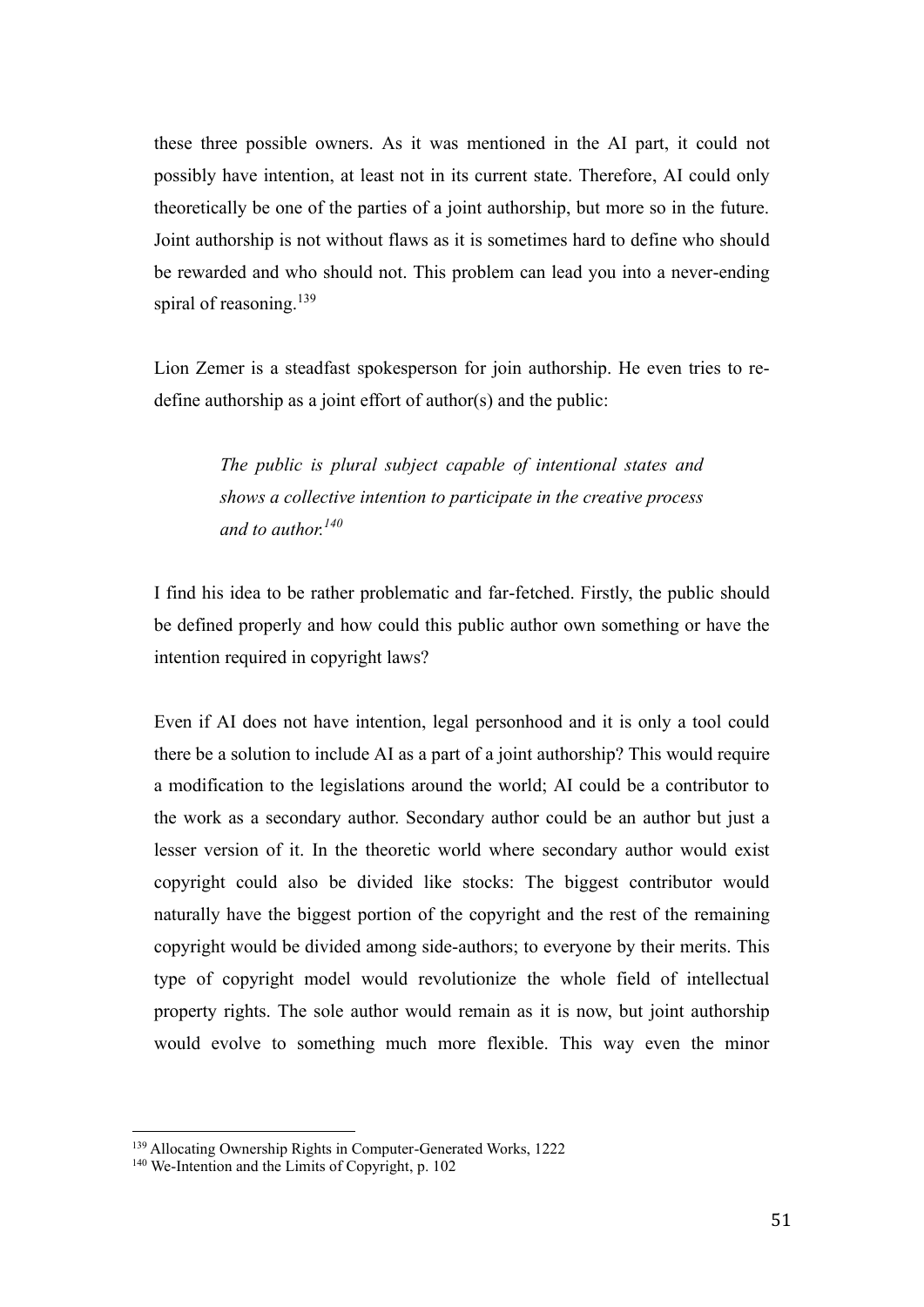contributions could benefit the contributor, and this would lower the incentive to partake in the creation process even with a minor input.

This divisible copyright would also mean that every right that comes along with copyright would also be divided among the authors. I will not go into details how the new problems in this model would be solved like the problem where a main authors contribution is 90% of the final work and 10% is granted to the secondary author, should the secondary author have the right to make new copies solely or with the permission from the main author. In the end this could be the upgrade that copyright needs if it ever wishes to evolve and follow the big waves of change.

# <span id="page-63-0"></span>**4.5 Nobody**

Along this thesis it has been made quite clear that AI cannot own copyright even if AI creates a piece of work individually and without human input or intervention. Since AI cannot own the copyright for its work why would a human have the right to own that copyright? A human cannot claim authorship over a work created by another human, why would a work of an AI be any different. Intellectual property laws generally assume human to be the author of a work. James Grimmelmann states five different reasons why works created by AI should be considered to differ drastically from those created by humans. Here is a quote from his essay on the topic:

- 1. They are embedded in digital copies.
- 2. People create them using computers rather than by hand.
- 3. Programs can generate them algorithmically.
- 4. Programmers as well as users contribute to them.
- 5. Programs can generate them non-deterministically.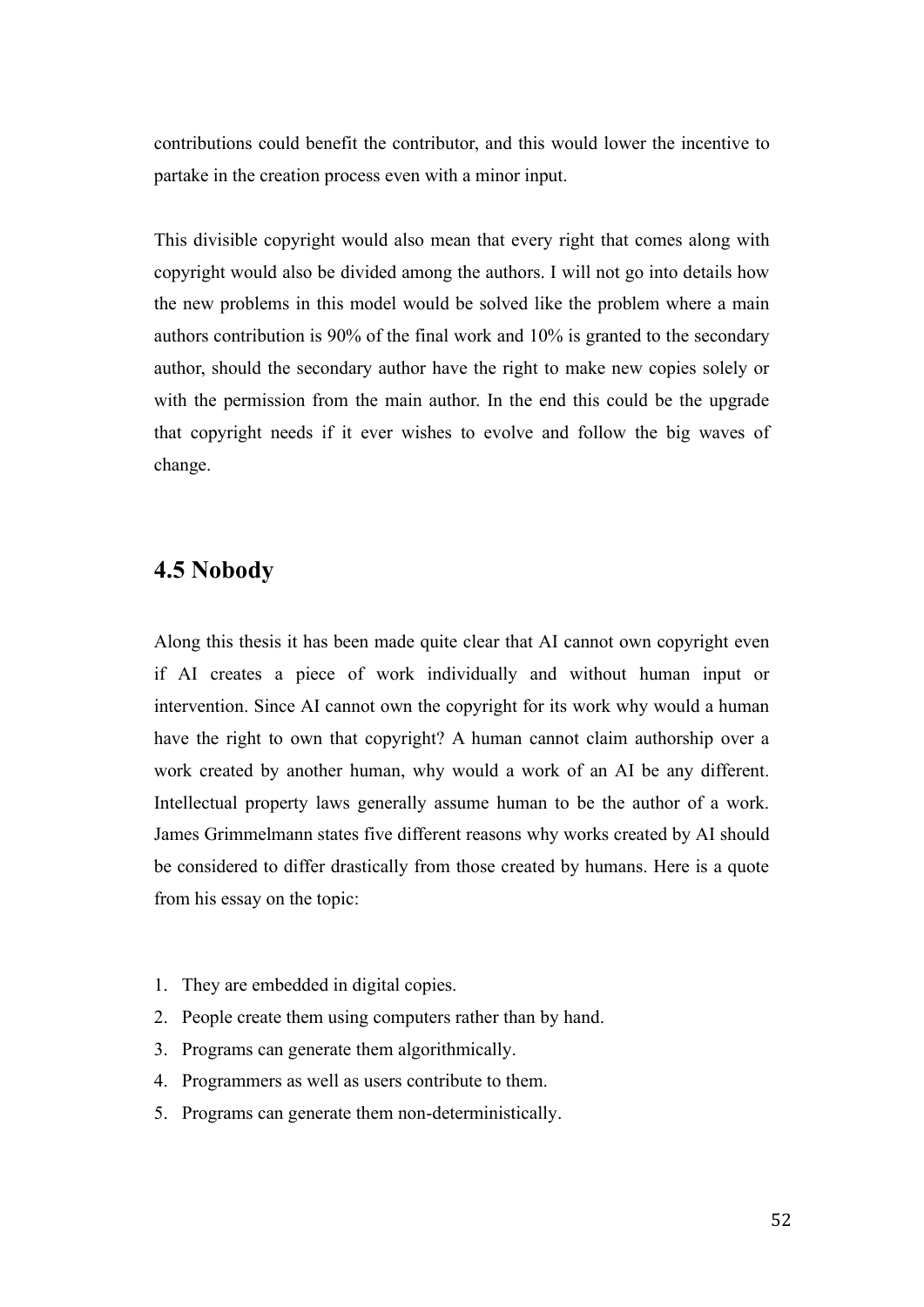He then continues to claim that even old-fashioned book writing can raise these same problems and that these same problems will remain as long as copyright legislation has a need to assign ownership over a created piece of work. <sup>141</sup> Later on Grimmelmann notes that computer-generated works are not in fact different from human created ones and addresses that there should be no reason to create now doctrine for computer-created works in copyright. One of his arguments points that there is no rule on personal jurisdiction on the Internet, so technological evolvement might raise new problems, but those problems can be solved with current tools.<sup>142</sup>

Should we leave every computer-generated work out of the copyright system? Why would anyone create something via AI if those works would be left without an author? This problem creates a paradox; granting a right where one is not due seems to be unrighteous and by doing so it could paralyze the system. Logically speaking it would be wiser to grant a right even if it is not justified than not to, if given the aforementioned example. Copyrights are an essential part of economy and one could argue also that it would not be logical to grant copyright to AI

By erasing the whole copyright system and the incentive we would surely hurt the whole economic system; Why would anyone create or invent if there is no prize at the end of the road?

There are even some who question the whole future of copyright like Jane Ginsburg in her article The Author's Place in the Future of Copyright.

> *"The author's place in the future of copyright (assuming copyright has a future) will not be assured until the full range of*

<sup>141</sup> James Grimmelmann, There's No Such Thing as a Computer-Created work – And It's a Good Thing, Too, p. 404,

<sup>142</sup> James Grimmelmann, There's No Such Thing as a Computer-Created work – And It's a Good Thing, Too, p. 415-416,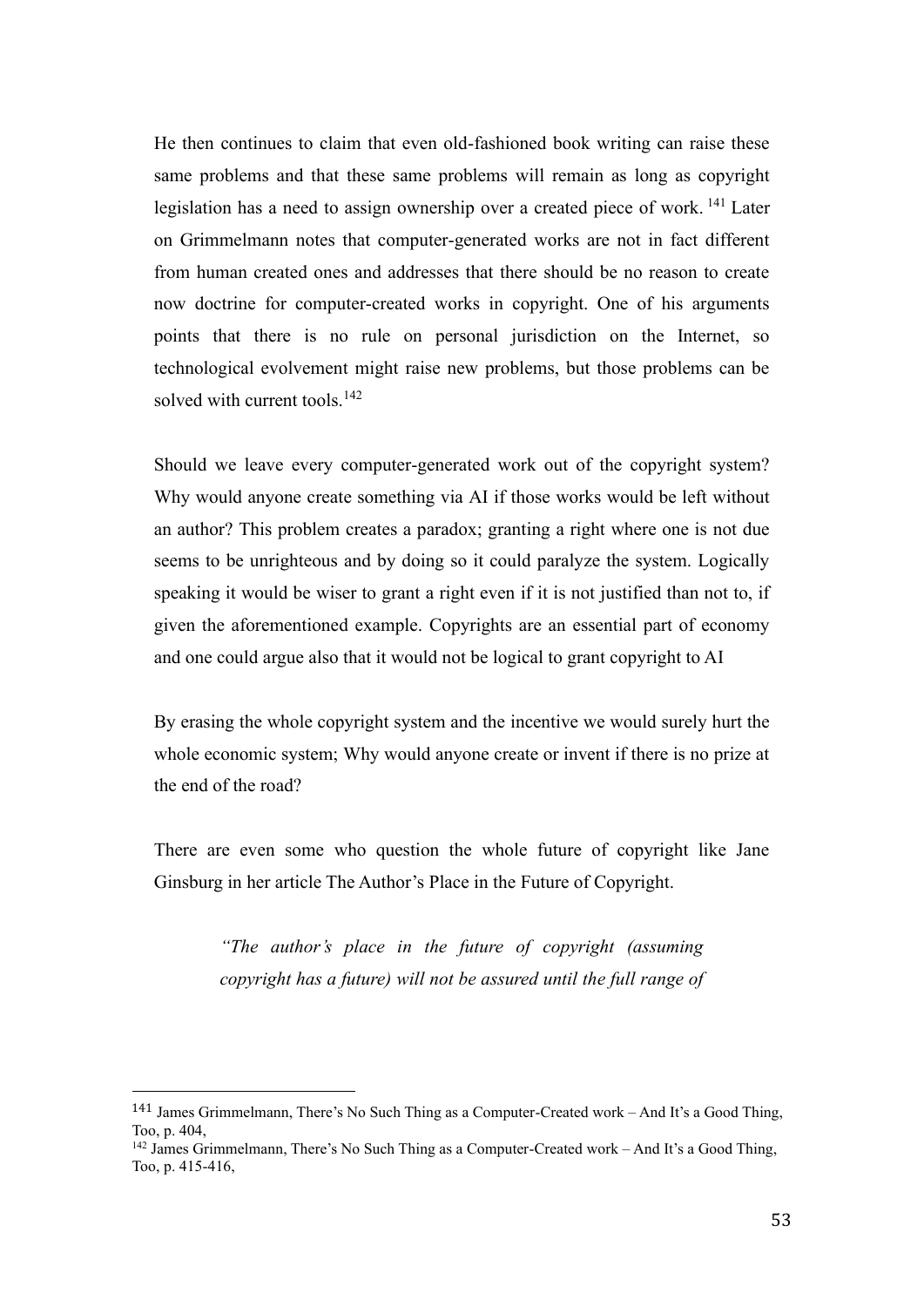*her interests, monetary and moral, receive both recognition and enforcement."<sup>143</sup>*

If nobody can claim copyright to a work created by AI, the given work should therefore be placed to public domain immediately after the creation of such work.<sup>144</sup> This option could be the easiest and most logical road to take in order to resolve the matter on AI created works. Since copyright system is largely based on the matter of motivation to receive financial compensation and security on created works, bringing AI created works into public domain would not hurt the idea of copyright as much as granting copyright to AI or would not be as inconsistent as granting copyright to a human. The U.S. Copyright Office has actually practiced this public domain doctrine with works created by non-human. These works are denied of Copyright and are then released into public domain.<sup>145</sup> One could argue that a fictional human author too could be useful in these situations. Timothy Butler is behind this theory of the fictional human author, which states that when a product is created by machine, it should be presumed that behind this creation is a fictional human author. Copyright should in these cases be assigned to the owner of the AI, user, or the owner of the computer or jointly.<sup>146</sup> Andrew J. Wu has a variation of this theory, which states that copyright should be granted to whoever owns the copyright to the  $AL<sup>147</sup>$  Both these theories could be useful in situations that has been addressed in this section. I, on the other hand, am quite skeptical and critical over these theories, since to me they seem to be rather fabricated and regarding my own opinion to grant the AI-created works to public domain, illogical and furthermore these theories lack the justification upon which vesting the copyright should be based on.

<sup>&</sup>lt;sup>143</sup> The Author's Place in the Future of Copyright, p. 1

<sup>144</sup> Intelligent Agents: Authors, Makers, and Owners of Computer-Generated Works in Canadian Copyright Law, p. 136

<sup>&</sup>lt;sup>145</sup> Artificial Intelligence and the Copyright Dilemma, 431

<sup>146</sup> Can a Computer be an Author? Copyright Aspects of Artificial Intelligence, 744-7

<sup>147</sup> From Video Games to Artificial Intelligence: Assigning Copyright Ownership to Works Generated by Increasingly Sophisticated Computer Programs, p. 177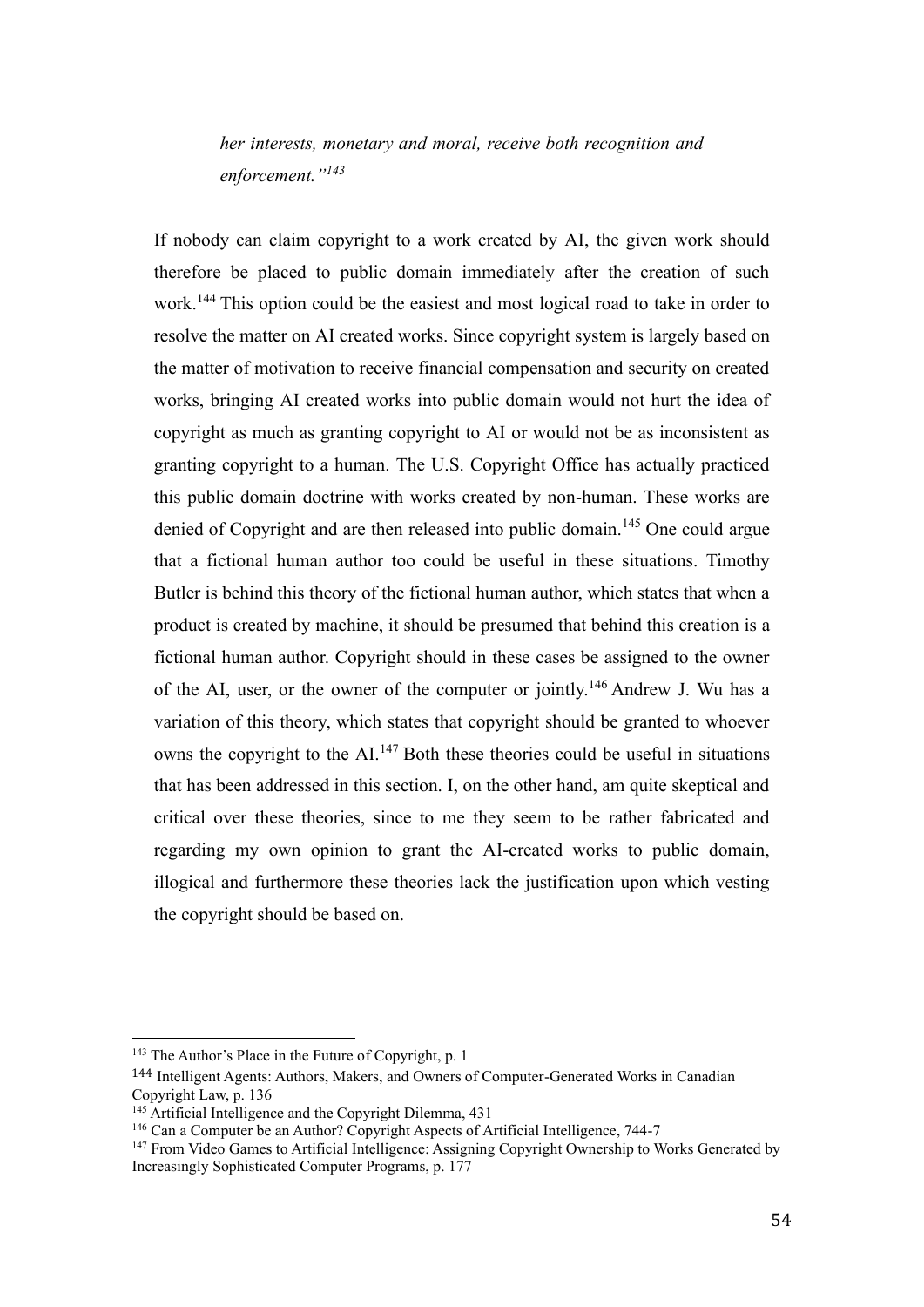# <span id="page-66-0"></span>**4.6 Copyright for an AI created work**

This chapter researched different possibilities for who owns the copyright to a work created by AI. Like with the question of authorship, the ownership of copyright is also futile if one is to suggest that AI could own copyright to a piece of work. Again, the basis for having any rights comes from legal personhood.<sup>148</sup> As it stands now, only humans have legal personhood and they are the only ones who can own copyright, companies themselves get the "authorization" through the forming it. $149$ 

Even though I am quite pro-technology on this matter, I too respect the current viewpoint of legislation and would call for an inspection on the possibility to expand legal personhood for AI at some point in the future. This could be possible via an electric personhood, which was proposed by the European Parliament, but the Commission did not mention it on its outlines.<sup>150</sup> In a way electric personhood could grant some rights or parts of rights in a suitable scope.

AI might never reach the level of consciousness of a human, but if it ever does, then who are we to deny that AI could have its own motivations and desires and maybe even urge to create. For this purpose, legislators should indeed consider legal personhood from a new angle and create incentive for possible mechanical creators to create just like we have now on copyright legislation for humans. I am critical towards negative opinions or fears about the growing technological innovations and would like to see this "old" way of thinking to be cast aside. We live in an ever-changing world and the pace is only going to get faster. Nevertheless, the options for vesting copyright on a work created by AI are currently nobody, end-user or the programmer or a mixture of the last two. AI might be the author in a sense, but from the legal point of view, it does not matter. History seems to carry on its steady path and the only authorized source of

<sup>148</sup> Legal Personhood for Artificial Intelligences, p. 1239

<sup>&</sup>lt;sup>149</sup> Theories of the Corporation, p.206

<sup>150</sup> European Parliament resolution of 16 February 2017 with recommendations to the Commission on Civil Law Rules on Robotics and https://ec.europa.eu/commission/presscorner/detail/en/IP\_18\_3362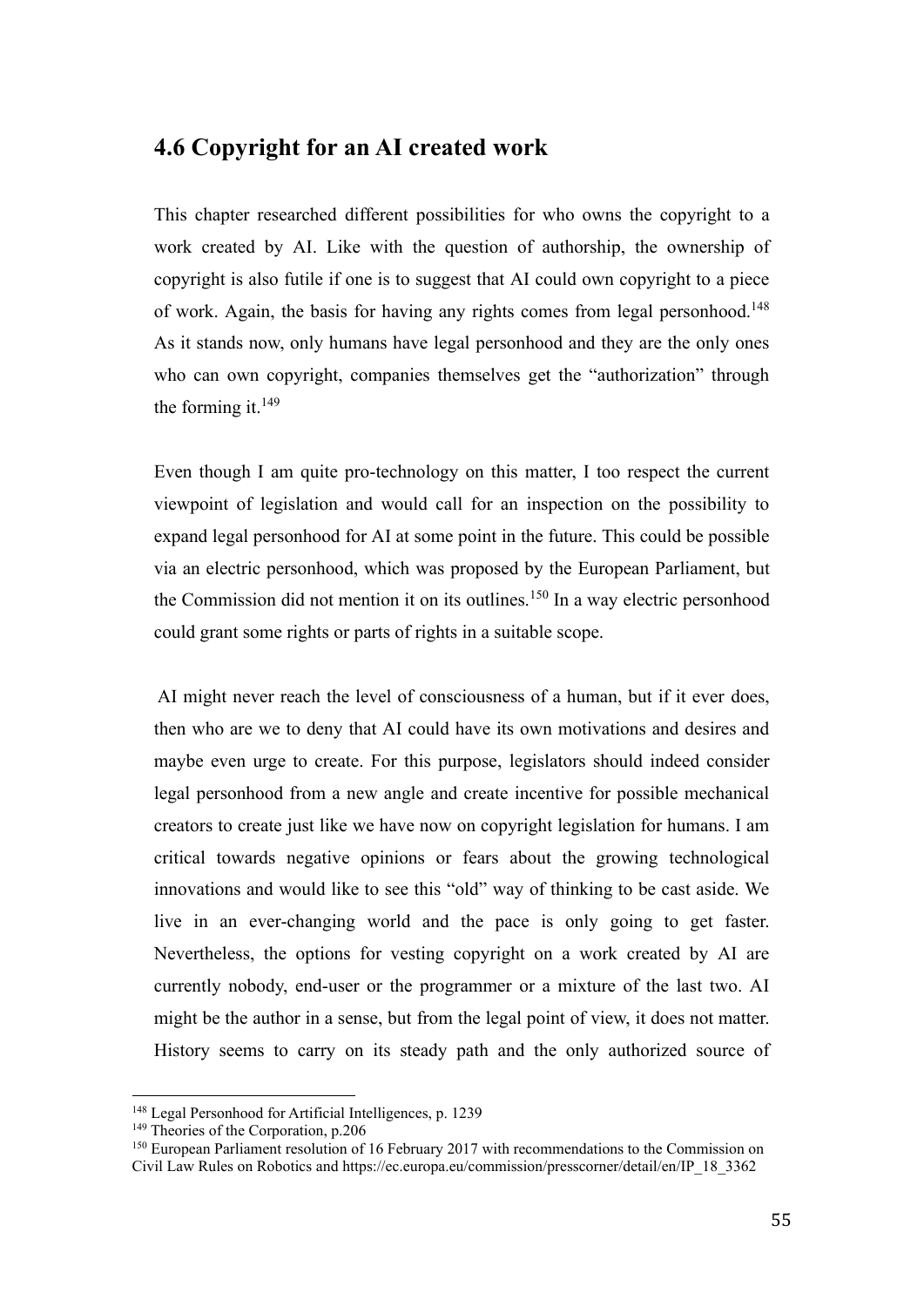creativity can be traced back to the human being, for now. This doctrine and assumptions behind the legislation is and will be challenged in the coming years and decades.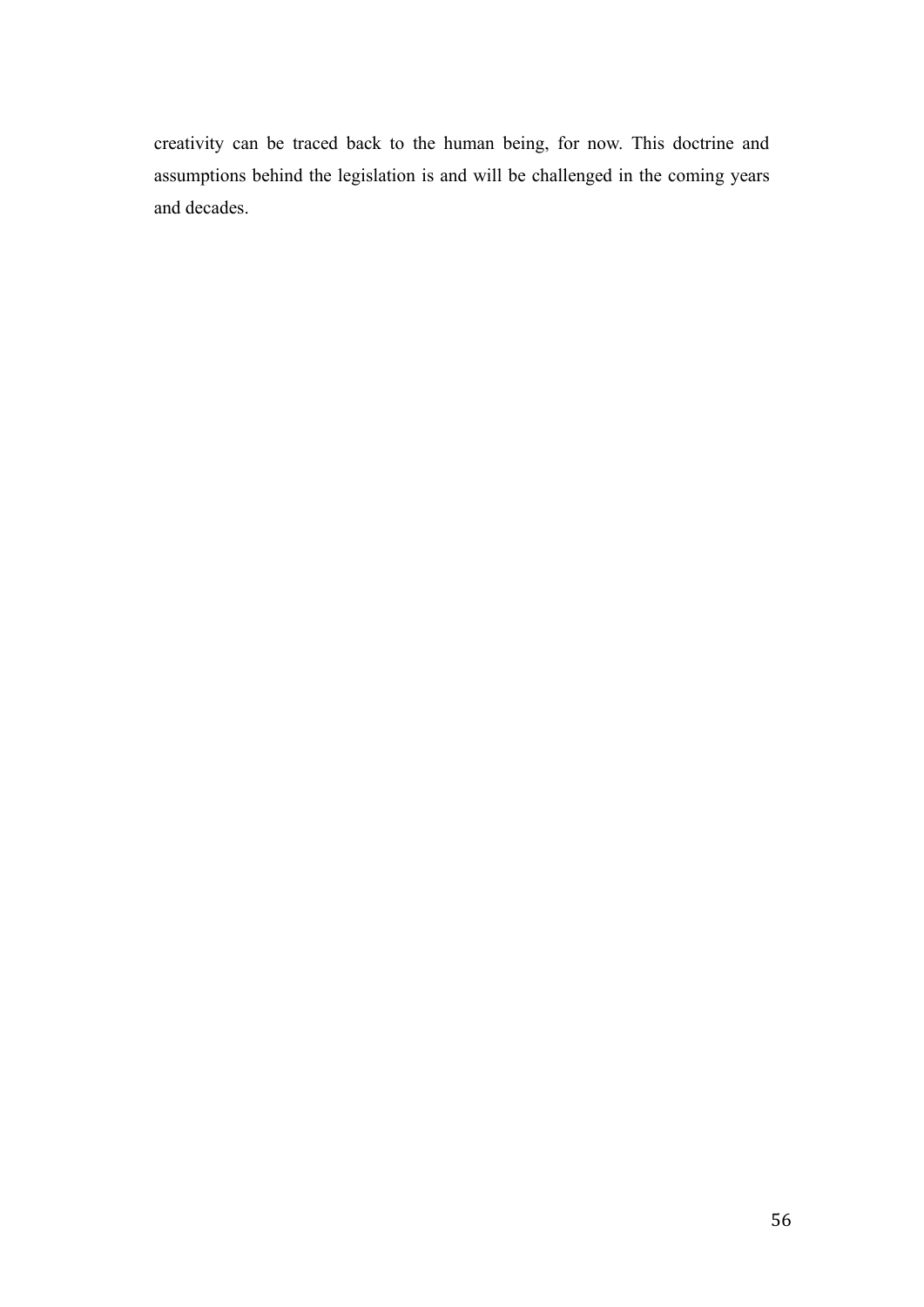# <span id="page-68-0"></span>**5. Conclusion**

During the writing process the case, that inspired this whole thesis, finally reached a verdict It took six years to solve *the most wackiest case to come to court in years* like cited by The Sun.<sup>151</sup> The macaque monkey who took the picture was named Naruto by the PETA as they acted on behalf of the monkey. The case was briefly presented in the first chapter of this thesis and it does not need to be repeated here. Following the oral argument held by the court in San Fransisco, both parties informed the court that they are trying to reach a settlement and a court ruling would not be necessary on the case. Finally, on 11 September 2017 parties came to an agreement: David Slater will donate 25% of any future revenues gained by the famous monkey selfies to charities that protect monkeys like Naruto and the wildlife in which monkeys like Naruto live.<sup>152</sup>

I must admit that it never even crossed my mind, when I first read about the case, that it would indeed be the monkey who would ultimately "win" the case. Although the case was not won in court, the 25% of all future revenue of the famous picture can be deemed as such. I dare to say that this case will be a precedent and the same solution could be adapted for disputes over works created by an AI eventually.

Naruto vs. Slater also clearly shows that it is not necessary to solve legal disputes in court, a settlement is usually the best solution for both parties. The downside on this case is that settlements will not create new case law, which is the basis for law to evolve and how future cases will be solved. Still I would not underestimate the solution.

<sup>151</sup>https://www.thesun.co.uk/news/4445763/monkey-selfie-picture-british-photographer-david-slaterpeta-legal-battle-copyright-what-happened/

<sup>&</sup>lt;sup>152</sup> https://www.npr.org/sections/thetwo-way/2017/09/12/550417823/-animal-rights-advocatesphotographer-compromise-over-ownership-of-monkey-selfie?t=1587490735712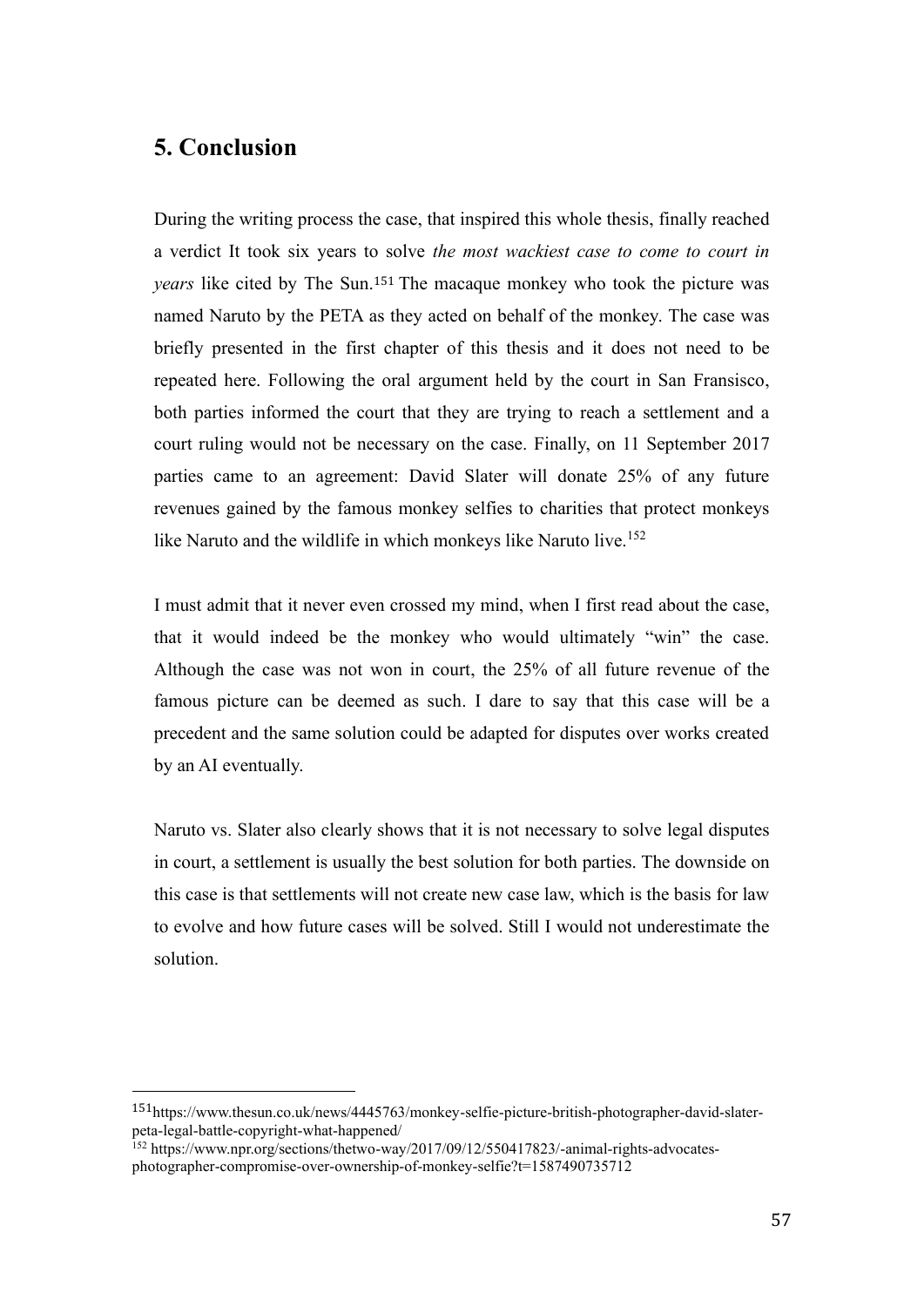Maybe in the future an AI named Prometheus<sup>153</sup> might be a part of similar setup like Naruto vs. Slater and end up settling the dispute with the help of some AIprotecting organization. This fictional scene could be reality in the future, and I see no reason why such an agreement would not be a possible outcome of a copyright dispute. The most important part of this example is the comparison of animals and AI. Why should an AI be treated differently than an animal, the mechanical nature is of course different than biological nature, but the result does not differ that much; some form of intelligence is formed.

Given all the above I keep the Naruto Vs. Slater case in very high regard, the outcome alone is brilliant. This case should light the path for the development of copyright at the wake of true AI. My idea for the joint authorship 2.0 is the other option that should be truly considered. Dividing authorship into main author and secondary author would solve a lot of copyright disputes and create a new possibility to own copyrights. It might just be what is needed in order to bring copyright to 21<sup>st</sup> century and leave the outdated idea of a romantic author behind. Other fair option would also be the public domain one, where works created by AI are released into public domain outright. By doing so, we would avoid possible legal disputes and achieve some legal certainty on AI-created works.

The current legislation on copyright issues does not recognize any other author than human and it seems that there are some, bold enough, to present fresh new ideas, like that of EU's electric persons. I am happy that these ideas are put on paper and considered thoroughly. The coming legislation on AI is usually quite general and likely misses any binding effect. Strategic papers on AI seems to be the way how different countries are trying to form a coherent strategy for AI related issues in the foreseeable future.

The evolvement of AI-technology is nothing but uncertain and the swiftness or the steepness of the curve of that evolvement or how the policymakers will react to

<sup>153</sup>Prometheus is a titan in Greek mythology who created humans and stole the fire from the gods to mankind.